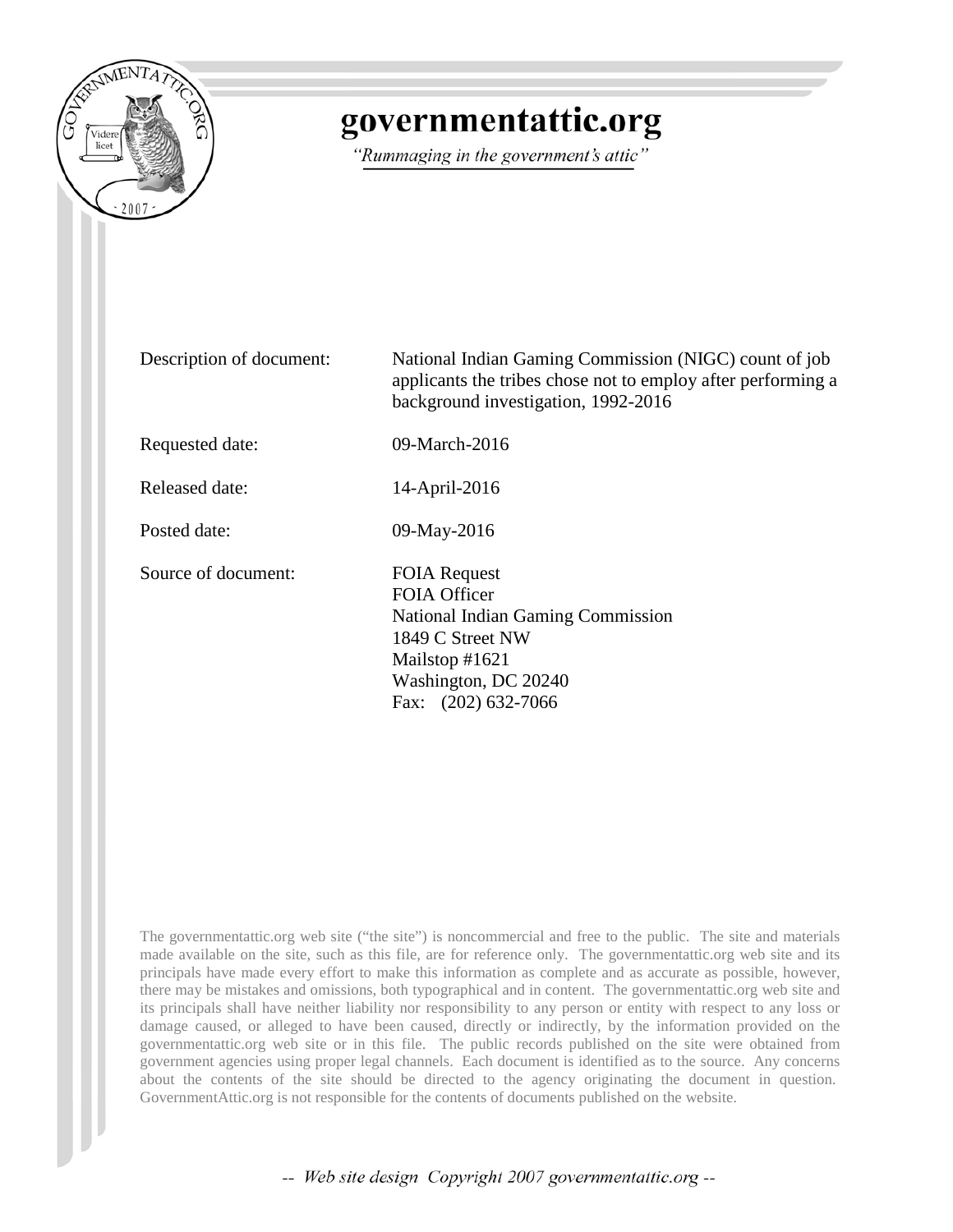

April 14, 2016

## Re: NIGC-FOIA-2016-023

This responds to your Freedom of Information Act (FOIA) 5 U.S.C. § 552, request to the National Indian Gaming Commission (NIGC) received in the FOIA office on March 9, 2016. You requested:

- "Statistics on the number of individuals who fail the background investigation when applying to be employed in tribal gaming"; and
- "Statistics on the number of individuals by tribe who fail the background investigation."

The NIGC FOIA Office conducted a search of its files and was unable to locate documents responsive to your request. An applicant cannot fail a background investigation; therefore, there are no statistics available to satisfy your inquiry. As a courtesy, we are providing 1 document (totaling 90 pages) which provides a count of individuals the tribes chose not to employ after performing a background investigation. This information is being released to you in full.

Please note that for fee purposes you were designated an "all others" requester. This designation entitles you to no charge for the first 2 hours of search time, no charge for review time; and, no charge for the first 100 pages of duplication. 25 C.F.R. § 517.9(d)(2). The search time and duplication for this request did not exceed those thresholds. Accordingly, you are not required to pay any fees with respect to this request.

As this completes the processing of this request, the NIGC FOIA Office now considers your request closed.

Pursuant to 25 C.F.R. § 517.8, you may challenge the NIGC FOIA Office's determination by submitting a written appeal to the National Indian Gaming Commission, C/O Department of the Interior, 1849 C Street N.W., Mail Stop #1621, Washington, D.C., 20240 within thirty (30) working days of the date of receipt of this letter. Both the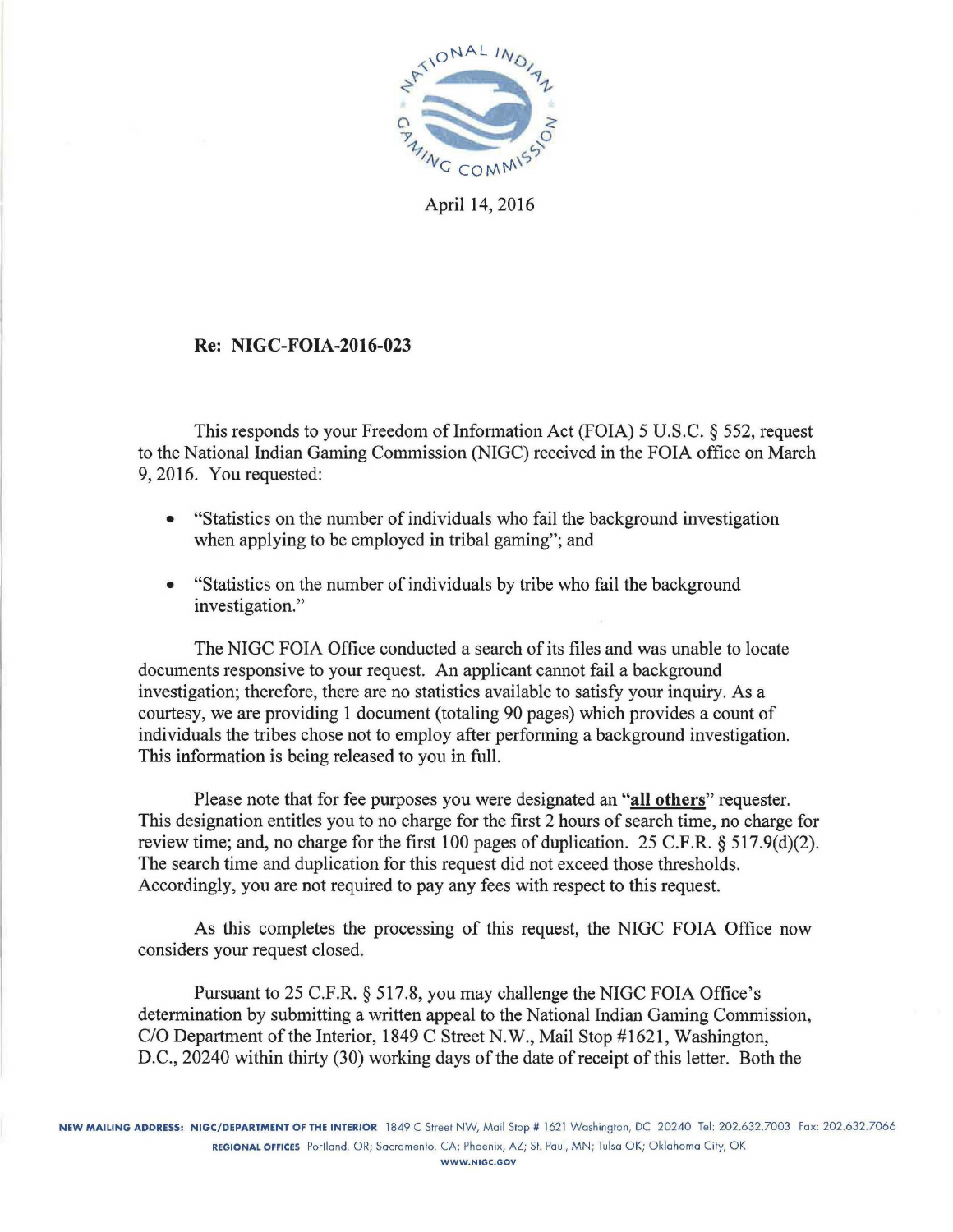letter and the envelope should be clearly marked "Freedom of Information Act Appeal." The written submission should include copies of the original request, the denial, and a brief statement of the reasons you believe the denial to have been in error. 25 C.F.R. § 517.8(c).

If you have any questions and/or concerns, please do not hesitate by contacting me via telephone at (202) 632-7003 or by way of e-mail at AnDrea\_Choate@nigc.gov.

Sincerely, White Chare

AnDrea C. Choate' FOIA/PA and Records Management Assistant

Enclosure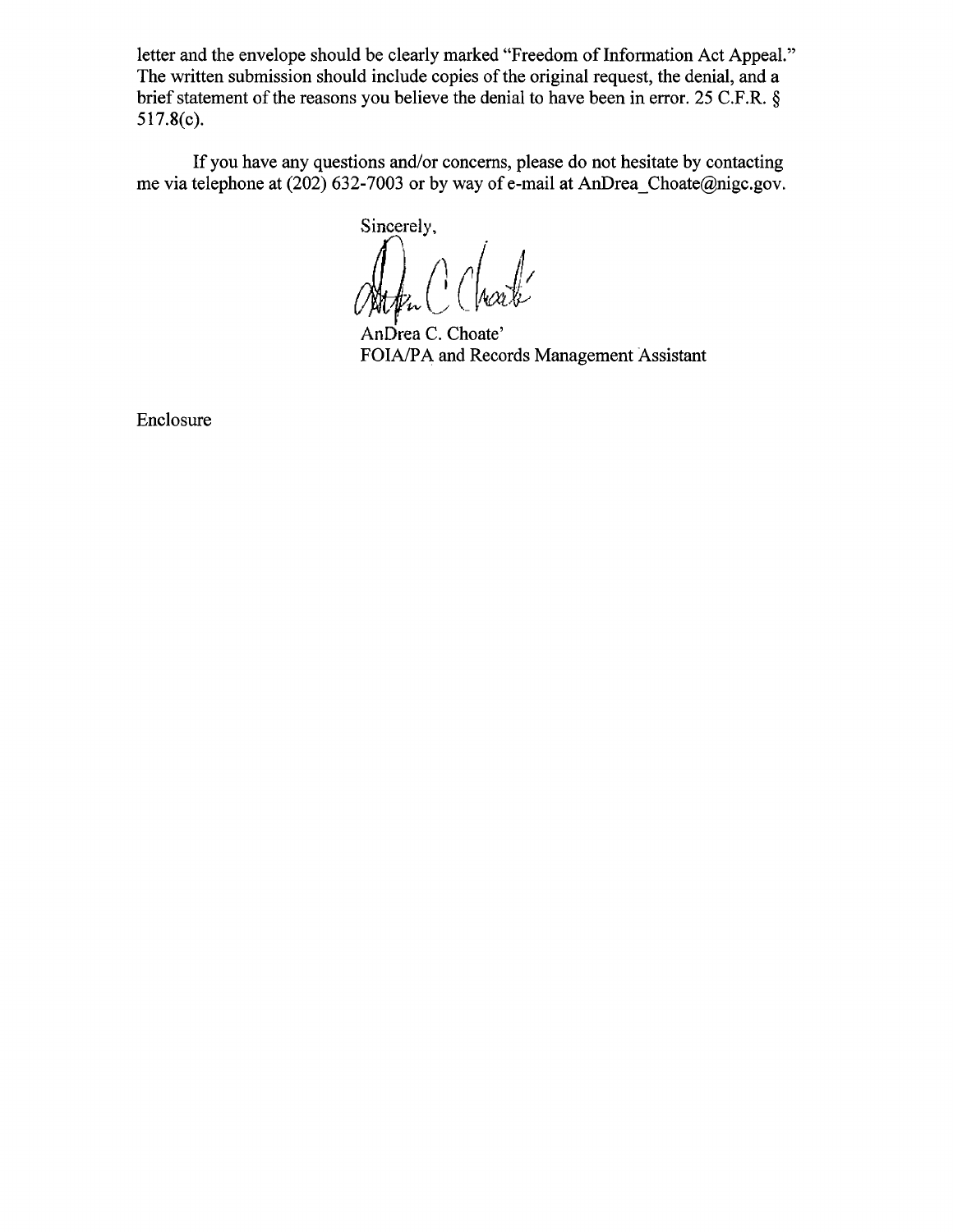| Data good as of 4/7/2016                                                         |                 |                       |
|----------------------------------------------------------------------------------|-----------------|-----------------------|
| <b>TRIBE NAME</b>                                                                | <b>CAL YEAR</b> | <b>Did Not Employ</b> |
| Absentee Shawnee Tribe of Indians of Oklahoma                                    | 2002            | 1                     |
| Absentee Shawnee Tribe of Indians of Oklahoma                                    | 2005            | 5                     |
| Absentee Shawnee Tribe of Indians of Oklahoma                                    | 2006            | 5                     |
| Absentee Shawnee Tribe of Indians of Oklahoma                                    | 2008            | $\overline{2}$        |
| Absentee Shawnee Tribe of Indians of Oklahoma                                    | 2009            | 3                     |
| Absentee Shawnee Tribe of Indians of Oklahoma                                    | 2010            | $\mathbf 2$           |
| Absentee Shawnee Tribe of Indians of Oklahoma                                    | 2011            |                       |
| Absentee Shawnee Tribe of Indians of Oklahoma                                    | 2012            | 5                     |
| Absentee Shawnee Tribe of Indians of Oklahoma                                    | 2013            | 25                    |
| Absentee Shawnee Tribe of Indians of Oklahoma                                    | 2014            | 25                    |
| Absentee Shawnee Tribe of Indians of Oklahoma                                    | 2015            | 39                    |
| Absentee Shawnee Tribe of Indians of Oklahoma                                    | 2016            | $\overline{7}$        |
| Agua Caliente Band of Cahuilla Indians                                           | 1995            | 11                    |
| Agua Caliente Band of Cahuilla Indians                                           | 1996            | 52                    |
| Agua Caliente Band of Cahuilla Indians                                           | 1997            | 10                    |
| Agua Caliente Band of Cahuilla Indians                                           | 1998            | 9                     |
| Agua Caliente Band of Cahuilla Indians                                           | 1999            | 1                     |
| Agua Caliente Band of Cahuilla Indians                                           | 2000            | 4                     |
| Agua Caliente Band of Cahuilla Indians                                           | 2001            | 11                    |
| Agua Caliente Band of Cahuilla Indians                                           | 2002            | 38                    |
| Agua Caliente Band of Cahuilla Indians                                           | 2003            | 21                    |
| Agua Caliente Band of Cahuilla Indians                                           | 2004            | 9                     |
| Agua Caliente Band of Cahuilla Indians                                           | 2005            | 20                    |
| Agua Caliente Band of Cahuilla Indians                                           | 2006            |                       |
| Agua Caliente Band of Cahuilla Indians                                           | 2010            | 1<br>$\mathbf 1$      |
|                                                                                  |                 |                       |
| Agua Caliente Band of Cahuilla Indians                                           | 2011            | $\overline{2}$        |
| Agua Caliente Band of Cahuilla Indians<br>Agua Caliente Band of Cahuilla Indians | 2012<br>2013    | 39<br>33              |
| Agua Caliente Band of Cahuilla Indians                                           | 2014            | 35                    |
| Agua Caliente Band of Cahuilla Indians                                           | 2015            | 42                    |
| Ak-Chin Indian Community of the Maricopa (Ak-Chin) Indian Reservation, Arizona   | 1997            | $\mathbf{1}$          |
| Ak-Chin Indian Community of the Maricopa (Ak-Chin) Indian Reservation, Arizona   | 1998            | 1                     |
| Ak-Chin Indian Communityof the Maricopa (Ak-Chin) Indian Reservation, Arizona    | 2002            | 1                     |
| Ak-Chin Indian Communityof the Maricopa (Ak-Chin) Indian Reservation, Arizona    | 2003            | $\mathbf 1$           |
| Ak-Chin Indian Community of the Maricopa (Ak-Chin) Indian Reservation, Arizona   | 2006            | $\mathbf 2$           |
| Ak-Chin Indian Community of the Maricopa (Ak-Chin) Indian Reservation, Arizona   | 2007            | $\mathbf{1}$          |
| Ak-Chin Indian Community of the Maricopa (Ak-Chin) Indian Reservation, Arizona   | 2008            | $\mathbf 2$           |
| Ak-Chin Indian Community of the Maricopa (Ak-Chin) Indian Reservation, Arizona   | 2009            | $\mathbf 1$           |
| Ak-Chin Indian Community of the Maricopa (Ak-Chin) Indian Reservation, Arizona   | 2011            | 4                     |
| Ak-Chin Indian Community of the Maricopa (Ak-Chin) Indian Reservation, Arizona   | 2012            | 6                     |
| Ak-Chin Indian Community of the Maricopa (Ak-Chin) Indian Reservation, Arizona   | 2013            | 4                     |
| Ak-Chin Indian Community of the Maricopa (Ak-Chin) Indian Reservation, Arizona   | 2014            | 8                     |
| Ak-Chin Indian Community of the Maricopa (Ak-Chin) Indian Reservation, Arizona   | 2015            | 4                     |
| Ak-Chin Indian Communityof the Maricopa (Ak-Chin) Indian Reservation, Arizona    | 2016            | $\overline{a}$        |
| Alturas Indian Rancheria, California                                             | 2003            | $\mathbf 2$           |
| Alturas Indian Rancheria, California                                             | 2004            | $\overline{1}$        |
| Alturas Indian Rancheria, California                                             | 2005            | $\mathbf{1}$          |
| Alturas Indian Rancheria, California                                             | 2006            | $\mathbf 1$           |
| Alturas Indian Rancheria, California                                             | 2007            | $\mathbf 1$           |
| Alturas Indian Rancheria, California                                             | 2011            | $\mathbf{2}$          |
| Alturas Indian Rancheria, California                                             | 2015            | $\mathsf 3$           |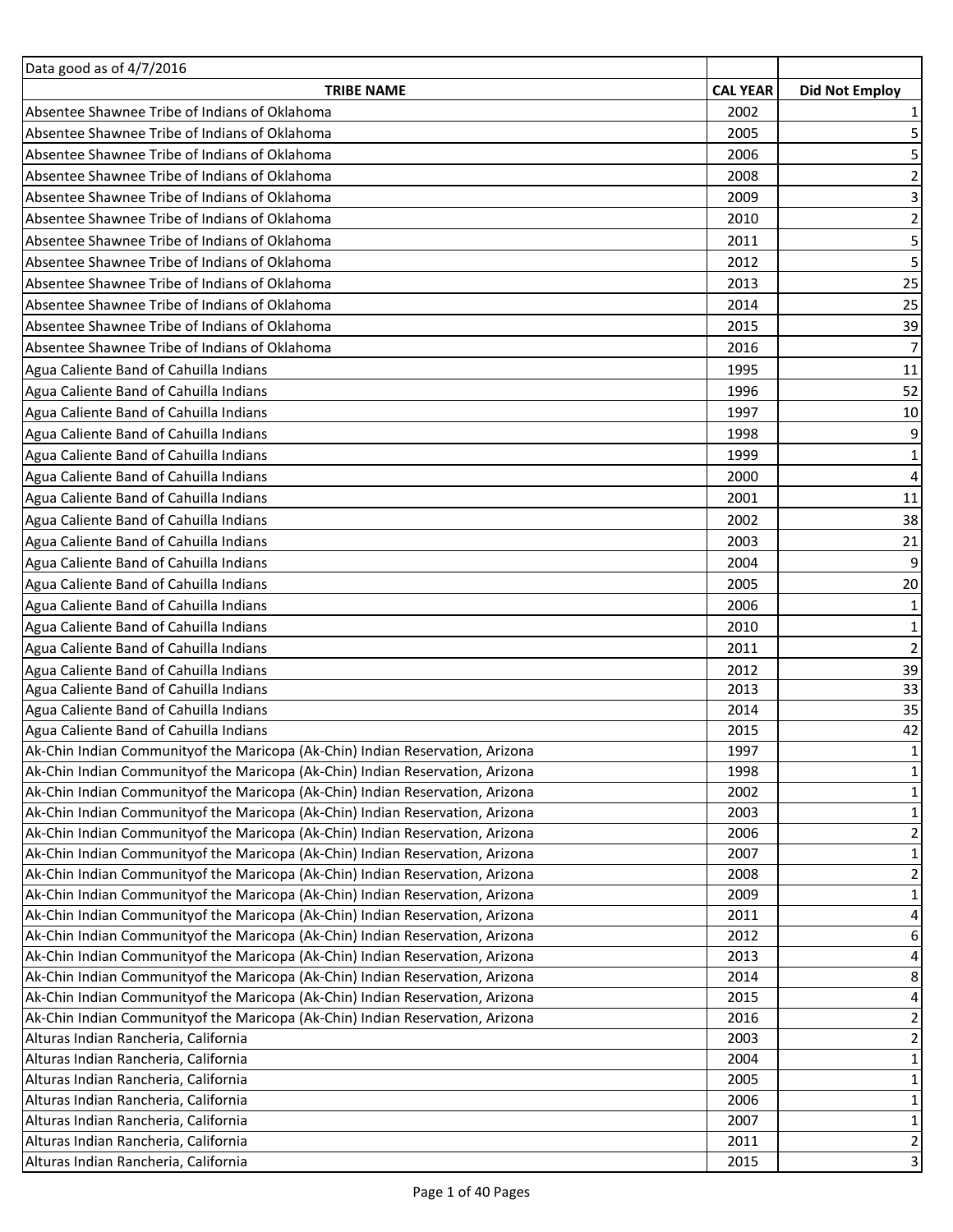| <b>TRIBE NAME</b>                                         | <b>CAL YEAR</b> | <b>Did Not Employ</b>   |
|-----------------------------------------------------------|-----------------|-------------------------|
| Apache Tribe of Oklahoma                                  | 1998            | 4                       |
| Apache Tribe of Oklahoma                                  | 2007            | 4                       |
| Apache Tribe of Oklahoma                                  | 2008            | $\overline{2}$          |
| Apache Tribe of Oklahoma                                  | 2009            | $\overline{2}$          |
| Apache Tribe of Oklahoma                                  | 2010            | $\overline{3}$          |
| Apache Tribe of Oklahoma                                  | 2013            | 17                      |
| Assiniboine & Sioux Tribes of the Fort Peck Reservation   | 2010            | $\overline{2}$          |
| Assiniboine & Sioux Tribes of the Fort Peck Reservation   | 2011            | 5                       |
| Assiniboine & Sioux Tribes of the Fort Peck Reservation   | 2013            | 3                       |
| Assiniboine & Sioux Tribes of the Fort Peck Reservation   | 2014            | $\overline{3}$          |
| Assiniboine & Sioux Tribes of the Fort Peck Reservation   | 2016            | $\overline{c}$          |
| Augustine Band of Cahuilla Mission Indians                | 2007            | $\mathbf 2$             |
| Augustine Band of Cahuilla Mission Indians                | 2011            | $\overline{2}$          |
| Augustine Band of Cahuilla Mission Indians                | 2012            | $\mathbf 1$             |
| Augustine Band of Cahuilla Mission Indians                | 2013            | $\overline{6}$          |
| Augustine Band of Cahuilla Mission Indians                | 2014            | 10                      |
| Augustine Band of Cahuilla Mission Indians                | 2015            | 22                      |
| Augustine Band of Cahuilla Mission Indians                | 2016            | 3                       |
| Bad River Band of Lake Superior Tribe of Chippewa Indians | 1999            | 3                       |
| Bad River Band of Lake Superior Tribe of Chippewa Indians | 2000            | $\overline{1}$          |
| Bad River Band of Lake Superior Tribe of Chippewa Indians | 2001            | $\overline{c}$          |
| Bad River Band of Lake Superior Tribe of Chippewa Indians | 2014            | 3                       |
| Bad River Band of Lake Superior Tribe of Chippewa Indians | 2015            | 3                       |
| Barona Group of Capitan Grande Band of Mission Indians    | 1998            | 19                      |
| Barona Group of Capitan Grande Band of Mission Indians    | 1999            | 26                      |
| Barona Group of Capitan Grande Band of Mission Indians    | 2000            | 14                      |
| Barona Group of Capitan Grande Band of Mission Indians    | 2001            | 24                      |
| Barona Group of Capitan Grande Band of Mission Indians    | 2002            | 9                       |
| Barona Group of Capitan Grande Band of Mission Indians    | 2003            | 38                      |
| Barona Group of Capitan Grande Band of Mission Indians    | 2004            | 20                      |
| Barona Group of Capitan Grande Band of Mission Indians    | 2005            | 3                       |
| Barona Group of Capitan Grande Band of Mission Indians    | 2006            | 5                       |
| Barona Group of Capitan Grande Band of Mission Indians    | 2007            | $\mathbf{1}$            |
| Barona Group of Capitan Grande Band of Mission Indians    | 2008            | $\mathbf 1$             |
| Barona Group of Capitan Grande Band of Mission Indians    | 2011            | 3                       |
| Barona Group of Capitan Grande Band of Mission Indians    | 2012            | 4                       |
| Barona Group of Capitan Grande Band of Mission Indians    | 2013            | 11                      |
| Barona Group of Capitan Grande Band of Mission Indians    | 2014            | 10                      |
| Barona Group of Capitan Grande Band of Mission Indians    | 2015            | 17                      |
| Barona Group of Capitan Grande Band of Mission Indians    | 2016            | 3                       |
| Bay Mills Indian Community                                | 2000            | 1                       |
| <b>Bay Mills Indian Community</b>                         | 2006            | 1                       |
| <b>Bay Mills Indian Community</b>                         | 2012            | $\mathbf{1}$            |
| <b>Bay Mills Indian Community</b>                         | 2013            | 3                       |
| <b>Bay Mills Indian Community</b>                         | 2014            | 3                       |
| <b>Bay Mills Indian Community</b>                         | 2015            | 9                       |
| Bear River Band of the Rohnerville Rancheria              | 2013            | $\mathbf{1}$            |
| Bear River Band of the Rohnerville Rancheria              | 2014            | 7                       |
| Bear River Band of the Rohnerville Rancheria              | 2015            | 4                       |
| Bear River Band of the Rohnerville Rancheria              | 2016            | $\overline{2}$          |
| Berry Creek Rancheria of Maidu Indians of California      | 1998            | $\overline{\mathbf{c}}$ |
| Berry Creek Rancheria of Maidu Indians of California      | 1999            | 3                       |
| Berry Creek Rancheria of Maidu Indians of California      | 2000            | $\mathbf{1}$            |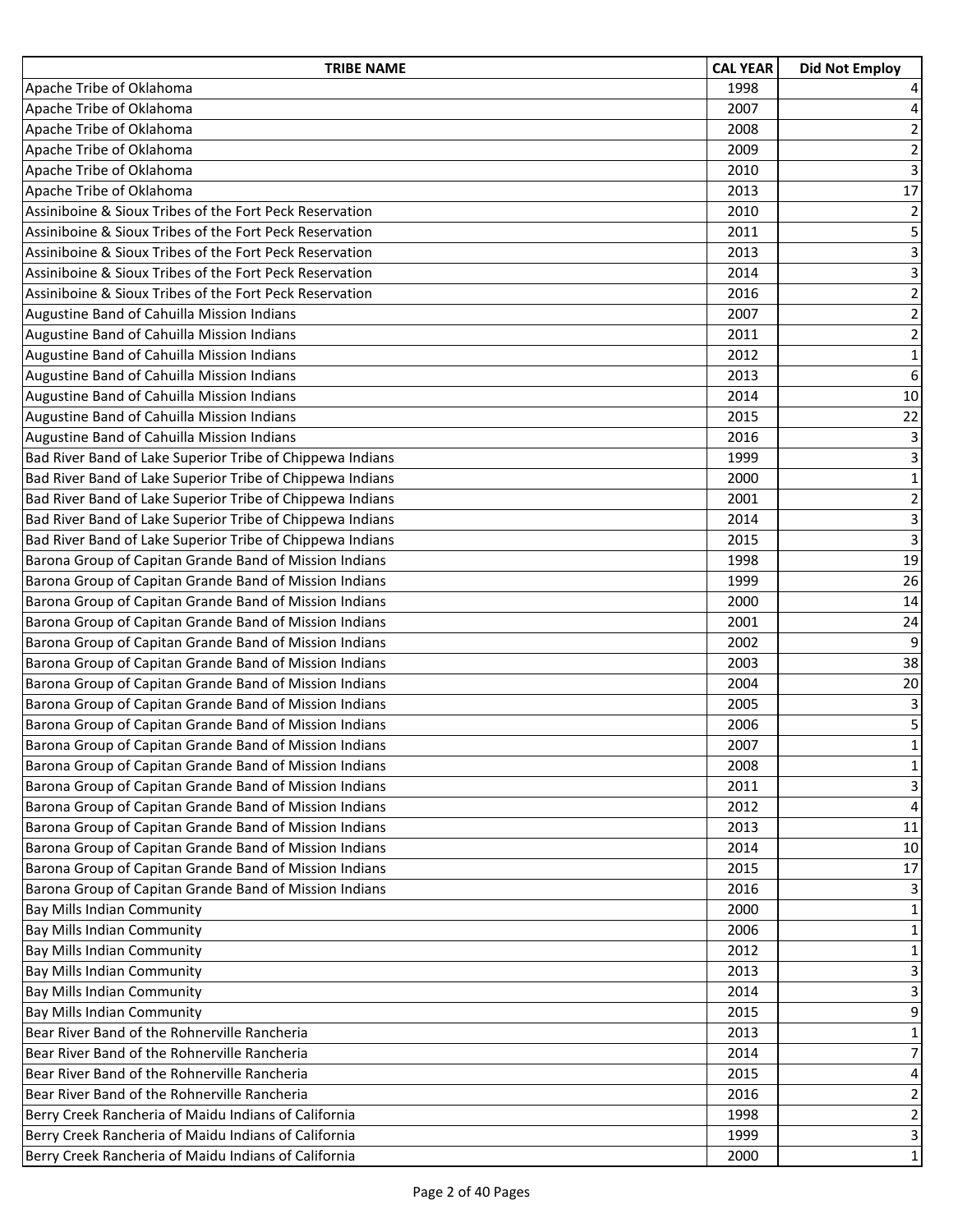| <b>TRIBE NAME</b>                                              | <b>CAL YEAR</b> | <b>Did Not Employ</b>   |
|----------------------------------------------------------------|-----------------|-------------------------|
| Berry Creek Rancheria of Maidu Indians of California           | 2001            | 1                       |
| Berry Creek Rancheria of Maidu Indians of California           | 2002            | $\mathbf 1$             |
| Berry Creek Rancheria of Maidu Indians of California           | 2004            | $\overline{2}$          |
| Berry Creek Rancheria of Maidu Indians of California           | 2007            | $\mathbf{1}$            |
| Berry Creek Rancheria of Maidu Indians of California           | 2014            | $\overline{4}$          |
| Berry Creek Rancheria of Maidu Indians of California           | 2015            | $10\,$                  |
| Berry Creek Rancheria of Maidu Indians of California           | 2016            | 9                       |
| Big Sandy Band of Western Mono Indians                         | 2001            | 3                       |
| Big Sandy Band of Western Mono Indians                         | 2002            | $\mathbf 1$             |
| Big Sandy Band of Western Mono Indians                         | 2005            | $\mathbf 1$             |
| Big Valley Band of Pomo Indians                                | 1997            | $\mathbf 1$             |
| Big Valley Band of Pomo Indians                                | 2006            | 5                       |
| Big Valley Band of Pomo Indians                                | 2007            | 5                       |
| Big Valley Band of Pomo Indians                                | 2008            | 4                       |
| Big Valley Band of Pomo Indians                                | 2009            | 5                       |
| Big Valley Band of Pomo Indians                                | 2010            | $\overline{\mathbf{c}}$ |
| Big Valley Band of Pomo Indians                                | 2011            | 8                       |
| <b>Big Valley Band of Pomo Indians</b>                         | 2012            | 3                       |
| <b>Big Valley Band of Pomo Indians</b>                         | 2013            | $\overline{2}$          |
| Big Valley Band of Pomo Indians                                | 2014            | $\overline{4}$          |
| <b>Big Valley Band of Pomo Indians</b>                         | 2015            | 24                      |
| Big Valley Band of Pomo Indians                                | 2016            | 12                      |
| <b>Bishop Paiute Tribe</b>                                     | 2007            | $\mathbf 1$             |
| <b>Bishop Paiute Tribe</b>                                     | 2008            | $\mathbf 1$             |
| <b>Bishop Paiute Tribe</b>                                     | 2014            | $\mathbf 1$             |
| <b>Bishop Paiute Tribe</b>                                     | 2015            | $\mathbf 1$             |
| Blackfeet Tribe of the Blackfeet Indian Reservation of Montana | 1997            | 5                       |
| Blackfeet Tribe of the Blackfeet Indian Reservation of Montana | 2010            | $\overline{\mathbf{4}}$ |
| Blackfeet Tribe of the Blackfeet Indian Reservation of Montana | 2012            | $\mathbf 1$             |
| Blackfeet Tribe of the Blackfeet Indian Reservation of Montana | 2013            | 17                      |
| Blackfeet Tribe of the Blackfeet Indian Reservation of Montana | 2014            | 18                      |
| Blackfeet Tribe of the Blackfeet Indian Reservation of Montana | 2015            | 11                      |
| Blackfeet Tribe of the Blackfeet Indian Reservation of Montana | 2016            | 4                       |
| <b>Blue Lake Rancheria</b>                                     | 2005            | 6                       |
| Blue Lake Rancheria                                            | 2006            | 8                       |
| Blue Lake Rancheria                                            | 2007            | 8                       |
| <b>Blue Lake Rancheria</b>                                     | 2008            | $\overline{2}$          |
| Blue Lake Rancheria                                            | 2009            | 4                       |
| Blue Lake Rancheria                                            | 2010            | $\overline{2}$          |
| Blue Lake Rancheria                                            | 2015            | $\mathbf 1$             |
| Bois Forte Band of Minnesota Chippewa Tribe, Minnesota         | 1996            | $\overline{\mathbf{c}}$ |
| Bois Forte Band of Minnesota Chippewa Tribe, Minnesota         | 1997            | $\mathbf 1$             |
| Bois Forte Band of Minnesota Chippewa Tribe, Minnesota         | 1998            | $\mathbf 1$             |
| Bois Forte Band of Minnesota Chippewa Tribe, Minnesota         | 2000            | $\overline{2}$          |
| Bois Forte Band of Minnesota Chippewa Tribe, Minnesota         | 2001            | $\mathbf 1$             |
| Bois Forte Band of Minnesota Chippewa Tribe, Minnesota         | 2004            | $\overline{2}$          |
| Bois Forte Band of Minnesota Chippewa Tribe, Minnesota         | 2015            | $\overline{2}$          |
| Bois Forte Band of Minnesota Chippewa Tribe, Minnesota         | 2016            | $\mathbf{1}$            |
| Burns Paiute Tribe of the Burns Paiute Indian Colony of Oregon | 1999            | 4                       |
| Burns Paiute Tribe of the Burns Paiute Indian Colony of Oregon | 2011            | $\mathbf 1$             |
| Cabazon Band of Mission Indians                                | 1997            | $\mathbf 1$             |
| Cabazon Band of Mission Indians                                | 2000            | $\overline{2}$          |
| Cabazon Band of Mission Indians                                | 2001            | $\mathbf{1}$            |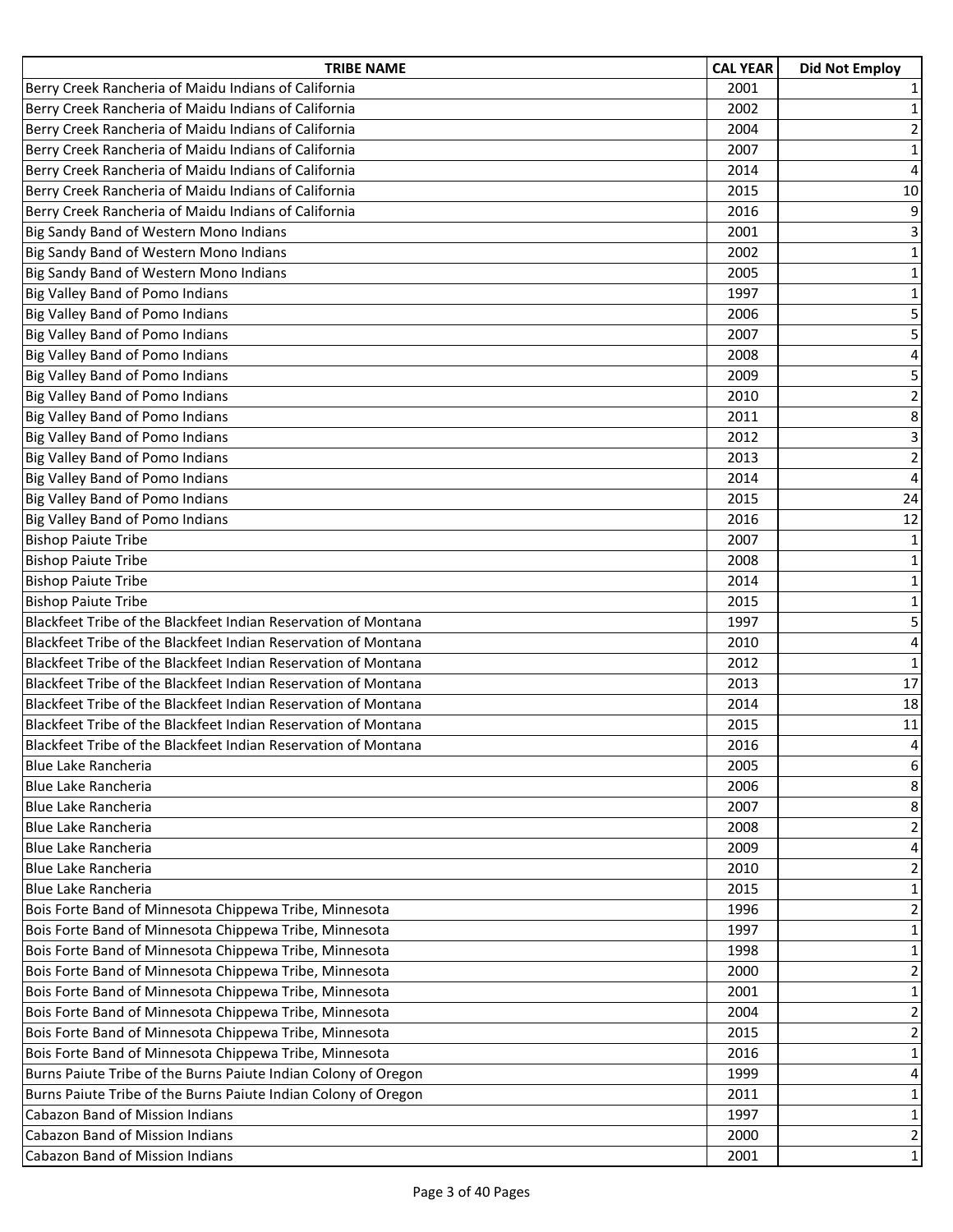| <b>TRIBE NAME</b>                                                 | <b>CAL YEAR</b> | <b>Did Not Employ</b>   |
|-------------------------------------------------------------------|-----------------|-------------------------|
| <b>Cabazon Band of Mission Indians</b>                            | 2005            | 1                       |
| <b>Cabazon Band of Mission Indians</b>                            | 2015            | 44                      |
| <b>Cabazon Band of Mission Indians</b>                            | 2016            | 8                       |
| Cachil Dehe Band of Wintun Indians of the Colusa Indian Community | 2000            | 3                       |
| Cachil Dehe Band of Wintun Indians of the Colusa Indian Community | 2001            | 41                      |
| Cachil Dehe Band of Wintun Indians of the Colusa Indian Community | 2002            | 37                      |
| Cachil Dehe Band of Wintun Indians of the Colusa Indian Community | 2003            | $10\,$                  |
| Cachil Dehe Band of Wintun Indians of the Colusa Indian Community | 2007            | 3                       |
| Cachil Dehe Band of Wintun Indians of the Colusa Indian Community | 2008            | 3                       |
| Cachil Dehe Band of Wintun Indians of the Colusa Indian Community | 2010            | $\overline{3}$          |
| Cachil Dehe Band of Wintun Indians of the Colusa Indian Community | 2013            | $\overline{\mathbf{c}}$ |
| Cachil Dehe Band of Wintun Indians of the Colusa Indian Community | 2014            | $\mathbf 1$             |
| Cachil Dehe Band of Wintun Indians of the Colusa Indian Community | 2015            | 17                      |
| Cachil Dehe Band of Wintun Indians of the Colusa Indian Community | 2016            | 3                       |
| Cahto Indian Tribe of the Laytonville Rancheria                   | 2005            | $\mathbf 1$             |
| Cahto Indian Tribe of the Laytonville Rancheria                   | 2015            | $\sqrt{4}$              |
| Cahto Indian Tribe of the Laytonville Rancheria                   | 2016            | 4                       |
| Cahuilla Band of Mission Indians of the Cahuilla Reservation      | 2006            | 5                       |
| Campo Band of Diegueno Mission of the Campo Indian Reservation    | 2003            | 9                       |
| Campo Band of Diegueno Mission of the Campo Indian Reservation    | 2004            | $\mathbf 1$             |
| Campo Band of Diegueno Mission of the Campo Indian Reservation    | 2005            | $\mathbf 1$             |
| Campo Band of Diegueno Mission of the Campo Indian Reservation    | 2014            | $\mathbf 1$             |
| Campo Band of Diegueno Mission of the Campo Indian Reservation    | 2015            | $\mathbf 1$             |
| Chemehuevi Indian Tribe of the Chemehuevi Reservation             | 1995            | $\overline{2}$          |
| Chemehuevi Indian Tribe of the Chemehuevi Reservation             | 1996            | $\mathbf 1$             |
| Chemehuevi Indian Tribe of the Chemehuevi Reservation             | 2002            | $\mathbf 1$             |
| Cher-Ae Heights Indian Community of the Trinidad Rancheria        | 1996            | $\overline{2}$          |
| Cher-Ae Heights Indian Community of the Trinidad Rancheria        | 2002            | 13                      |
| Cher-Ae Heights Indian Community of the Trinidad Rancheria        | 2004            | $\mathbf 1$             |
| Cher-Ae Heights Indian Community of the Trinidad Rancheria        | 2015            | $\mathbf 2$             |
| Cherokee Nation, Oklahoma                                         | 1996            | 5                       |
| Cherokee Nation, Oklahoma                                         | 1997            | $\mathbf 1$             |
| Cherokee Nation, Oklahoma                                         | 1998            | $\mathbf 1$             |
| Cherokee Nation, Oklahoma                                         | 1999            | 3                       |
| Cherokee Nation, Oklahoma                                         | 2006            | 6                       |
| Cherokee Nation, Oklahoma                                         | 2008            | 31                      |
| Cherokee Nation, Oklahoma                                         | 2009            | 23                      |
| Cherokee Nation, Oklahoma                                         | 2010            | 19                      |
| Cherokee Nation, Oklahoma                                         | 2011            | 9                       |
| Cherokee Nation, Oklahoma                                         | 2012            | 6                       |
| Cherokee Nation, Oklahoma                                         | 2013            | 14                      |
| Cherokee Nation, Oklahoma                                         | 2014            | 30                      |
| Cherokee Nation, Oklahoma                                         | 2015            | 65                      |
| Cherokee Nation, Oklahoma                                         | 2016            | 5                       |
| Cheyenne and Arapaho Tribes of Oklahoma                           | 2003            | 3                       |
| Cheyenne and Arapaho Tribes of Oklahoma                           | 2008            | 28                      |
| Cheyenne and Arapaho Tribes of Oklahoma                           | 2009            | 106                     |
| Cheyenne and Arapaho Tribes of Oklahoma                           | 2010            | 20                      |
| Cheyenne and Arapaho Tribes of Oklahoma                           | 2011            | $\overline{7}$          |
| Cheyenne and Arapaho Tribes of Oklahoma                           | 2012            | 3                       |
| Cheyenne and Arapaho Tribes of Oklahoma                           | 2013            | 68                      |
| Cheyenne and Arapaho Tribes of Oklahoma                           | 2014            | 153                     |
| Cheyenne and Arapaho Tribes of Oklahoma                           | 2015            | 39                      |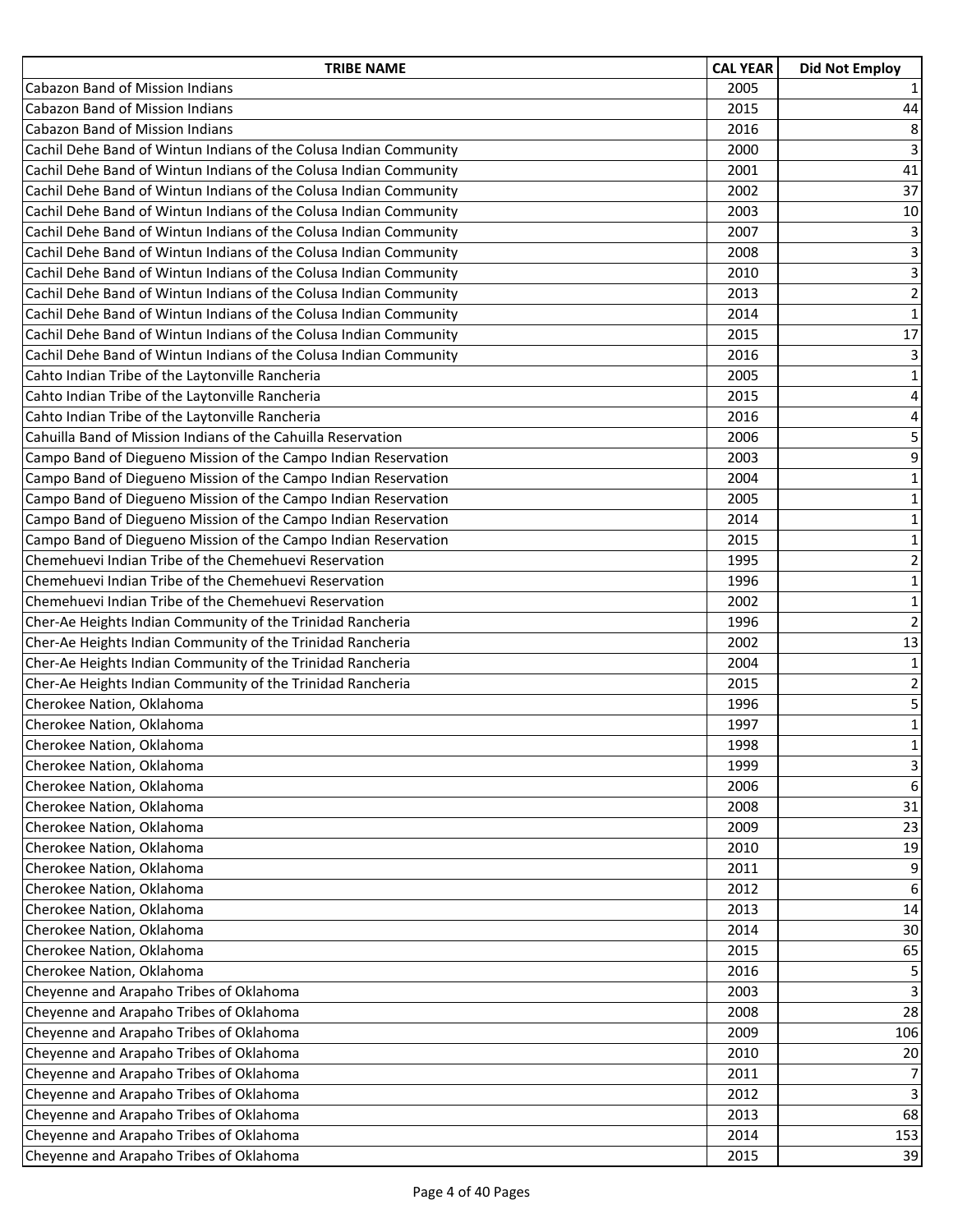| <b>TRIBE NAME</b>                                                | <b>CAL YEAR</b> | <b>Did Not Employ</b>   |
|------------------------------------------------------------------|-----------------|-------------------------|
| Cheyenne and Arapaho Tribes of Oklahoma                          | 2016            | 16                      |
| Cheyenne River Sioux Tribe of the Cheyenne River Reservation, SD | 2010            | 3                       |
| Cheyenne River Sioux Tribe of the Cheyenne River Reservation, SD | 2015            | $\mathbf 1$             |
| Cheyenne River Sioux Tribe of the Cheyenne River Reservation, SD | 2016            | $\mathbf 1$             |
| Chickasaw Nation, Oklahoma                                       | 2001            | $\mathbf 1$             |
| Chickasaw Nation, Oklahoma                                       | 2003            | $\mathbf 1$             |
| Chickasaw Nation, Oklahoma                                       | 2005            | 15                      |
| Chickasaw Nation, Oklahoma                                       | 2006            | 40                      |
| Chickasaw Nation, Oklahoma                                       | 2007            | 30                      |
| Chickasaw Nation, Oklahoma                                       | 2008            | 41                      |
| Chickasaw Nation, Oklahoma                                       | 2009            | 13                      |
| Chickasaw Nation, Oklahoma                                       | 2010            | $\overline{\mathbf{4}}$ |
| Chickasaw Nation, Oklahoma                                       | 2011            | $\mathbf 1$             |
| Chickasaw Nation, Oklahoma                                       | 2012            | 8                       |
| Chickasaw Nation, Oklahoma                                       | 2013            | 66                      |
| Chickasaw Nation, Oklahoma                                       | 2014            | 96                      |
| Chickasaw Nation, Oklahoma                                       | 2015            | 114                     |
| Chickasaw Nation, Oklahoma                                       | 2016            | 22                      |
| Chicken Ranch Rancheria of Me-wuk Indians of California          | 2002            | 3                       |
| Chicken Ranch Rancheria of Me-wuk Indians of California          | 2015            | 75                      |
| Chicken Ranch Rancheria of Me-wuk Indians of California          | 2016            | 6                       |
| Chippewa Cree Indians of the Rocky Boy's Reservation, Montana    | 2006            | $\mathbf 1$             |
| Chippewa Cree Indians of the Rocky Boy's Reservation, Montana    | 2014            | 9                       |
| Chippewa Cree Indians of the Rocky Boy's Reservation, Montana    | 2015            | 17                      |
| Chippewa Cree Indians of the Rocky Boy's Reservation, Montana    | 2016            | $\overline{3}$          |
| Chitimacha Tribe of Louisiana                                    | 1999            | 29                      |
| Chitimacha Tribe of Louisiana                                    | 2000            | 3                       |
| Chitimacha Tribe of Louisiana                                    | 2001            | 8                       |
| Chitimacha Tribe of Louisiana                                    | 2002            | 18                      |
| Chitimacha Tribe of Louisiana                                    | 2003            | 24                      |
| Chitimacha Tribe of Louisiana                                    | 2004            | 5                       |
| Chitimacha Tribe of Louisiana                                    | 2005            | $\mathsf 3$             |
| Chitimacha Tribe of Louisiana                                    | 2006            | $\mathbf 1$             |
| Chitimacha Tribe of Louisiana                                    | 2007            | $\mathbf 1$             |
| Chitimacha Tribe of Louisiana                                    | 2012            | $\mathbf{1}$            |
| Chitimacha Tribe of Louisiana                                    | 2013            | 21                      |
| Chitimacha Tribe of Louisiana                                    | 2014            | 27                      |
| Chitimacha Tribe of Louisiana                                    | 2015            | 8                       |
| Chitimacha Tribe of Louisiana                                    | 2016            | 2                       |
| Choctaw Nation of Oklahoma                                       | 2001            | 4                       |
| Choctaw Nation of Oklahoma                                       | 2003            | 1                       |
| Choctaw Nation of Oklahoma                                       | 2004            | $\mathbf{1}$            |
| Choctaw Nation of Oklahoma                                       | 2005            | 1                       |
| Choctaw Nation of Oklahoma                                       | 2006            | 2                       |
| Choctaw Nation of Oklahoma                                       | 2007            | $\mathbf{1}$            |
| Choctaw Nation of Oklahoma                                       | 2009            | 1                       |
| Choctaw Nation of Oklahoma                                       | 2012            | $\mathbf{1}$            |
| Choctaw Nation of Oklahoma                                       | 2013            | 47                      |
| Choctaw Nation of Oklahoma                                       | 2014            | 63                      |
| Choctaw Nation of Oklahoma                                       | 2015            | 89                      |
| Choctaw Nation of Oklahoma                                       | 2016            | 11                      |
| Citizen Potawatomi Nation, Oklahoma                              | 1997            | 3                       |
| Citizen Potawatomi Nation, Oklahoma                              | 2006            | 12                      |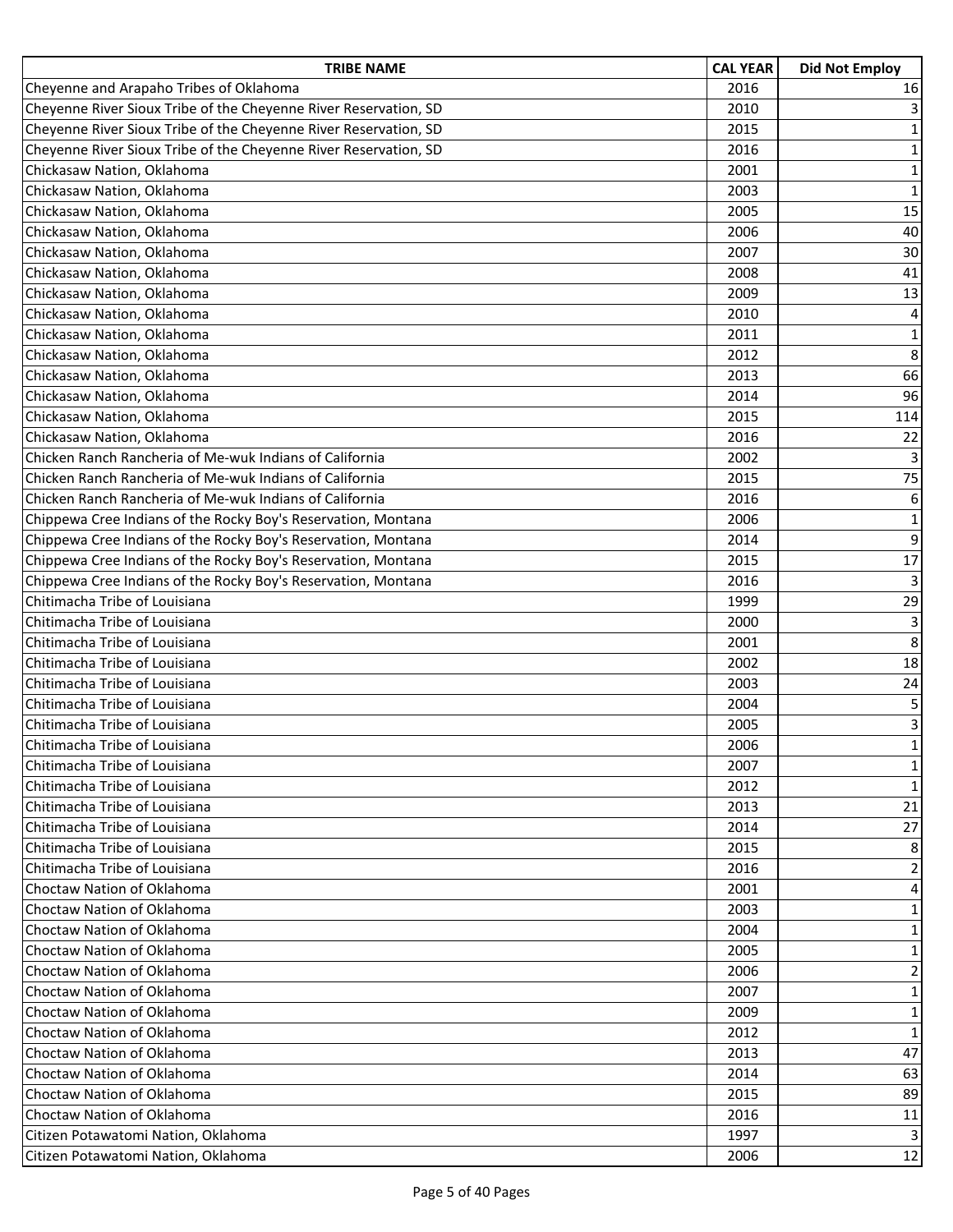| <b>TRIBE NAME</b>                                                                | <b>CAL YEAR</b> | <b>Did Not Employ</b>   |
|----------------------------------------------------------------------------------|-----------------|-------------------------|
| Citizen Potawatomi Nation, Oklahoma                                              | 2007            | 6                       |
| Citizen Potawatomi Nation, Oklahoma                                              | 2008            | $\overline{7}$          |
| Citizen Potawatomi Nation, Oklahoma                                              | 2009            | 18                      |
| Citizen Potawatomi Nation, Oklahoma                                              | 2010            | 17                      |
| Citizen Potawatomi Nation, Oklahoma                                              | 2011            | 12                      |
| Citizen Potawatomi Nation, Oklahoma                                              | 2012            | 6                       |
| Citizen Potawatomi Nation, Oklahoma                                              | 2013            | 65                      |
| Citizen Potawatomi Nation, Oklahoma                                              | 2014            | 87                      |
| Citizen Potawatomi Nation, Oklahoma                                              | 2015            | 48                      |
| Citizen Potawatomi Nation, Oklahoma                                              | 2016            | $\overline{7}$          |
| Cocopah Tribe of Arizona                                                         | 2008            | $\mathbf 1$             |
| Cocopah Tribe of Arizona                                                         | 2010            | $\mathbf 1$             |
| Cocopah Tribe of Arizona                                                         | 2013            | $1\,$                   |
| Coeur d'Alene Tribe of the Coeur d'Alene Reservation, Idaho                      | 1997            | $\overline{\mathbf{4}}$ |
| Coeur d'Alene Tribe of the Coeur d'Alene Reservation, Idaho                      | 1998            | $\overline{\mathbf{5}}$ |
| Coeur d'Alene Tribe of the Coeur d'Alene Reservation, Idaho                      | 1999            | 13                      |
| Coeur d'Alene Tribe of the Coeur d'Alene Reservation, Idaho                      | 2000            | $\overline{7}$          |
| Coeur d'Alene Tribe of the Coeur d'Alene Reservation, Idaho                      | 2001            | 24                      |
| Coeur d'Alene Tribe of the Coeur d'Alene Reservation, Idaho                      | 2002            | 11                      |
| Coeur d'Alene Tribe of the Coeur d'Alene Reservation, Idaho                      | 2003            | 20                      |
| Coeur d'Alene Tribe of the Coeur d'Alene Reservation, Idaho                      | 2004            | 22                      |
| Coeur d'Alene Tribe of the Coeur d'Alene Reservation, Idaho                      | 2005            | 24                      |
| Coeur d'Alene Tribe of the Coeur d'Alene Reservation, Idaho                      | 2006            | 18                      |
| Coeur d'Alene Tribe of the Coeur d'Alene Reservation, Idaho                      | 2007            | 35                      |
| Coeur d'Alene Tribe of the Coeur d'Alene Reservation, Idaho                      | 2008            | 17                      |
| Coeur d'Alene Tribe of the Coeur d'Alene Reservation, Idaho                      | 2009            | 28                      |
| Coeur d'Alene Tribe of the Coeur d'Alene Reservation, Idaho                      | 2010            | 14                      |
| Coeur d'Alene Tribe of the Coeur d'Alene Reservation, Idaho                      | 2011            | 8                       |
| Coeur d'Alene Tribe of the Coeur d'Alene Reservation, Idaho                      | 2013            | 4                       |
| Coeur d'Alene Tribe of the Coeur d'Alene Reservation, Idaho                      | 2014            | 9                       |
| Coeur d'Alene Tribe of the Coeur d'Alene Reservation, Idaho                      | 2015            | 8                       |
| Coeur d'Alene Tribe of the Coeur d'Alene Reservation, Idaho                      | 2016            | $\mathbf 1$             |
| Colorado River Indian Tribes of the Colorado River Indian Reservation, AZ and CA | 1995            | $\mathbf 1$             |
| Colorado River Indian Tribes of the Colorado River Indian Reservation, AZ and CA | 1996            | 14                      |
| Colorado River Indian Tribes of the Colorado River Indian Reservation, AZ and CA | 2000            | 1                       |
| Colorado River Indian Tribes of the Colorado River Indian Reservation, AZ and CA | 2015            | $\mathbf{1}$            |
| Comanche Nation, Oklahoma                                                        | 1999            | $\mathbf{1}$            |
| Comanche Nation, Oklahoma                                                        | 2007            | 17                      |
| Comanche Nation, Oklahoma                                                        | 2008            | 3                       |
| Comanche Nation, Oklahoma                                                        | 2010            | $\overline{2}$          |
| Comanche Nation, Oklahoma                                                        | 2011            | $\mathbf 1$             |
| Comanche Nation, Oklahoma                                                        | 2012            | 5                       |
| Comanche Nation, Oklahoma                                                        | 2013            | 35                      |
| Comanche Nation, Oklahoma                                                        | 2014            | 76                      |
| Comanche Nation, Oklahoma                                                        | 2015            | 46                      |
| Comanche Nation, Oklahoma                                                        | 2016            | 20                      |
| Confederated Salish and Kootenai Tribes of the Flathead Reservation              | 2006            | $\overline{2}$          |
| Confederated Salish and Kootenai Tribes of the Flathead Reservation              | 2007            | $\mathbf{1}$            |
| Confederated Salish and Kootenai Tribes of the Flathead Reservation              | 2008            | $\mathbf 1$             |
| Confederated Salish and Kootenai Tribes of the Flathead Reservation              | 2014            | $\boldsymbol{9}$        |
| Confederated Salish and Kootenai Tribes of the Flathead Reservation              | 2015            | $\overline{7}$          |
| Confederated Salish and Kootenai Tribes of the Flathead Reservation              | 2016            | $\mathbf{3}$            |
| Confederated Tribes and Bands of the Yakama Nation, Washington                   | 1999            | $\overline{2}$          |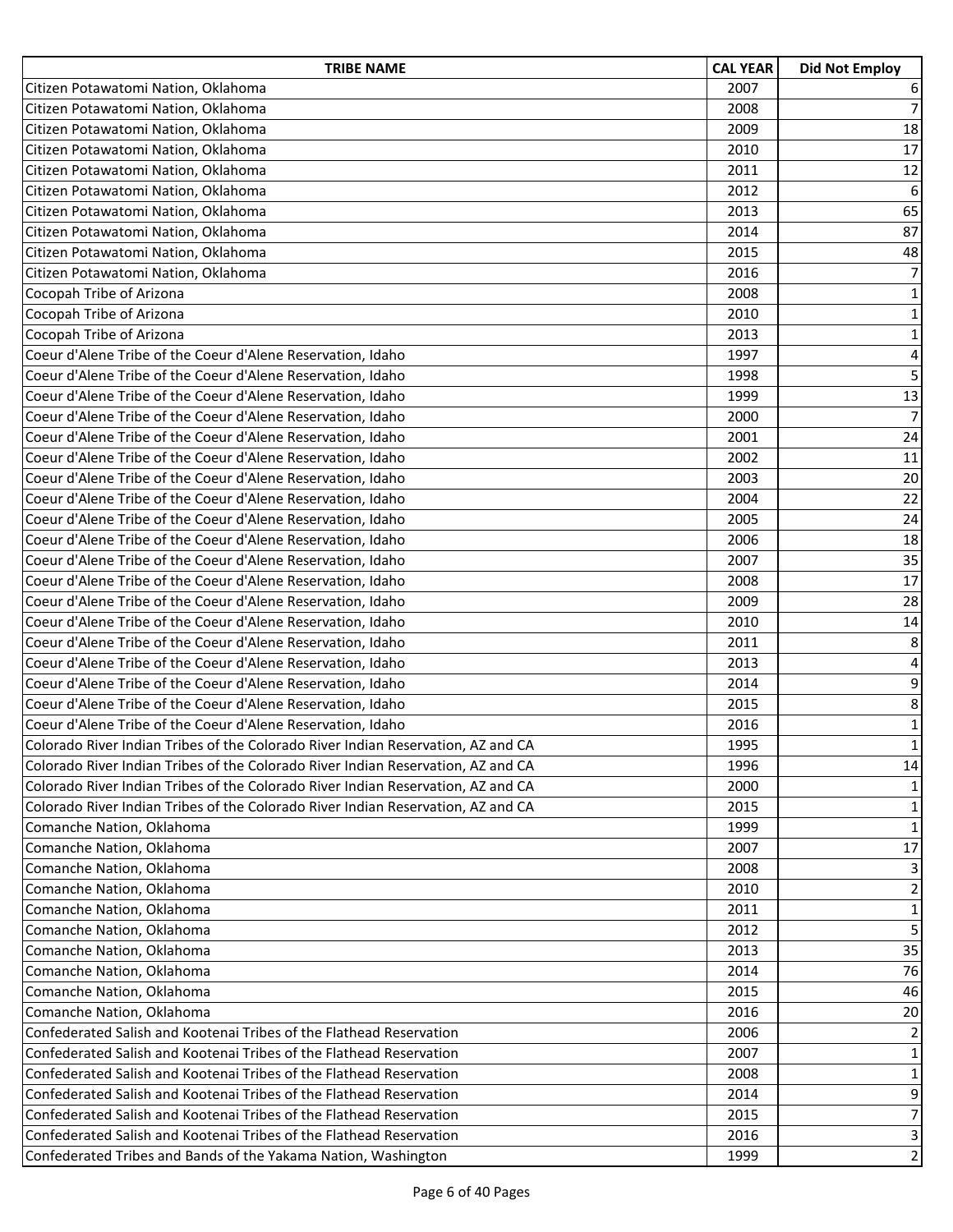| <b>TRIBE NAME</b>                                                     | <b>CAL YEAR</b> | <b>Did Not Employ</b>   |
|-----------------------------------------------------------------------|-----------------|-------------------------|
| Confederated Tribes and Bands of the Yakama Nation, Washington        | 2007            | $\overline{2}$          |
| Confederated Tribes and Bands of the Yakama Nation, Washington        | 2008            | $1\,$                   |
| Confederated Tribes and Bands of the Yakama Nation, Washington        | 2009            | $\mathbf 1$             |
| Confederated Tribes and Bands of the Yakama Nation, Washington        | 2013            | 11                      |
| Confederated Tribes and Bands of the Yakama Nation, Washington        | 2014            | 26                      |
| Confederated Tribes and Bands of the Yakama Nation, Washington        | 2015            | 6                       |
| Confederated Tribes and Bands of the Yakama Nation, Washington        | 2016            | $\overline{2}$          |
| Confederated Tribes of Coos, Lower Umpqua & Siuslaw Indians of Oregon | 2013            | 4                       |
| Confederated Tribes of Coos, Lower Umpqua & Siuslaw Indians of Oregon | 2014            | $\mathbf 2$             |
| Confederated Tribes of Coos, Lower Umpqua & Siuslaw Indians of Oregon | 2015            | $11\,$                  |
| Confederated Tribes of Coos, Lower Umpqua & Siuslaw Indians of Oregon | 2016            | $\overline{2}$          |
| Confederated Tribes of the Chehalis Reservation, Washington           | 1997            | 3                       |
| Confederated Tribes of the Chehalis Reservation, Washington           | 1998            | $\overline{2}$          |
| Confederated Tribes of the Chehalis Reservation, Washington           | 2013            | $\mathbf 1$             |
| Confederated Tribes of the Chehalis Reservation, Washington           | 2015            | $\mathbf 1$             |
| Confederated Tribes of the Colville Reservation Washington            | 1998            | $\overline{\mathbf{4}}$ |
| Confederated Tribes of the Colville Reservation Washington            | 1999            | $\overline{2}$          |
| Confederated Tribes of the Colville Reservation Washington            | 2000            | $\mathbf 1$             |
| Confederated Tribes of the Colville Reservation Washington            | 2001            | $\overline{\mathbf{c}}$ |
| Confederated Tribes of the Colville Reservation Washington            | 2002            | 6                       |
| Confederated Tribes of the Colville Reservation Washington            | 2003            | $\mathbf 1$             |
| Confederated Tribes of the Colville Reservation Washington            | 2013            | 10                      |
| Confederated Tribes of the Colville Reservation Washington            | 2014            | 9                       |
| Confederated Tribes of the Colville Reservation Washington            | 2015            | 18                      |
| Confederated Tribes of the Colville Reservation Washington            | 2016            | 5                       |
| Confederated Tribes of the Grand Ronde Community of Oregon            | 1995            | $\overline{2}$          |
| Confederated Tribes of the Grand Ronde Community of Oregon            | 1996            | 14                      |
| Confederated Tribes of the Grand Ronde Community of Oregon            | 1997            | 8                       |
| Confederated Tribes of the Grand Ronde Community of Oregon            | 1999            | $\overline{\mathbf{c}}$ |
| Confederated Tribes of the Grand Ronde Community of Oregon            | 2000            | 9                       |
| Confederated Tribes of the Grand Ronde Community of Oregon            | 2002            | 3                       |
| Confederated Tribes of the Grand Ronde Community of Oregon            | 2003            | 10                      |
| Confederated Tribes of the Grand Ronde Community of Oregon            | 2004            | $\overline{3}$          |
| Confederated Tribes of the Grand Ronde Community of Oregon            | 2005            | $\overline{7}$          |
| Confederated Tribes of the Grand Ronde Community of Oregon            | 2006            | 12                      |
| Confederated Tribes of the Grand Ronde Community of Oregon            | 2007            | 8                       |
| Confederated Tribes of the Grand Ronde Community of Oregon            | 2008            | 5                       |
| Confederated Tribes of the Grand Ronde Community of Oregon            | 2009            | 5                       |
| Confederated Tribes of the Grand Ronde Community of Oregon            | 2010            | 1                       |
| Confederated Tribes of the Grand Ronde Community of Oregon            | 2012            | $\overline{4}$          |
| Confederated Tribes of the Grand Ronde Community of Oregon            | 2013            | 4                       |
| Confederated Tribes of the Grand Ronde Community of Oregon            | 2015            | $\overline{2}$          |
| Confederated Tribes of the Grand Ronde Community of Oregon            | 2016            | $\mathbf{1}$            |
| Confederated Tribes of the Siletz Reservation                         | 1995            | 5                       |
| Confederated Tribes of the Siletz Reservation                         | 1996            | 14                      |
| Confederated Tribes of the Siletz Reservation                         | 1997            | 1                       |
| Confederated Tribes of the Siletz Reservation                         | 2003            | $\overline{2}$          |
| Confederated Tribes of the Siletz Reservation                         | 2004            | 7                       |
| Confederated Tribes of the Siletz Reservation                         | 2005            | 4                       |
| Confederated Tribes of the Siletz Reservation                         | 2006            | 3                       |
| Confederated Tribes of the Siletz Reservation                         | 2007            | $\mathbf 1$             |
| Confederated Tribes of the Siletz Reservation                         | 2008            | $\overline{2}$          |
| Confederated Tribes of the Siletz Reservation                         | 2012            | $\overline{2}$          |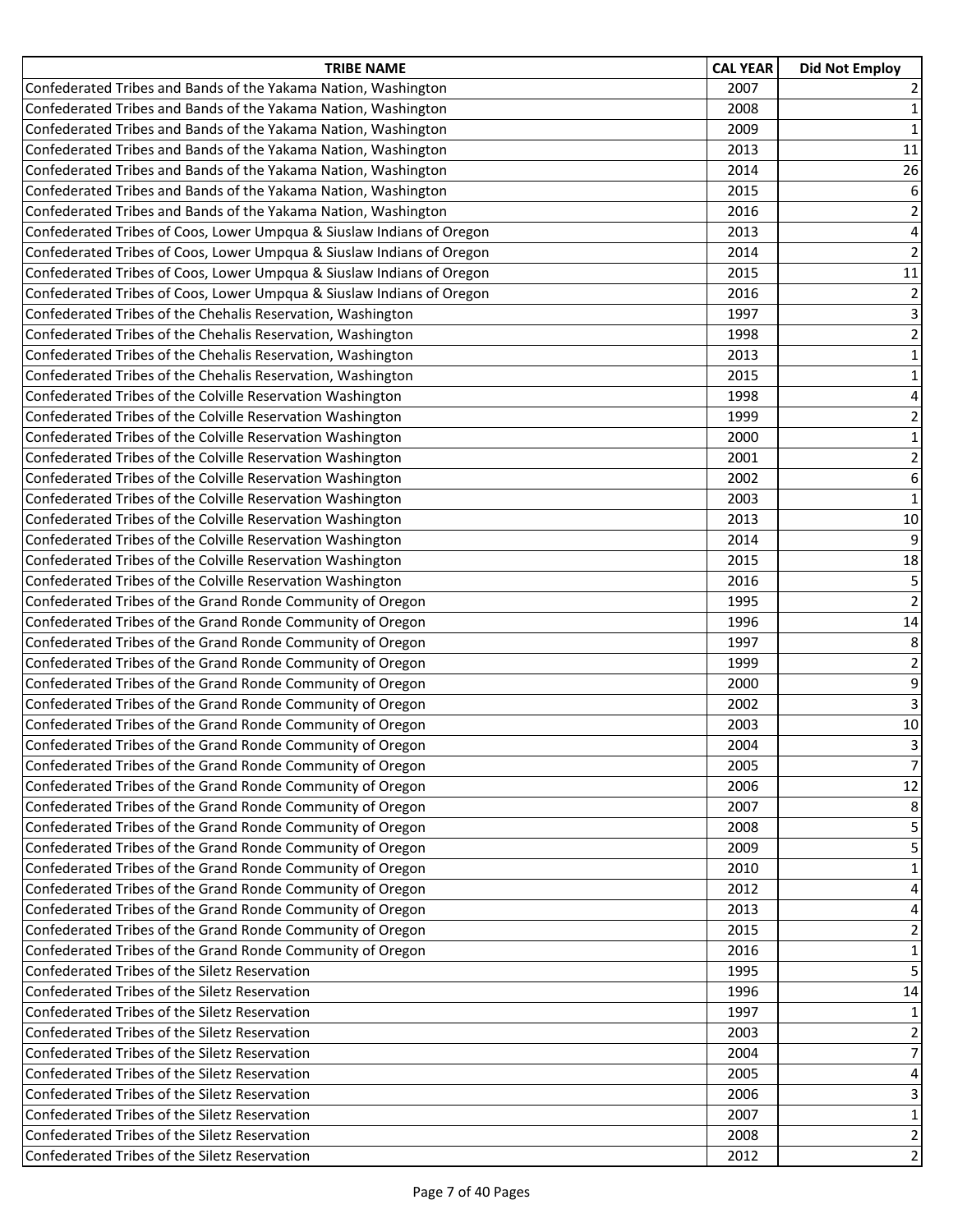| <b>TRIBE NAME</b>                                         | <b>CAL YEAR</b> | <b>Did Not Employ</b>   |
|-----------------------------------------------------------|-----------------|-------------------------|
| Confederated Tribes of the Siletz Reservation             | 2013            | 2                       |
| Confederated Tribes of the Siletz Reservation             | 2014            | $\mathbf 1$             |
| Confederated Tribes of the Siletz Reservation             | 2015            | 5                       |
| Confederated Tribes of the Umatilla Reservation, Oregon   | 1995            | 3                       |
| Confederated Tribes of the Umatilla Reservation, Oregon   | 1996            | 17                      |
| Confederated Tribes of the Umatilla Reservation, Oregon   | 1997            | $\overline{\mathbf{4}}$ |
| Confederated Tribes of the Umatilla Reservation, Oregon   | 1999            | $\mathbf 1$             |
| Confederated Tribes of the Umatilla Reservation, Oregon   | 2001            | 3                       |
| Confederated Tribes of the Umatilla Reservation, Oregon   | 2002            | 4                       |
| Confederated Tribes of the Umatilla Reservation, Oregon   | 2003            | $\mathbf 1$             |
| Confederated Tribes of the Umatilla Reservation, Oregon   | 2006            | $\overline{2}$          |
| Confederated Tribes of the Umatilla Reservation, Oregon   | 2015            | $\mathbf 1$             |
| Confederated Tribes of the Warm Springs Reservation of OR | 2001            | $1\,$                   |
| Confederated Tribes of the Warm Springs Reservation of OR | 2003            | $\mathbf 1$             |
| Confederated Tribes of the Warm Springs Reservation of OR | 2004            | $\mathbf 1$             |
| Confederated Tribes of the Warm Springs Reservation of OR | 2005            | $\mathbf 1$             |
| Confederated Tribes of the Warm Springs Reservation of OR | 2008            | $\mathbf 1$             |
| Confederated Tribes of the Warm Springs Reservation of OR | 2010            | $\mathbf 1$             |
| Confederated Tribes of the Warm Springs Reservation of OR | 2011            | 3                       |
| Confederated Tribes of the Warm Springs Reservation of OR | 2012            | $\mathbf 1$             |
| Confederated Tribes of the Warm Springs Reservation of OR | 2013            | $\overline{3}$          |
| Confederated Tribes of the Warm Springs Reservation of OR | 2014            | 42                      |
| Confederated Tribes of the Warm Springs Reservation of OR | 2015            | $\overline{\mathbf{4}}$ |
| Coquille Tribe of Oregon                                  | 1997            | $\overline{2}$          |
| Coquille Tribe of Oregon                                  | 2014            | $\mathbf 1$             |
| Coushatta Tribe of Louisiana                              | 1996            | $\boldsymbol{9}$        |
| Coushatta Tribe of Louisiana                              | 1997            | 24                      |
| Coushatta Tribe of Louisiana                              | 2001            | $\mathbf{1}$            |
| Coushatta Tribe of Louisiana                              | 2005            | 35                      |
| Coushatta Tribe of Louisiana                              | 2006            | $11\,$                  |
| Coushatta Tribe of Louisiana                              | 2007            | 39                      |
| Coushatta Tribe of Louisiana                              | 2008            | 12                      |
| Coushatta Tribe of Louisiana                              | 2009            | $\mathbf{1}$            |
| Coushatta Tribe of Louisiana                              | 2013            | 10                      |
| Coushatta Tribe of Louisiana                              | 2014            | 17                      |
| Coushatta Tribe of Louisiana                              | 2015            | $11\,$                  |
| Coushatta Tribe of Louisiana                              | 2016            | 3                       |
| Cow Creek Band of Umpqua Indians of Oregon                | 1995            | 4                       |
| Cow Creek Band of Umpqua Indians of Oregon                | 1996            | 29                      |
| Cow Creek Band of Umpqua Indians of Oregon                | 1997            | 15                      |
| Cow Creek Band of Umpqua Indians of Oregon                | 2000            | $\overline{2}$          |
| Cow Creek Band of Umpqua Indians of Oregon                | 2002            | $\mathbf 1$             |
| Cow Creek Band of Umpqua Indians of Oregon                | 2003            | 3                       |
| Cow Creek Band of Umpqua Indians of Oregon                | 2006            | $\overline{2}$          |
| Cow Creek Band of Umpqua Indians of Oregon                | 2010            | $\mathbf 1$             |
| Cow Creek Band of Umpqua Indians of Oregon                | 2015            | 12                      |
| Coyote Valley Band of Pomo Indians                        | 1997            | $\overline{2}$          |
| Coyote Valley Band of Pomo Indians                        | 2001            | $\overline{2}$          |
| Coyote Valley Band of Pomo Indians                        | 2008            | $\mathbf 1$             |
| Coyote Valley Band of Pomo Indians                        | 2015            | $\overline{2}$          |
| Coyote Valley Band of Pomo Indians                        | 2016            | $\mathbf 2$             |
| Crow Creek Sioux Tribe of the Crow Creek Reservation      | 2010            | 13                      |
| Crow Creek Sioux Tribe of the Crow Creek Reservation      | 2011            | 31                      |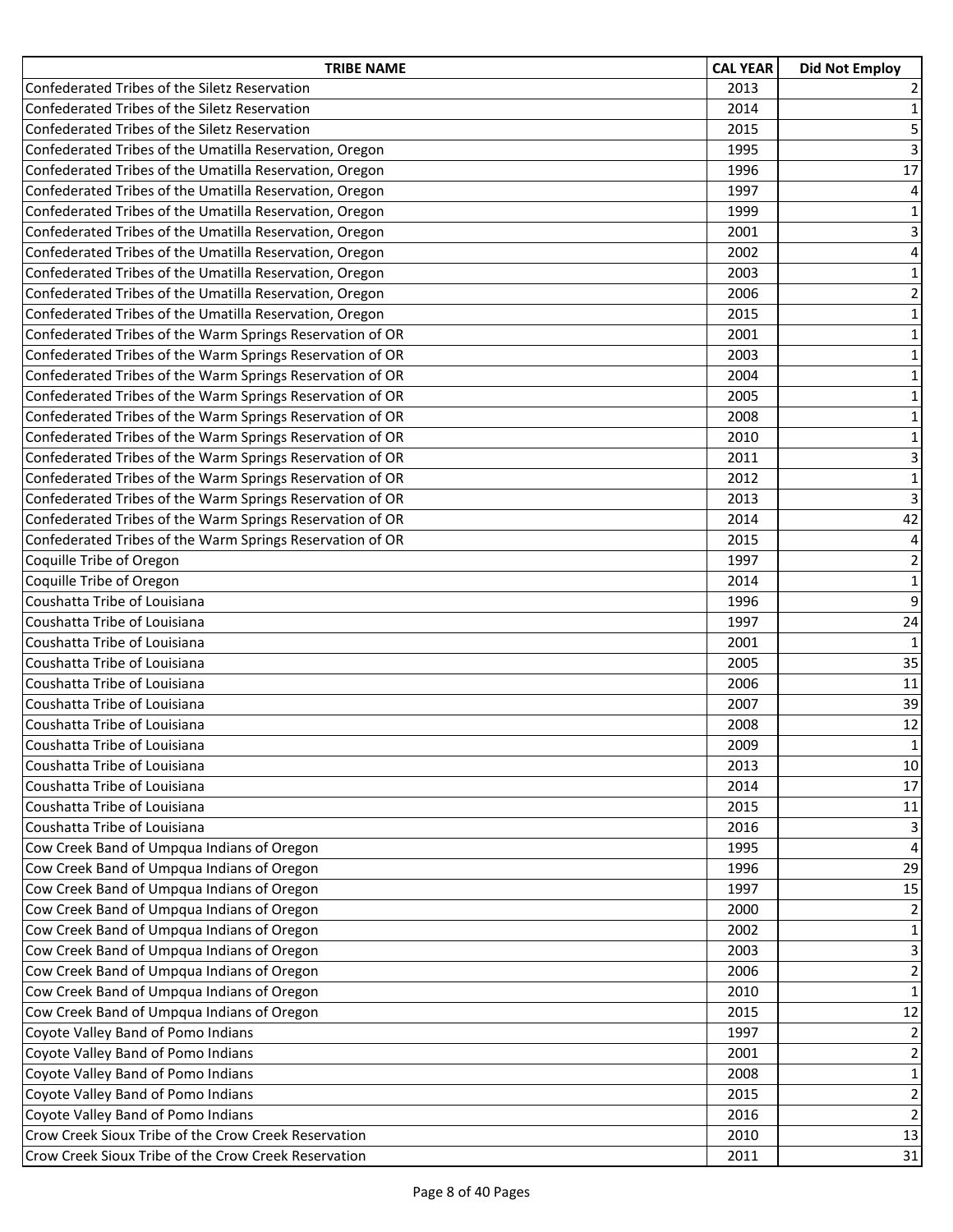| <b>TRIBE NAME</b>                                    | <b>CAL YEAR</b> | <b>Did Not Employ</b> |
|------------------------------------------------------|-----------------|-----------------------|
| Crow Creek Sioux Tribe of the Crow Creek Reservation | 2012            | 26                    |
| Crow Creek Sioux Tribe of the Crow Creek Reservation | 2013            | 22                    |
| Crow Creek Sioux Tribe of the Crow Creek Reservation | 2014            | 13                    |
| Crow Creek Sioux Tribe of the Crow Creek Reservation | 2015            | 10                    |
| Crow Creek Sioux Tribe of the Crow Creek Reservation | 2016            | $\overline{4}$        |
| Crow Tribe of Montana                                | 2009            | $\mathbf 1$           |
| Crow Tribe of Montana                                | 2014            | 70                    |
| Crow Tribe of Montana                                | 2015            | 24                    |
| Delaware Nation, Oklahoma                            | 2003            | 3                     |
| Delaware Nation, Oklahoma                            | 2004            | 6                     |
| Delaware Nation, Oklahoma                            | 2005            | $\overline{7}$        |
| Delaware Nation, Oklahoma                            | 2006            | 11                    |
| Delaware Nation, Oklahoma                            | 2007            | 16                    |
| Delaware Nation, Oklahoma                            | 2008            | 14                    |
| Delaware Nation, Oklahoma                            | 2009            | 9                     |
| Delaware Nation, Oklahoma                            | 2010            | 13                    |
| Delaware Nation, Oklahoma                            | 2011            | 15                    |
| Delaware Nation, Oklahoma                            | 2012            | 34                    |
| Delaware Nation, Oklahoma                            | 2013            | 59                    |
| Delaware Nation, Oklahoma                            | 2014            | 123                   |
| Delaware Nation, Oklahoma                            | 2015            | 81                    |
| Delaware Nation, Oklahoma                            | 2016            | 12                    |
| Dry Creek Rancheria of Pomo Indians                  | 2007            | 9                     |
| Dry Creek Rancheria of Pomo Indians                  | 2008            | $\mathbf 1$           |
| Dry Creek Rancheria of Pomo Indians                  | 2010            | 8                     |
| Dry Creek Rancheria of Pomo Indians                  | 2011            | 16                    |
| Dry Creek Rancheria of Pomo Indians                  | 2012            | $\overline{7}$        |
| Dry Creek Rancheria of Pomo Indians                  | 2013            | 9                     |
| Dry Creek Rancheria of Pomo Indians                  | 2014            | 9                     |
| Dry Creek Rancheria of Pomo Indians                  | 2015            | 8                     |
| Eastern Band of Cherokee Indians of North Carolina   | 1996            | 5                     |
| Eastern Band of Cherokee Indians of North Carolina   | 2005            | $\overline{2}$        |
| Eastern Band of Cherokee Indians of North Carolina   | 2012            | 10                    |
| Eastern Band of Cherokee Indians of North Carolina   | 2013            | 143                   |
| Eastern Band of Cherokee Indians of North Carolina   | 2014            | 116                   |
| Eastern Band of Cherokee Indians of North Carolina   | 2015            | 226                   |
| Eastern Band of Cherokee Indians of North Carolina   | 2016            | 108                   |
| Eastern Shawnee Tribe of Oklahoma                    | 2007            | 7                     |
| Eastern Shawnee Tribe of Oklahoma                    | 2008            | 11                    |
| Eastern Shawnee Tribe of Oklahoma                    | 2009            | 16                    |
| Eastern Shawnee Tribe of Oklahoma                    | 2010            | 14                    |
| Eastern Shawnee Tribe of Oklahoma                    | 2011            | 19                    |
| Eastern Shawnee Tribe of Oklahoma                    | 2012            | 68                    |
| Eastern Shawnee Tribe of Oklahoma                    | 2013            | 15                    |
| Eastern Shawnee Tribe of Oklahoma                    | 2014            | 42                    |
| Eastern Shawnee Tribe of Oklahoma                    | 2015            | 51                    |
| Eastern Shawnee Tribe of Oklahoma                    | 2016            | 4                     |
| Elk Valley Rancheria                                 | 2001            | 1                     |
| Elk Valley Rancheria                                 | 2002            | $\mathbf{1}$          |
| Elk Valley Rancheria                                 | 2007            | $\mathbf 1$           |
| Elk Valley Rancheria                                 | 2008            | $\mathbf 1$           |
| Elk Valley Rancheria                                 | 2014            | $\overline{2}$        |
| Elk Valley Rancheria                                 | 2015            | 25                    |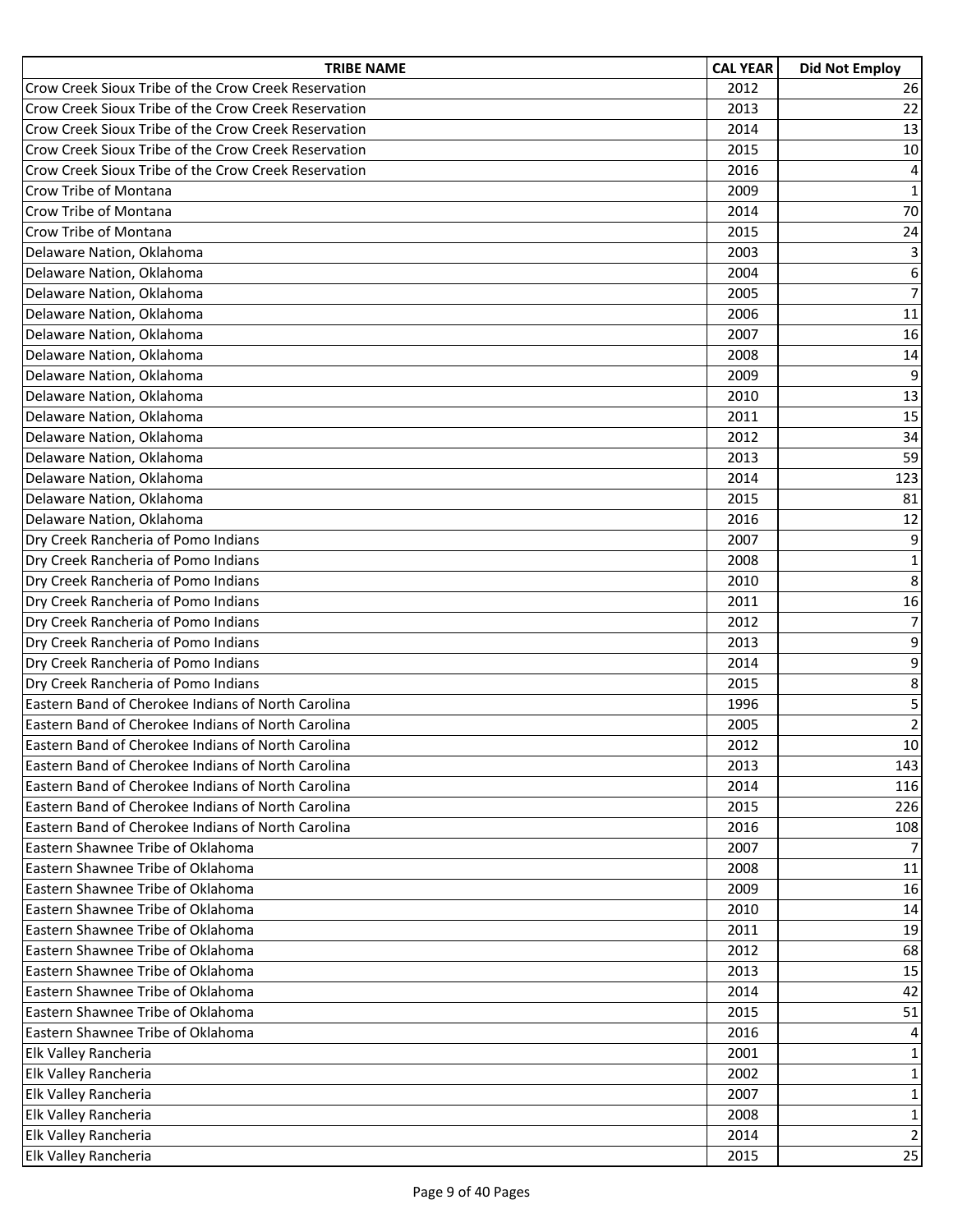| <b>TRIBE NAME</b>                                                                        | <b>CAL YEAR</b> | <b>Did Not Employ</b> |
|------------------------------------------------------------------------------------------|-----------------|-----------------------|
| Elk Valley Rancheria                                                                     | 2016            | $\overline{7}$        |
| Federated Indians of Graton Rancheria                                                    | 2014            | $\mathbf 1$           |
| Federated Indians of Graton Rancheria                                                    | 2015            | 112                   |
| Federated Indians of Graton Rancheria                                                    | 2016            | 144                   |
| Flandreau Santee Sioux Tribe                                                             | 2012            | $\overline{2}$        |
| Flandreau Santee Sioux Tribe                                                             | 2013            | 18                    |
| Flandreau Santee Sioux Tribe                                                             | 2014            | 24                    |
| Flandreau Santee Sioux Tribe                                                             | 2015            | 23                    |
| Flandreau Santee Sioux Tribe                                                             | 2016            | $\overline{7}$        |
| Fond du Lac Band of Minnesota Chippewa Tribe, Minnesota                                  | 2013            | 13                    |
| Fond du Lac Band of Minnesota Chippewa Tribe, Minnesota                                  | 2014            | 48                    |
| Fond du Lac Band of Minnesota Chippewa Tribe, Minnesota                                  | 2015            | 36                    |
| Forest County Potawatomi Community, Wisconsin                                            | 2001            | $\mathbf 1$           |
| Forest County Potawatomi Community, Wisconsin                                            | 2007            | $\mathbf 1$           |
| Forest County Potawatomi Community, Wisconsin                                            | 2011            | $\mathbf 1$           |
| Forest County Potawatomi Community, Wisconsin                                            | 2012            | $\overline{7}$        |
| Forest County Potawatomi Community, Wisconsin                                            | 2013            | 60                    |
| Forest County Potawatomi Community, Wisconsin                                            | 2014            | 134                   |
| Forest County Potawatomi Community, Wisconsin                                            | 2015            | 114                   |
| Forest County Potawatomi Community, Wisconsin                                            | 2016            | 3                     |
| Fort Belknap Indian Community of the Fort Belknap Reservation, Montana                   | 2008            | $\overline{2}$        |
| Fort Belknap Indian Community of the Fort Belknap Reservation, Montana                   | 2010            | 3                     |
| Fort Belknap Indian Community of the Fort Belknap Reservation, Montana                   | 2012            | $\mathbf 1$           |
| Fort Belknap Indian Community of the Fort Belknap Reservation, Montana                   | 2013            | $\mathbf 2$           |
| Fort Belknap Indian Community of the Fort Belknap Reservation, Montana                   | 2014            | $\overline{1}$        |
| Fort Belknap Indian Community of the Fort Belknap Reservation, Montana                   | 2015            | $\overline{2}$        |
| Fort Belknap Indian Community of the Fort Belknap Reservation, Montana                   | 2016            | $\mathbf 1$           |
| Fort Independence Indian Community of Paiute Indians of the Fort Independence Reservatio | 2014            | $\mathbf 2$           |
| Fort McDowell Yavapai Nation of Arizona                                                  | 1904            | $\mathbf{1}$          |
| Fort McDowell Yavapai Nation of Arizona                                                  | 1994            | 14                    |
| Fort McDowell Yavapai Nation of Arizona                                                  | 1995            | 38                    |
| Fort McDowell Yavapai Nation of Arizona                                                  | 1996            | 5                     |
| Fort McDowell Yavapai Nation of Arizona                                                  | 2000            | 6                     |
| Fort McDowell Yavapai Nation of Arizona                                                  | 2001            | 8                     |
| Fort McDowell Yavapai Nation of Arizona                                                  | 2002            | $\overline{2}$        |
| Fort McDowell Yavapai Nation of Arizona                                                  | 2003            | 4                     |
| Fort McDowell Yavapai Nation of Arizona                                                  | 2004            | $\overline{7}$        |
| Fort McDowell Yavapai Nation of Arizona                                                  | 2005            | 6                     |
| Fort McDowell Yavapai Nation of Arizona                                                  | 2006            | $\mathbf 2$           |
| Fort McDowell Yavapai Nation of Arizona                                                  | 2007            | 5                     |
| Fort McDowell Yavapai Nation of Arizona                                                  | 2008            | 5                     |
| Fort McDowell Yavapai Nation of Arizona                                                  | 2009            | $\mathbf 1$           |
| Fort McDowell Yavapai Nation of Arizona                                                  | 2010            | $\mathbf{1}$          |
| Fort McDowell Yavapai Nation of Arizona                                                  | 2011            | 5                     |
| Fort McDowell Yavapai Nation of Arizona                                                  | 2012            | 8                     |
| Fort McDowell Yavapai Nation of Arizona                                                  | 2013            | $\,8\,$               |
| Fort McDowell Yavapai Nation of Arizona                                                  | 2014            | 21                    |
| Fort McDowell Yavapai Nation of Arizona                                                  | 2015            | 30                    |
| Fort McDowell Yavapai Nation of Arizona                                                  | 2016            | 11                    |
| Fort Sill Apache Tribe of Oklahoma                                                       | 2006            | 1                     |
| Fort Sill Apache Tribe of Oklahoma                                                       | 2007            | $\mathbf 1$           |
| Fort Sill Apache Tribe of Oklahoma                                                       | 2010            | $\mathbf 1$           |
| Fort Sill Apache Tribe of Oklahoma                                                       | 2011            | 5                     |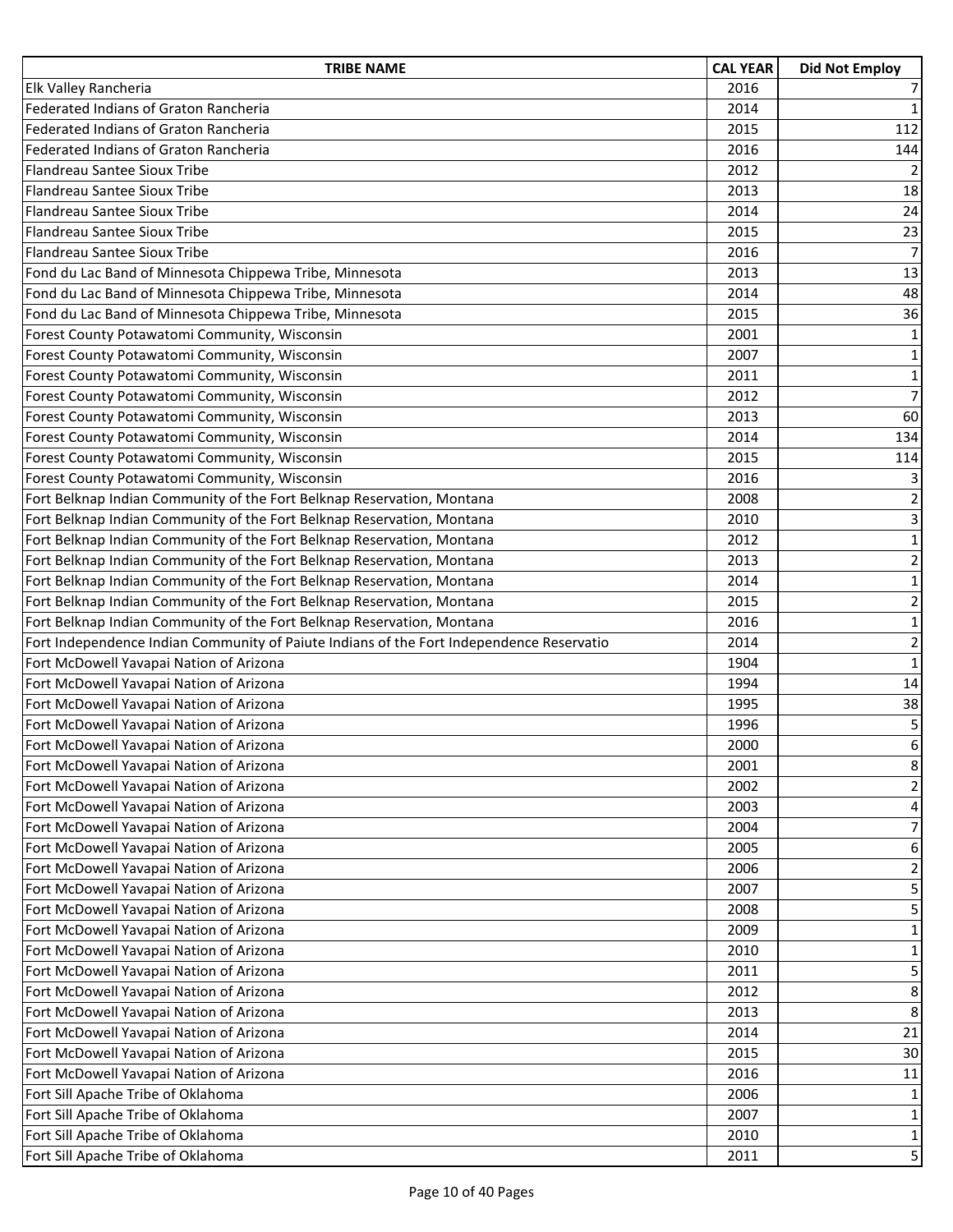| <b>TRIBE NAME</b>                                                         | <b>CAL YEAR</b> | <b>Did Not Employ</b>   |
|---------------------------------------------------------------------------|-----------------|-------------------------|
| Fort Sill Apache Tribe of Oklahoma                                        | 2012            | $\mathbf{1}$            |
| Fort Sill Apache Tribe of Oklahoma                                        | 2013            | 15                      |
| Fort Sill Apache Tribe of Oklahoma                                        | 2014            | 47                      |
| Fort Sill Apache Tribe of Oklahoma                                        | 2015            | 18                      |
| Fort Sill Apache Tribe of Oklahoma                                        | 2016            | 11                      |
| Gila River Indian Community of the Gila River Indian Reservation, Arizona | 1994            | $\mathbf 1$             |
| Gila River Indian Community of the Gila River Indian Reservation, Arizona | 2000            | $\mathbf 2$             |
| Gila River Indian Community of the Gila River Indian Reservation, Arizona | 2007            | $\overline{\mathbf{3}}$ |
| Gila River Indian Community of the Gila River Indian Reservation, Arizona | 2008            | 49                      |
| Gila River Indian Community of the Gila River Indian Reservation, Arizona | 2009            | 48                      |
| Gila River Indian Community of the Gila River Indian Reservation, Arizona | 2010            | $\mathbf 1$             |
| Gila River Indian Community of the Gila River Indian Reservation, Arizona | 2011            | 6                       |
| Gila River Indian Community of the Gila River Indian Reservation, Arizona | 2013            | $\mathbf 1$             |
| Grand Portage Band of Minnesota Chippewa Tribe, Minnesota                 | 1995            | $\overline{7}$          |
| Grand Portage Band of Minnesota Chippewa Tribe, Minnesota                 | 1996            | $\mathbf 1$             |
| Grand Portage Band of Minnesota Chippewa Tribe, Minnesota                 | 2001            | $\mathbf 1$             |
| Grand Portage Band of Minnesota Chippewa Tribe, Minnesota                 | 2009            | $\mathbf 1$             |
| Grand Traverse Band of Ottawa and Chippewa Indians, Michigan              | 2002            | $\mathbf 1$             |
| Grand Traverse Band of Ottawa and Chippewa Indians, Michigan              | 2007            | $\mathbf{1}$            |
| Grand Traverse Band of Ottawa and Chippewa Indians, Michigan              | 2013            | 15                      |
| Grand Traverse Band of Ottawa and Chippewa Indians, Michigan              | 2014            | 23                      |
| Grand Traverse Band of Ottawa and Chippewa Indians, Michigan              | 2015            | 26                      |
| Grand Traverse Band of Ottawa and Chippewa Indians, Michigan              | 2016            | 5                       |
| Habematolel Pomo of Upper Lake                                            | 2013            | $\mathbf 1$             |
| Habematolel Pomo of Upper Lake                                            | 2015            | 5                       |
| Hannahville Indian Community                                              | 1996            | $\mathbf 1$             |
| Hannahville Indian Community                                              | 1999            | $\boldsymbol{6}$        |
| Hannahville Indian Community                                              | 2000            | $\mathbf 1$             |
| Hannahville Indian Community                                              | 2001            | $\mathbf 1$             |
| Hannahville Indian Community                                              | 2002            | $\mathbf 1$             |
| Hannahville Indian Community                                              | 2013            | 15                      |
| Hannahville Indian Community                                              | 2014            | 40                      |
| Hannahville Indian Community                                              | 2015            | 58                      |
| Hannahville Indian Community                                              | 2016            | 10                      |
| Ho-Chunk Nation of Wisconsin                                              | 1996            | 2                       |
| Ho-Chunk Nation of Wisconsin                                              | 1997            | 1                       |
| Ho-Chunk Nation of Wisconsin                                              | 1999            | $\overline{2}$          |
| Ho-Chunk Nation of Wisconsin                                              | 2001            | 23                      |
| Ho-Chunk Nation of Wisconsin                                              | 2002            | 12                      |
| Ho-Chunk Nation of Wisconsin                                              | 2003            | 7                       |
| Ho-Chunk Nation of Wisconsin                                              | 2004            | 27                      |
| Ho-Chunk Nation of Wisconsin                                              | 2005            | 33                      |
| Ho-Chunk Nation of Wisconsin                                              | 2006            | 17                      |
| Ho-Chunk Nation of Wisconsin                                              | 2007            | 12                      |
| Ho-Chunk Nation of Wisconsin                                              | 2008            | 3                       |
| Ho-Chunk Nation of Wisconsin                                              | 2009            | 14                      |
| Ho-Chunk Nation of Wisconsin                                              | 2010            | 7                       |
| Ho-Chunk Nation of Wisconsin                                              | 2011            | 3                       |
| Ho-Chunk Nation of Wisconsin                                              | 2012            | 5                       |
| Ho-Chunk Nation of Wisconsin                                              | 2013            | 5                       |
| Ho-Chunk Nation of Wisconsin                                              | 2014            | 24                      |
| Ho-Chunk Nation of Wisconsin                                              | 2015            | 16                      |
| Ho-Chunk Nation of Wisconsin                                              | 2016            | 1                       |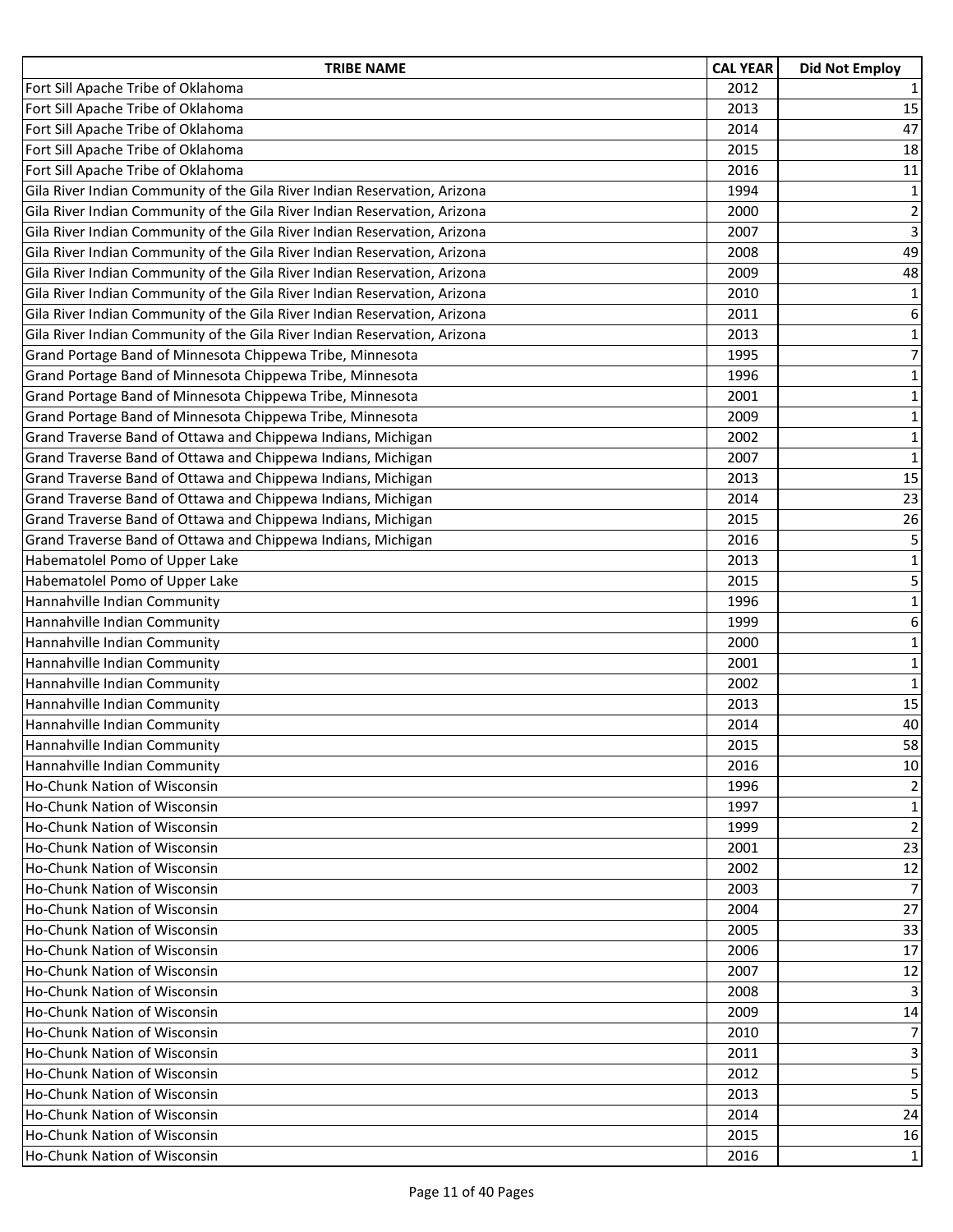| <b>TRIBE NAME</b>                        | <b>CAL YEAR</b> | <b>Did Not Employ</b>   |
|------------------------------------------|-----------------|-------------------------|
| Hoopa Valley Tribe                       | 1997            | 1                       |
| Hoopa Valley Tribe                       | 2008            | 1                       |
| <b>Hopland Band of Pomo Indians</b>      | 1999            | 3                       |
| <b>Hopland Band of Pomo Indians</b>      | 2002            | $\mathbf 1$             |
| <b>Hopland Band of Pomo Indians</b>      | 2005            | $\mathbf 1$             |
| <b>Hopland Band of Pomo Indians</b>      | 2007            | $\sqrt{4}$              |
| <b>Hopland Band of Pomo Indians</b>      | 2008            | $\overline{7}$          |
| <b>Hopland Band of Pomo Indians</b>      | 2009            | 3                       |
| <b>Hopland Band of Pomo Indians</b>      | 2010            | $\overline{4}$          |
| <b>Hopland Band of Pomo Indians</b>      | 2011            | 13                      |
| <b>Hopland Band of Pomo Indians</b>      | 2012            | $\overline{4}$          |
| <b>Hopland Band of Pomo Indians</b>      | 2013            | 4                       |
| <b>Hopland Band of Pomo Indians</b>      | 2014            | 3                       |
| <b>Hopland Band of Pomo Indians</b>      | 2015            | 3                       |
| lipay Nation of Santa Ysabel             | 2012            | $\overline{2}$          |
| lipay Nation of Santa Ysabel             | 2013            | $\overline{5}$          |
| lowa Tribe of Kansas and Nebraska        | 2007            | 8                       |
| Iowa Tribe of Kansas and Nebraska        | 2008            | $\mathbf 1$             |
| Iowa Tribe of Kansas and Nebraska        | 2009            | $\overline{\mathbf{c}}$ |
| Iowa Tribe of Kansas and Nebraska        | 2010            | $\mathbf 1$             |
| <b>Iowa Tribe of Kansas and Nebraska</b> | 2011            | 3                       |
| Iowa Tribe of Kansas and Nebraska        | 2015            | $\mathbf 1$             |
| Iowa Tribe of Oklahoma                   | 2001            | $\mathbf 1$             |
| Iowa Tribe of Oklahoma                   | 2002            | $\overline{\mathbf{c}}$ |
| Iowa Tribe of Oklahoma                   | 2004            | $\mathbf 1$             |
| Iowa Tribe of Oklahoma                   | 2005            | 8                       |
| Iowa Tribe of Oklahoma                   | 2008            | $\overline{\mathbf{3}}$ |
| Iowa Tribe of Oklahoma                   | 2009            | 6                       |
| Iowa Tribe of Oklahoma                   | 2011            | 3                       |
| Iowa Tribe of Oklahoma                   | 2012            | $\overline{2}$          |
| Iowa Tribe of Oklahoma                   | 2013            | 30                      |
| Iowa Tribe of Oklahoma                   | 2014            | 36                      |
| Iowa Tribe of Oklahoma                   | 2015            | 15                      |
| Iowa Tribe of Oklahoma                   | 2016            | 4                       |
| Jackson Rancheria of Me-Wuk Indians      | 1995            | $\overline{2}$          |
| Jackson Rancheria of Me-Wuk Indians      | 1996            | 1                       |
| Jackson Rancheria of Me-Wuk Indians      | 2007            | 1                       |
| Jackson Rancheria of Me-Wuk Indians      | 2009            | 1                       |
| Jackson Rancheria of Me-Wuk Indians      | 2010            | 5                       |
| Jackson Rancheria of Me-Wuk Indians      | 2011            | 10                      |
| Jackson Rancheria of Me-Wuk Indians      | 2012            | 13                      |
| Jackson Rancheria of Me-Wuk Indians      | 2013            | 3                       |
| Jackson Rancheria of Me-Wuk Indians      | 2014            | 6                       |
| Jackson Rancheria of Me-Wuk Indians      | 2015            | 38                      |
| Jackson Rancheria of Me-Wuk Indians      | 2016            | 3                       |
| Jamestown S'Klallam Tribe                | 2013            | 16                      |
| Jamestown S'Klallam Tribe                | 2014            | 12                      |
| Jamestown S'Klallam Tribe                | 2015            | 18                      |
| Jamestown S'Klallam Tribe                | 2016            | 1                       |
| Jena Band of Choctaw Indians             | 2013            | 32                      |
| Jena Band of Choctaw Indians             | 2014            | 14                      |
| Jena Band of Choctaw Indians             | 2015            | 12                      |
| Jena Band of Choctaw Indians             | 2016            | 2                       |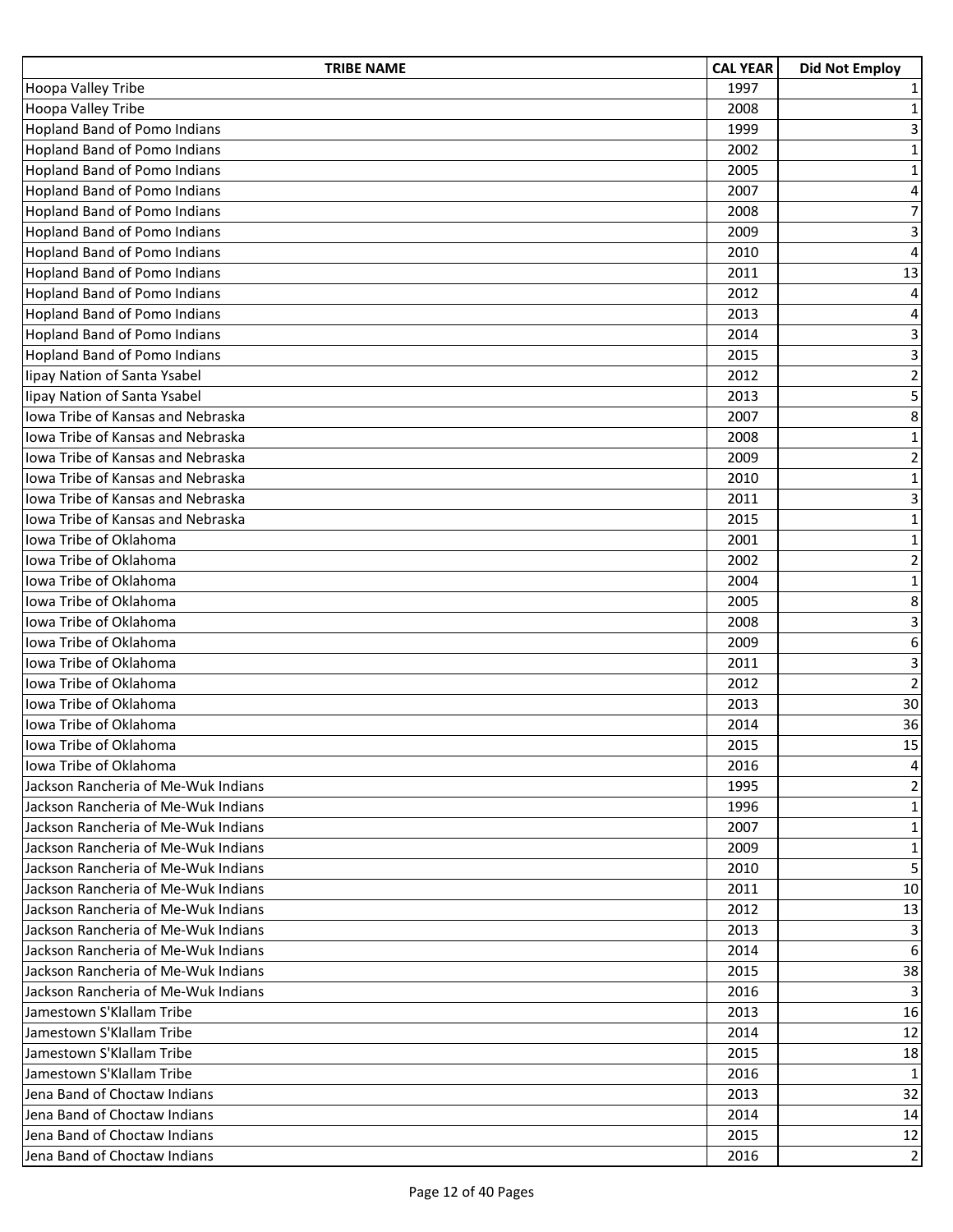| <b>TRIBE NAME</b>                                               | <b>CAL YEAR</b> | <b>Did Not Employ</b>   |
|-----------------------------------------------------------------|-----------------|-------------------------|
| Jicarilla Apache Nation                                         | 1999            | 20                      |
| Jicarilla Apache Nation                                         | 2003            | $\mathbf 1$             |
| Jicarilla Apache Nation                                         | 2005            | $\mathbf{1}$            |
| Jicarilla Apache Nation                                         | 2008            | $\overline{2}$          |
| Jicarilla Apache Nation                                         | 2011            | $\mathbf 1$             |
| Jicarilla Apache Nation                                         | 2012            | $\mathbf 1$             |
| Kalispel Indian Community of the Kalispel Reservation           | 2001            | $\mathbf 1$             |
| Kalispel Indian Community of the Kalispel Reservation           | 2002            | 3                       |
| Kalispel Indian Community of the Kalispel Reservation           | 2003            | 8                       |
| Kalispel Indian Community of the Kalispel Reservation           | 2004            | 15                      |
| Kalispel Indian Community of the Kalispel Reservation           | 2012            | $\mathbf{1}$            |
| Kalispel Indian Community of the Kalispel Reservation           | 2013            | 25                      |
| Kalispel Indian Community of the Kalispel Reservation           | 2014            | 29                      |
| Kalispel Indian Community of the Kalispel Reservation           | 2015            | 38                      |
| Kalispel Indian Community of the Kalispel Reservation           | 2016            | 5                       |
| Kaw Nation, Oklahoma                                            | 2003            | 13                      |
| Kaw Nation, Oklahoma                                            | 2004            | $\mathbf 1$             |
| Kaw Nation, Oklahoma                                            | 2012            | $\mathbf 1$             |
| Kaw Nation, Oklahoma                                            | 2013            | 14                      |
| Kaw Nation, Oklahoma                                            | 2014            | 20                      |
| Kaw Nation, Oklahoma                                            | 2015            | 19                      |
| Kaw Nation, Oklahoma                                            | 2016            | 5                       |
| Keweenaw Bay Indian Community                                   | 2005            | $\mathbf 1$             |
| Keweenaw Bay Indian Community                                   | 2006            | 6                       |
| Keweenaw Bay Indian Community                                   | 2007            | 3                       |
| Keweenaw Bay Indian Community                                   | 2008            | $\overline{\mathbf{4}}$ |
| Keweenaw Bay Indian Community                                   | 2009            | $\mathbf 2$             |
| Keweenaw Bay Indian Community                                   | 2010            | $\pmb{4}$               |
| Keweenaw Bay Indian Community                                   | 2014            | 5                       |
| Keweenaw Bay Indian Community                                   | 2015            | 25                      |
| Keweenaw Bay Indian Community                                   | 2016            | 4                       |
| Kickapoo Traditional Tribe of Texas                             | 1997            | $\mathbf 1$             |
| Kickapoo Traditional Tribe of Texas                             | 2003            | $\overline{2}$          |
| Kickapoo Traditional Tribe of Texas                             | 2007            | 4                       |
| Kickapoo Traditional Tribe of Texas                             | 2012            | $\mathbf{1}$            |
| Kickapoo Traditional Tribe of Texas                             | 2013            | 70                      |
| Kickapoo Traditional Tribe of Texas                             | 2014            | 163                     |
| Kickapoo Traditional Tribe of Texas                             | 2015            | 93                      |
| Kickapoo Traditional Tribe of Texas                             | 2016            | 21                      |
| Kickapoo Tribe of Indians of the Kickapoo Reservation in Kansas | 2001            | 6                       |
| Kickapoo Tribe of Indians of the Kickapoo Reservation in Kansas | 2002            | $\overline{7}$          |
| Kickapoo Tribe of Indians of the Kickapoo Reservation in Kansas | 2003            | 5                       |
| Kickapoo Tribe of Indians of the Kickapoo Reservation in Kansas | 2004            | 3                       |
| Kickapoo Tribe of Indians of the Kickapoo Reservation in Kansas | 2007            | $\overline{7}$          |
| Kickapoo Tribe of Indians of the Kickapoo Reservation in Kansas | 2008            | 3                       |
| Kickapoo Tribe of Indians of the Kickapoo Reservation in Kansas | 2009            | 6                       |
| Kickapoo Tribe of Indians of the Kickapoo Reservation in Kansas | 2010            | $\overline{2}$          |
| Kickapoo Tribe of Indians of the Kickapoo Reservation in Kansas | 2011            | 11                      |
| Kickapoo Tribe of Indians of the Kickapoo Reservation in Kansas | 2012            | 8                       |
| Kickapoo Tribe of Indians of the Kickapoo Reservation in Kansas | 2013            | 3                       |
| Kickapoo Tribe of Indians of the Kickapoo Reservation in Kansas | 2014            | $11\,$                  |
| Kickapoo Tribe of Indians of the Kickapoo Reservation in Kansas | 2015            | 3                       |
| Kickapoo Tribe of Oklahoma                                      | 2002            | 5                       |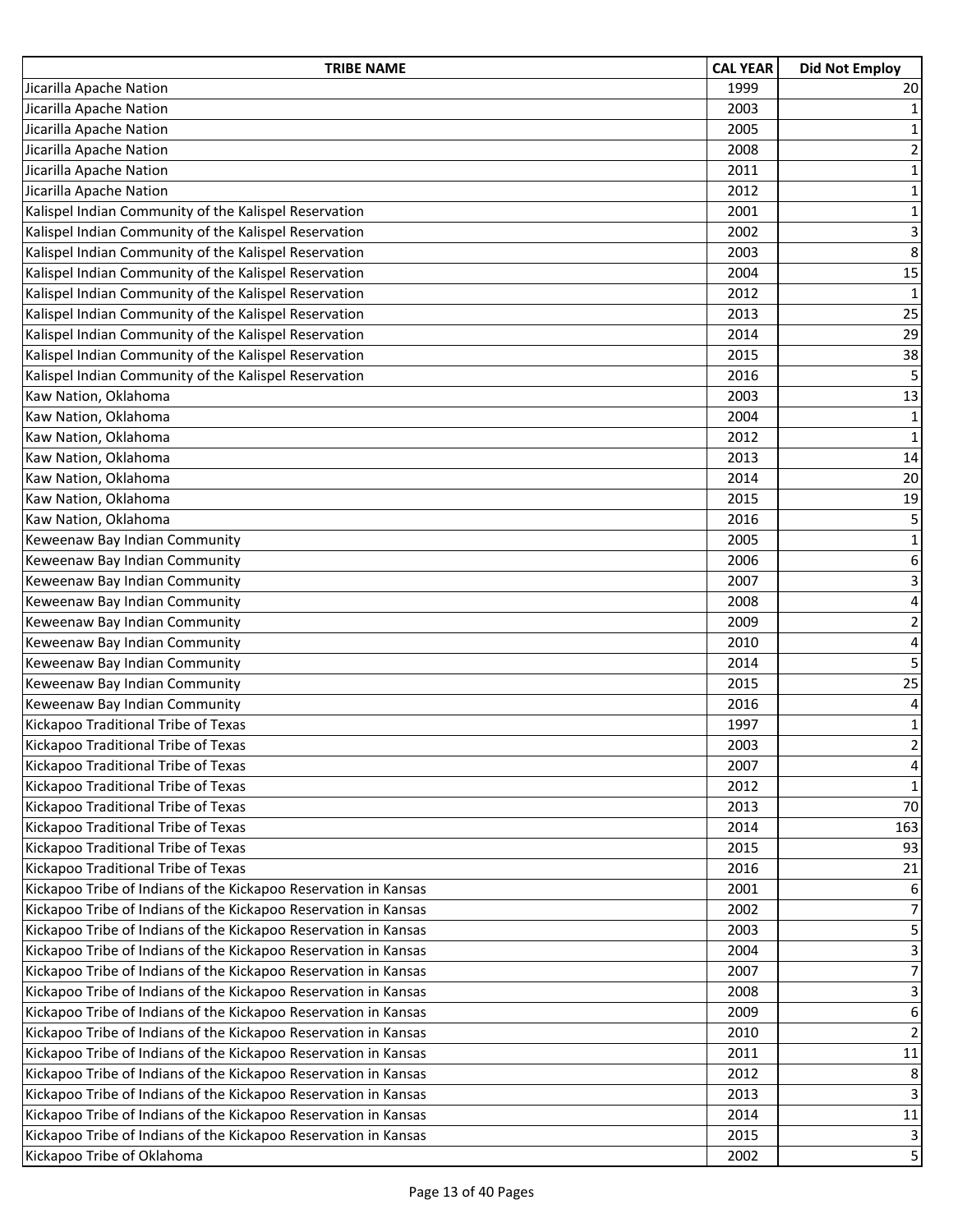| <b>TRIBE NAME</b>                                                       | <b>CAL YEAR</b> | <b>Did Not Employ</b>   |
|-------------------------------------------------------------------------|-----------------|-------------------------|
| Kickapoo Tribe of Oklahoma                                              | 2003            | 5                       |
| Kickapoo Tribe of Oklahoma                                              | 2004            | 2                       |
| Kickapoo Tribe of Oklahoma                                              | 2005            | $\mathbf{1}$            |
| Kickapoo Tribe of Oklahoma                                              | 2006            | $\overline{2}$          |
| Kickapoo Tribe of Oklahoma                                              | 2008            | $\overline{3}$          |
| Kickapoo Tribe of Oklahoma                                              | 2009            | $\mathbf 2$             |
| Kickapoo Tribe of Oklahoma                                              | 2010            | 6                       |
| Kickapoo Tribe of Oklahoma                                              | 2011            | 5                       |
| Kickapoo Tribe of Oklahoma                                              | 2012            | 9                       |
| Kickapoo Tribe of Oklahoma                                              | 2013            | 19                      |
| Kickapoo Tribe of Oklahoma                                              | 2014            | 74                      |
| Kickapoo Tribe of Oklahoma                                              | 2015            | 56                      |
| Kickapoo Tribe of Oklahoma                                              | 2016            | 34                      |
| Kiowa Tribe of Oklahoma                                                 | 2006            | 3                       |
| Kiowa Tribe of Oklahoma                                                 | 2007            | 20                      |
| Kiowa Tribe of Oklahoma                                                 | 2008            | $\overline{7}$          |
| Kiowa Tribe of Oklahoma                                                 | 2009            | 4                       |
| Kiowa Tribe of Oklahoma                                                 | 2010            | $\mathbf{3}$            |
| Kiowa Tribe of Oklahoma                                                 | 2011            | $\mathbf 1$             |
| Kiowa Tribe of Oklahoma                                                 | 2012            | 3                       |
| Kiowa Tribe of Oklahoma                                                 | 2013            | 8                       |
| Kiowa Tribe of Oklahoma                                                 | 2014            | 22                      |
| Kiowa Tribe of Oklahoma                                                 | 2015            | 12                      |
| Kiowa Tribe of Oklahoma                                                 | 2016            | 8                       |
| Klamath Tribes, Oregon                                                  | 1997            | $\mathbf 1$             |
| Klamath Tribes, Oregon                                                  | 2003            | $\mathbf 1$             |
| Klamath Tribes, Oregon                                                  | 2006            | 1                       |
| Klamath Tribes, Oregon                                                  | 2014            | $\overline{7}$          |
| Klamath Tribes, Oregon                                                  | 2016            | $\overline{2}$          |
| Kootenai Tribe of Idaho                                                 | 2001            | $\mathbf 1$             |
| Kootenai Tribe of Idaho                                                 | 2002            | 1                       |
| Kootenai Tribe of Idaho                                                 | 2013            | $\overline{7}$          |
| Kootenai Tribe of Idaho                                                 | 2014            | 10                      |
| Kootenai Tribe of Idaho                                                 | 2015            | 4                       |
| La Posta Band of Mission Indians                                        | 2007            | $\overline{c}$          |
| La Posta Band of Mission Indians                                        | 2008            | 4                       |
| Lac Courte Oreilles Band of Lake Superior Chippewa Indians of Wisconsin | 2006            | 1                       |
| Lac Courte Oreilles Band of Lake Superior Chippewa Indians of Wisconsin | 2008            | $\mathbf{1}$            |
| Lac Courte Oreilles Band of Lake Superior Chippewa Indians of Wisconsin | 2015            | 3                       |
| Lac Courte Oreilles Band of Lake Superior Chippewa Indians of Wisconsin | 2016            | $\mathbf 1$             |
| Lac du Flambeau Band of Lake Superior Chippewa Indians                  | 2001            | 5                       |
| Lac du Flambeau Band of Lake Superior Chippewa Indians                  | 2012            | $\mathbf{1}$            |
| Lac du Flambeau Band of Lake Superior Chippewa Indians                  | 2013            | 11                      |
| Lac du Flambeau Band of Lake Superior Chippewa Indians                  | 2014            | 12                      |
| Lac du Flambeau Band of Lake Superior Chippewa Indians                  | 2015            | 5                       |
| Lac du Flambeau Band of Lake Superior Chippewa Indians                  | 2016            | 8                       |
| Lac Vieux Desert Tribe                                                  | 1998            | $\mathbf 1$             |
| Lac Vieux Desert Tribe                                                  | 2004            | 4                       |
| Lac Vieux Desert Tribe                                                  | 2006            | $\overline{\mathbf{c}}$ |
| Lac Vieux Desert Tribe                                                  | 2007            | $\mathbf 1$             |
| Lac Vieux Desert Tribe                                                  | 2011            | $\overline{\mathbf{c}}$ |
| Lac Vieux Desert Tribe                                                  | 2012            | 3                       |
| Lac Vieux Desert Tribe                                                  | 2013            | 14                      |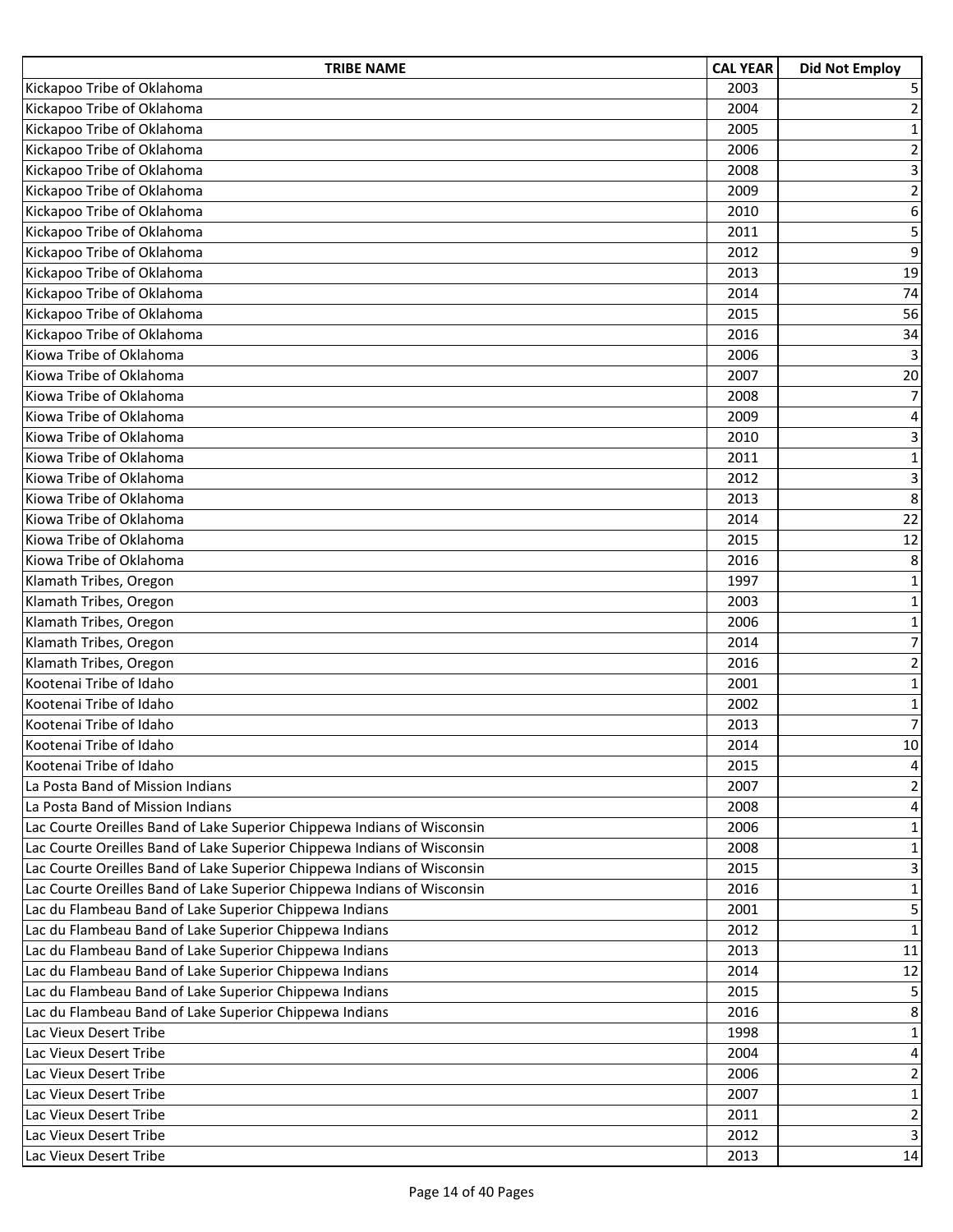| <b>TRIBE NAME</b>                                                       | <b>CAL YEAR</b> | <b>Did Not Employ</b>   |
|-------------------------------------------------------------------------|-----------------|-------------------------|
| Lac Vieux Desert Tribe                                                  | 2014            | 42                      |
| Lac Vieux Desert Tribe                                                  | 2015            | 33                      |
| Lac Vieux Desert Tribe                                                  | 2016            | 8                       |
| Leech Lake Band of Minnesota Chippewa Tribe, Minnesota                  | 1995            | 3                       |
| Leech Lake Band of Minnesota Chippewa Tribe, Minnesota                  | 1996            | 5                       |
| Leech Lake Band of Minnesota Chippewa Tribe, Minnesota                  | 1997            | $\mathbf 1$             |
| Leech Lake Band of Minnesota Chippewa Tribe, Minnesota                  | 2014            | 43                      |
| Leech Lake Band of Minnesota Chippewa Tribe, Minnesota                  | 2015            | $10\,$                  |
| Little River Band of Ottawa Indians                                     | 2001            | $\overline{2}$          |
| Little River Band of Ottawa Indians                                     | 2002            | 3                       |
| Little River Band of Ottawa Indians                                     | 2006            | 6                       |
| Little River Band of Ottawa Indians                                     | 2008            | 8                       |
| Little River Band of Ottawa Indians                                     | 2009            | 6                       |
| Little River Band of Ottawa Indians                                     | 2010            | 21                      |
| Little River Band of Ottawa Indians                                     | 2011            | $\overline{2}$          |
| Little River Band of Ottawa Indians                                     | 2012            | $\mathbf 1$             |
| Little River Band of Ottawa Indians                                     | 2013            | $\overline{2}$          |
| Little River Band of Ottawa Indians                                     | 2014            | 3                       |
| Little River Band of Ottawa Indians                                     | 2015            | $\overline{3}$          |
| Little Traverse Bay Band of Odawa Indians                               | 2002            | 11                      |
| Little Traverse Bay Band of Odawa Indians                               | 2003            | 5                       |
| Little Traverse Bay Band of Odawa Indians                               | 2005            | $\overline{\mathbf{4}}$ |
| Little Traverse Bay Band of Odawa Indians                               | 2006            | $\mathbf 1$             |
| Little Traverse Bay Band of Odawa Indians                               | 2009            | $\overline{3}$          |
| Little Traverse Bay Band of Odawa Indians                               | 2013            | 11                      |
| Little Traverse Bay Band of Odawa Indians                               | 2014            | 22                      |
| Little Traverse Bay Band of Odawa Indians                               | 2015            | 30                      |
| Little Traverse Bay Band of Odawa Indians                               | 2016            | 4                       |
| Lower Brule Sioux Tribe of the Lower Brule Reservation                  | 2012            | $\mathbf 1$             |
| Lower Elwha Tribal Community of the Lower Elwha Reservation, Washington | 2009            | $\mathbf 1$             |
| Lower Elwha Tribal Community of the Lower Elwha Reservation, Washington | 2011            | $\mathbf 1$             |
| Lower Elwha Tribal Community of the Lower Elwha Reservation, Washington | 2013            | $\mathbf 1$             |
| Lower Elwha Tribal Community of the Lower Elwha Reservation, Washington | 2014            | $\overline{2}$          |
| Lower Sioux Indian Community in the State of Minnesota                  | 1995            | 33                      |
| Lower Sioux Indian Community in the State of Minnesota                  | 1996            | 3                       |
| Lower Sioux Indian Community in the State of Minnesota                  | 2006            | 4                       |
| Lower Sioux Indian Community in the State of Minnesota                  | 2007            | $\overline{4}$          |
| Lower Sioux Indian Community in the State of Minnesota                  | 2008            | $\mathsf{3}$            |
| Lower Sioux Indian Community in the State of Minnesota                  | 2009            | 6                       |
| Lower Sioux Indian Community in the State of Minnesota                  | 2010            | 4                       |
| Lower Sioux Indian Community in the State of Minnesota                  | 2011            | 2                       |
| Lower Sioux Indian Community in the State of Minnesota                  | 2014            | 4                       |
| Lower Sioux Indian Community in the State of Minnesota                  | 2015            | $\overline{7}$          |
| Lower Sioux Indian Community in the State of Minnesota                  | 2016            | $\overline{2}$          |
| Lummi Tribe of the Lummi Reservation, Washington                        | 1995            | 1                       |
| Lummi Tribe of the Lummi Reservation, Washington                        | 1996            | $\mathbf{1}$            |
| Lummi Tribe of the Lummi Reservation, Washington                        | 2003            | 8                       |
| Lummi Tribe of the Lummi Reservation, Washington                        | 2004            | $\mathbf{1}$            |
| Lummi Tribe of the Lummi Reservation, Washington                        | 2014            | 9                       |
| Lummi Tribe of the Lummi Reservation, Washington                        | 2015            | 3                       |
| Lytton Rancheria of California                                          | 2015            | $\boldsymbol{6}$        |
| Lytton Rancheria of California                                          | 2016            | $\mathbf 1$             |
| Manchester Band of Pomo Indians of the Manchester-Point Arena Rancheria | 2013            | $\overline{2}$          |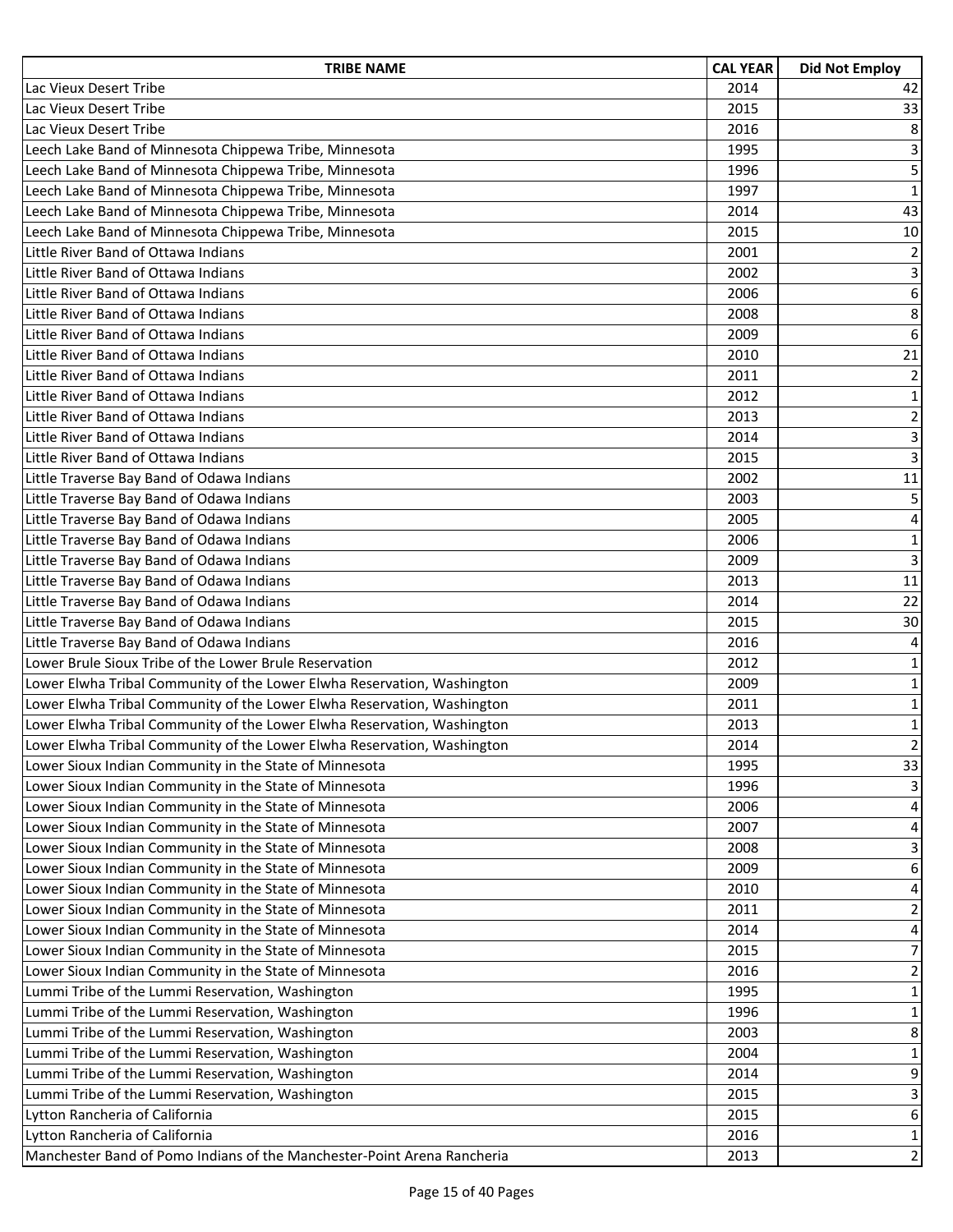| <b>TRIBE NAME</b>                                                       | <b>CAL YEAR</b> | <b>Did Not Employ</b> |
|-------------------------------------------------------------------------|-----------------|-----------------------|
| Manchester Band of Pomo Indians of the Manchester-Point Arena Rancheria | 2016            | 3                     |
| Mashpee Wampanoag Tribe                                                 | 2014            | $\overline{2}$        |
| Match-E-Be-Nash-She-Wish Band of Potawatomi Indians                     | 2012            | $\overline{7}$        |
| Match-E-Be-Nash-She-Wish Band of Potawatomi Indians                     | 2013            | 16                    |
| Match-E-Be-Nash-She-Wish Band of Potawatomi Indians                     | 2014            | 36                    |
| Match-E-Be-Nash-She-Wish Band of Potawatomi Indians                     | 2015            | 24                    |
| Match-E-Be-Nash-She-Wish Band of Potawatomi Indians                     | 2016            | 5                     |
| Menominee Indian Tribe of Wisconsin                                     | 1993            | 5                     |
| Menominee Indian Tribe of Wisconsin                                     | 1994            | 13                    |
| Menominee Indian Tribe of Wisconsin                                     | 1995            | 8                     |
| Menominee Indian Tribe of Wisconsin                                     | 1996            | 8                     |
| Menominee Indian Tribe of Wisconsin                                     | 1997            | 10                    |
| Menominee Indian Tribe of Wisconsin                                     | 1998            | 9                     |
| Menominee Indian Tribe of Wisconsin                                     | 1999            | 10                    |
| Menominee Indian Tribe of Wisconsin                                     | 2000            | 67                    |
| Menominee Indian Tribe of Wisconsin                                     | 2001            | $\mathbf{1}$          |
| Menominee Indian Tribe of Wisconsin                                     | 2004            | 31                    |
| Menominee Indian Tribe of Wisconsin                                     | 2007            | $\mathbf{1}$          |
| Menominee Indian Tribe of Wisconsin                                     | 2008            | $\mathbf 1$           |
| Menominee Indian Tribe of Wisconsin                                     | 2009            | $\mathbf 1$           |
| Menominee Indian Tribe of Wisconsin                                     | 2013            | 6                     |
| Menominee Indian Tribe of Wisconsin                                     | 2014            | 11                    |
| Menominee Indian Tribe of Wisconsin                                     | 2015            | 21                    |
| Menominee Indian Tribe of Wisconsin                                     | 2016            | 4                     |
| Mescalero Apache Tribe of the Mescalero Reservation, NM                 | 1996            | $\mathbf 1$           |
| Mescalero Apache Tribe of the Mescalero Reservation, NM                 | 2001            | 9                     |
| Mescalero Apache Tribe of the Mescalero Reservation, NM                 | 2002            | 10                    |
| Mescalero Apache Tribe of the Mescalero Reservation, NM                 | 2003            | 38                    |
| Mescalero Apache Tribe of the Mescalero Reservation, NM                 | 2004            | 9                     |
| Mescalero Apache Tribe of the Mescalero Reservation, NM                 | 2005            | 13                    |
| Mescalero Apache Tribe of the Mescalero Reservation, NM                 | 2006            | $\overline{7}$        |
| Mescalero Apache Tribe of the Mescalero Reservation, NM                 | 2007            | 6                     |
| Mescalero Apache Tribe of the Mescalero Reservation, NM                 | 2008            | 12                    |
| Mescalero Apache Tribe of the Mescalero Reservation, NM                 | 2009            | $\mathbf{1}$          |
| Mescalero Apache Tribe of the Mescalero Reservation, NM                 | 2010            | 4                     |
| Mescalero Apache Tribe of the Mescalero Reservation, NM                 | 2011            | $\overline{4}$        |
| Mescalero Apache Tribe of the Mescalero Reservation, NM                 | 2012            | 9                     |
| Mescalero Apache Tribe of the Mescalero Reservation, NM                 | 2013            | 10                    |
| Mescalero Apache Tribe of the Mescalero Reservation, NM                 | 2014            | 6                     |
| Mescalero Apache Tribe of the Mescalero Reservation, NM                 | 2015            | 18                    |
| Mescalero Apache Tribe of the Mescalero Reservation, NM                 | 2016            | 1                     |
| Miami Tribe of Oklahoma                                                 | 2013            | 6                     |
| Miami Tribe of Oklahoma                                                 | 2014            | 14                    |
| Miami Tribe of Oklahoma                                                 | 2015            | 12                    |
| Miami Tribe of Oklahoma                                                 | 2016            | $\overline{2}$        |
| Miccosukee Tribe of Indians of Florida                                  | 1994            | 23                    |
| Miccosukee Tribe of Indians of Florida                                  | 1995            | 36                    |
| Miccosukee Tribe of Indians of Florida                                  | 1996            | 53                    |
| Miccosukee Tribe of Indians of Florida                                  | 1997            | $\overline{2}$        |
| Miccosukee Tribe of Indians of Florida                                  | 1999            | 13                    |
| Miccosukee Tribe of Indians of Florida                                  | 2000            | 16                    |
| Miccosukee Tribe of Indians of Florida                                  | 2001            | 27                    |
| Miccosukee Tribe of Indians of Florida                                  | 2002            | 8                     |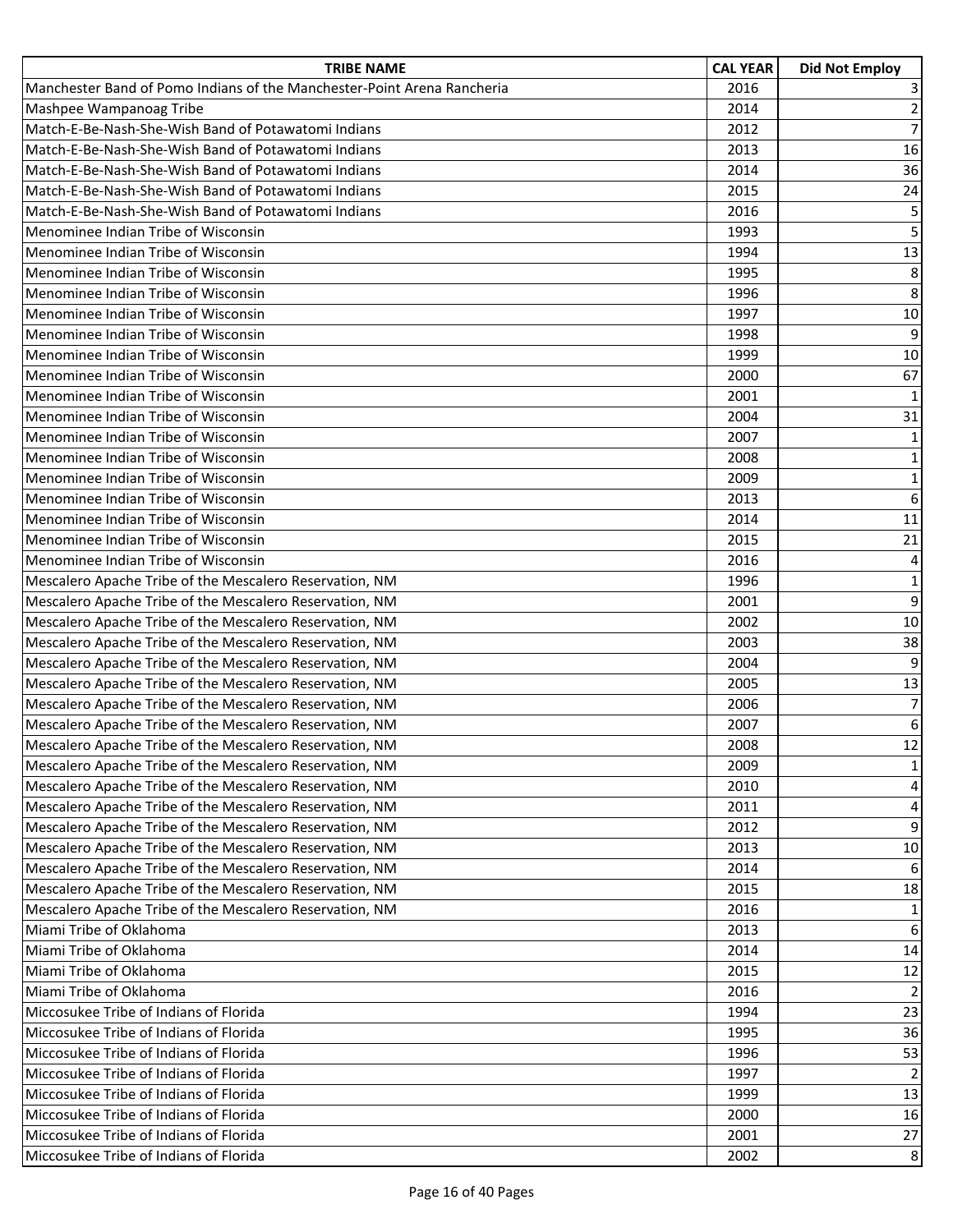| <b>TRIBE NAME</b>                                                   | <b>CAL YEAR</b> | <b>Did Not Employ</b>   |
|---------------------------------------------------------------------|-----------------|-------------------------|
| Miccosukee Tribe of Indians of Florida                              | 2003            | 3                       |
| Miccosukee Tribe of Indians of Florida                              | 2004            | $\mathbf{1}$            |
| Miccosukee Tribe of Indians of Florida                              | 2013            | $\overline{2}$          |
| Miccosukee Tribe of Indians of Florida                              | 2014            | $\overline{\mathbf{4}}$ |
| Miccosukee Tribe of Indians of Florida                              | 2015            | $\boldsymbol{6}$        |
| Miccosukee Tribe of Indians of Florida                              | 2016            | $\sqrt{4}$              |
| Middletown Rancheria of Pomo Indians of California                  | 1996            | $\mathbf 1$             |
| Middletown Rancheria of Pomo Indians of California                  | 1997            | $\mathbf 1$             |
| Middletown Rancheria of Pomo Indians of California                  | 2000            | $\mathbf 1$             |
| Middletown Rancheria of Pomo Indians of California                  | 2007            | 12                      |
| Middletown Rancheria of Pomo Indians of California                  | 2008            | 11                      |
| Middletown Rancheria of Pomo Indians of California                  | 2009            | $\mathbf{1}$            |
| Middletown Rancheria of Pomo Indians of California                  | 2010            | 4                       |
| Middletown Rancheria of Pomo Indians of California                  | 2012            | $\mathbf 1$             |
| Middletown Rancheria of Pomo Indians of California                  | 2013            | $\mathbf 1$             |
| Middletown Rancheria of Pomo Indians of California                  | 2014            | 5                       |
| Middletown Rancheria of Pomo Indians of California                  | 2015            | 11                      |
| Middletown Rancheria of Pomo Indians of California                  | 2016            | $\mathbf{1}$            |
| Mississippi Band of Choctaw Indians                                 | 1995            | 28                      |
| Mississippi Band of Choctaw Indians                                 | 2000            | 3                       |
| Mississippi Band of Choctaw Indians                                 | 2001            | 5                       |
| Mississippi Band of Choctaw Indians                                 | 2012            | $\mathbf 2$             |
| Mississippi Band of Choctaw Indians                                 | 2013            | $\mathbf{3}$            |
| Mississippi Band of Choctaw Indians                                 | 2014            | 9                       |
| Mississippi Band of Choctaw Indians                                 | 2015            | 18                      |
| Mississippi Band of Choctaw Indians                                 | 2016            | 3                       |
| Moapa Band of Paiutes                                               | 2005            | 4                       |
| Moapa Band of Paiutes                                               | 2006            | 5                       |
| Modoc Tribe of Oklahoma                                             | 2008            | $\mathbf 1$             |
| Modoc Tribe of Oklahoma                                             | 2015            | 5                       |
| Modoc Tribe of Oklahoma                                             | 2016            | $\mathbf 1$             |
| Mooretown Rancheria of Maidu Indians of California                  | 2009            | 22                      |
| Mooretown Rancheria of Maidu Indians of California                  | 2010            | 20                      |
| Mooretown Rancheria of Maidu Indians of California                  | 2011            | 33                      |
| Mooretown Rancheria of Maidu Indians of California                  | 2014            | 6                       |
| Mooretown Rancheria of Maidu Indians of California                  | 2015            | 14                      |
| Mooretown Rancheria of Maidu Indians of California                  | 2016            | 3                       |
| Morongo Band of Cahuilla Mission Indians of the Morongo Reservation | 1995            | 13                      |
| Morongo Band of Cahuilla Mission Indians of the Morongo Reservation | 1996            | 3                       |
| Morongo Band of Cahuilla Mission Indians of the Morongo Reservation | 1997            | $\mathbf{1}$            |
| Morongo Band of Cahuilla Mission Indians of the Morongo Reservation | 1998            | 1                       |
| Morongo Band of Cahuilla Mission Indians of the Morongo Reservation | 2002            | $\mathbf 1$             |
| Morongo Band of Cahuilla Mission Indians of the Morongo Reservation | 2004            | 5                       |
| Morongo Band of Cahuilla Mission Indians of the Morongo Reservation | 2005            | 3                       |
| Morongo Band of Cahuilla Mission Indians of the Morongo Reservation | 2006            | 3                       |
| Muckleshoot Indian Tribe of the Muckleshoot Reservation, Washington | 1996            | 1                       |
| Muckleshoot Indian Tribe of the Muckleshoot Reservation, Washington | 2002            | $\mathbf{1}$            |
| Muckleshoot Indian Tribe of the Muckleshoot Reservation, Washington | 2005            | $\mathbf{1}$            |
| Muckleshoot Indian Tribe of the Muckleshoot Reservation, Washington | 2006            | 1                       |
| Muckleshoot Indian Tribe of the Muckleshoot Reservation, Washington | 2013            | $\mathbf{1}$            |
| Muckleshoot Indian Tribe of the Muckleshoot Reservation, Washington | 2014            | $\mathbf{1}$            |
| Muckleshoot Indian Tribe of the Muckleshoot Reservation, Washington | 2015            | $\boldsymbol{9}$        |
| Muscogee (Creek) Nation, Oklahoma                                   | 2005            | 9                       |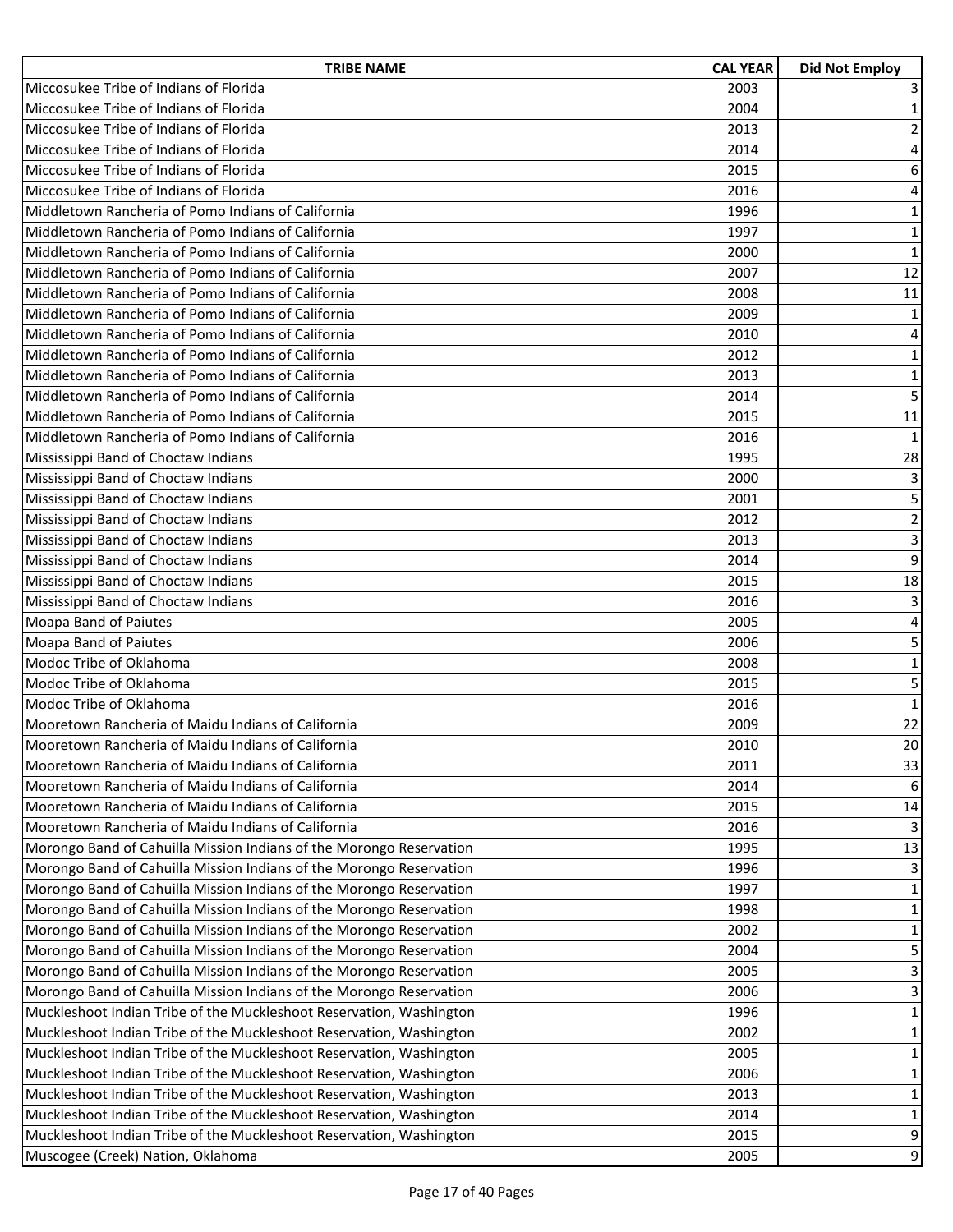| <b>TRIBE NAME</b>                                                   | <b>CAL YEAR</b> | <b>Did Not Employ</b>   |
|---------------------------------------------------------------------|-----------------|-------------------------|
| Muscogee (Creek) Nation, Oklahoma                                   | 2006            | 12                      |
| Muscogee (Creek) Nation, Oklahoma                                   | 2008            | 5                       |
| Muscogee (Creek) Nation, Oklahoma                                   | 2009            | $\overline{2}$          |
| Muscogee (Creek) Nation, Oklahoma                                   | 2010            | 10                      |
| Muscogee (Creek) Nation, Oklahoma                                   | 2011            | 10                      |
| Muscogee (Creek) Nation, Oklahoma                                   | 2012            | 3                       |
| Muscogee (Creek) Nation, Oklahoma                                   | 2013            | 15                      |
| Muscogee (Creek) Nation, Oklahoma                                   | 2014            | 82                      |
| Muscogee (Creek) Nation, Oklahoma                                   | 2015            | 110                     |
| Muscogee (Creek) Nation, Oklahoma                                   | 2016            | 25                      |
| Navajo Nation                                                       | 2011            | $\mathbf{1}$            |
| Navajo Nation                                                       | 2013            | 28                      |
| Navajo Nation                                                       | 2014            | 17                      |
| Navajo Nation                                                       | 2015            | 57                      |
| Navajo Nation                                                       | 2016            | 10                      |
| Nez Perce Tribe of Idaho                                            | 1998            | $\mathbf 1$             |
| Nez Perce Tribe of Idaho                                            | 2002            | $\mathbf 2$             |
| Nez Perce Tribe of Idaho                                            | 2003            | 5                       |
| Nez Perce Tribe of Idaho                                            | 2005            | 9                       |
| Nez Perce Tribe of Idaho                                            | 2006            | $\overline{\mathbf{3}}$ |
| Nez Perce Tribe of Idaho                                            | 2007            | $\overline{2}$          |
| Nez Perce Tribe of Idaho                                            | 2008            | $\mathbf{1}$            |
| Nez Perce Tribe of Idaho                                            | 2009            | $\mathbf{1}$            |
| Nez Perce Tribe of Idaho                                            | 2012            | $\mathbf 1$             |
| Nez Perce Tribe of Idaho                                            | 2014            | $\overline{\mathbf{4}}$ |
| Nez Perce Tribe of Idaho                                            | 2015            | 6                       |
| Nez Perce Tribe of Idaho                                            | 2016            | $\overline{2}$          |
| Nisqually Indian Tribe of the Nisqually Reservation, Washington     | 2005            | $\mathbf 1$             |
| Nisqually Indian Tribe of the Nisqually Reservation, Washington     | 2006            | $\mathbf 1$             |
| Nisqually Indian Tribe of the Nisqually Reservation, Washington     | 2013            | $\overline{\mathbf{4}}$ |
| Nisqually Indian Tribe of the Nisqually Reservation, Washington     | 2014            | 15                      |
| Nisqually Indian Tribe of the Nisqually Reservation, Washington     | 2015            | 5                       |
| Nooksack Indian Tribe of Washington                                 | 2004            | $\mathbf{1}$            |
| Nooksack Indian Tribe of Washington                                 | 2008            | $\mathbf 1$             |
| Nooksack Indian Tribe of Washington                                 | 2009            | 1                       |
| Nooksack Indian Tribe of Washington                                 | 2010            | 6                       |
| Nooksack Indian Tribe of Washington                                 | 2011            | 1                       |
| Nooksack Indian Tribe of Washington                                 | 2012            | 4                       |
| Nooksack Indian Tribe of Washington                                 | 2013            | 4                       |
| Nooksack Indian Tribe of Washington                                 | 2014            | 5                       |
| Nooksack Indian Tribe of Washington                                 | 2015            | 3                       |
| Northern Arapaho Tribe of the Wind River Indian Reservation         | 2010            | 3                       |
| Northern Arapaho Tribe of the Wind River Indian Reservation         | 2013            | 23                      |
| Northern Arapaho Tribe of the Wind River Indian Reservation         | 2014            | 39                      |
| Northern Arapaho Tribe of the Wind River Indian Reservation         | 2015            | 17                      |
| Northern Cheyenne Tribe of the Northern Cheyenne Indian Reservation | 2013            | 10                      |
| Northern Cheyenne Tribe of the Northern Cheyenne Indian Reservation | 2014            | 10                      |
| Northern Cheyenne Tribe of the Northern Cheyenne Indian Reservation | 2015            | 24                      |
| Northern Cheyenne Tribe of the Northern Cheyenne Indian Reservation | 2016            | 4                       |
| Nottawaseppi Huron Band of Potawatomi                               | 2009            | 106                     |
| Nottawaseppi Huron Band of Potawatomi                               | 2010            | $\mathbf{1}$            |
| Nottawaseppi Huron Band of Potawatomi                               | 2011            | 44                      |
| Nottawaseppi Huron Band of Potawatomi                               | 2012            | 49                      |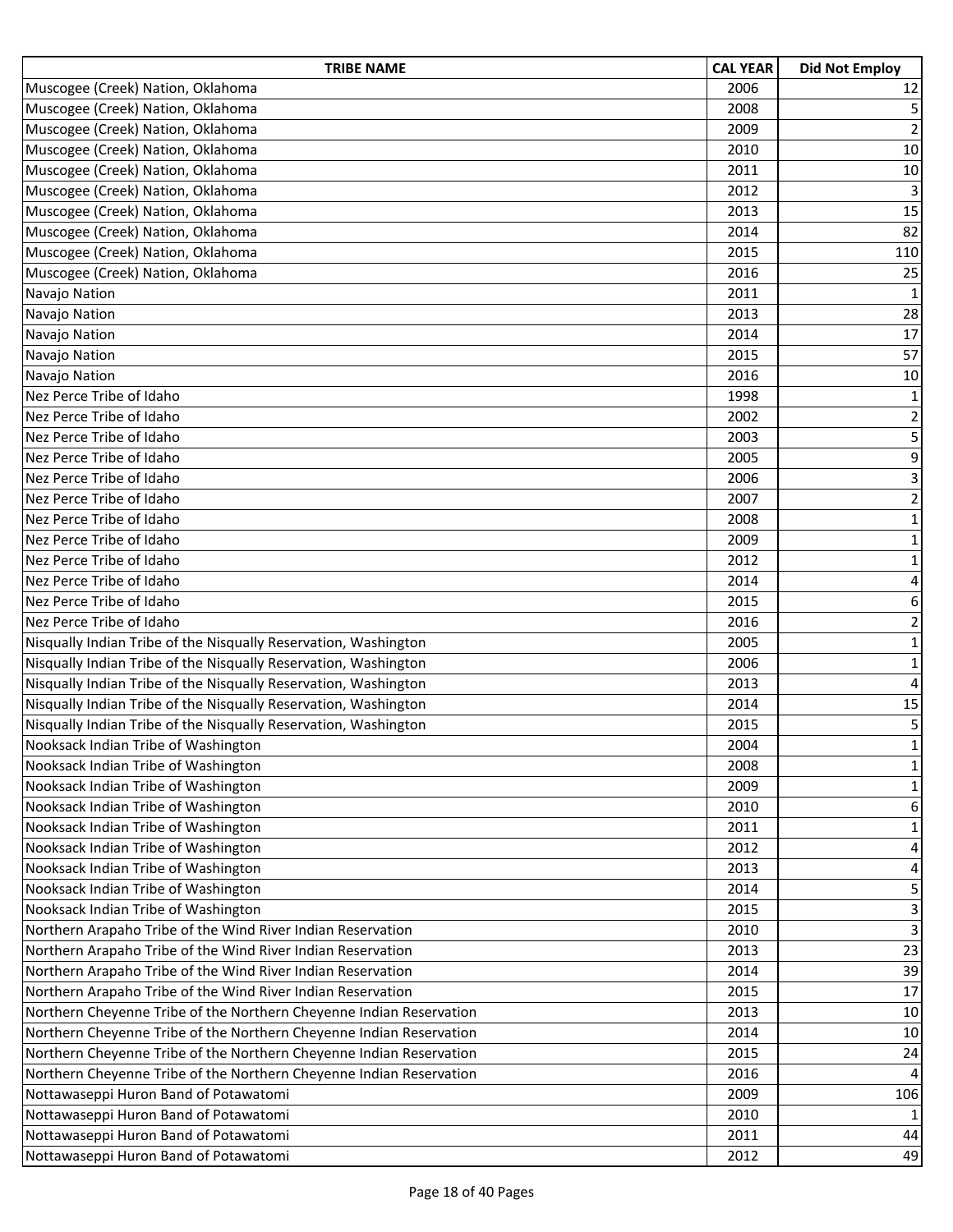| <b>TRIBE NAME</b>                                | <b>CAL YEAR</b> | <b>Did Not Employ</b>   |
|--------------------------------------------------|-----------------|-------------------------|
| Nottawaseppi Huron Band of Potawatomi            | 2013            | 50                      |
| Nottawaseppi Huron Band of Potawatomi            | 2014            | 102                     |
| Nottawaseppi Huron Band of Potawatomi            | 2015            | 146                     |
| Nottawaseppi Huron Band of Potawatomi            | 2016            | 23                      |
| Oglala Sioux Tribe of the Pine Ridge Reservation | 1999            | 3                       |
| Oglala Sioux Tribe of the Pine Ridge Reservation | 2000            | $\overline{2}$          |
| Oglala Sioux Tribe of the Pine Ridge Reservation | 2001            | 11                      |
| Oglala Sioux Tribe of the Pine Ridge Reservation | 2002            | $\overline{2}$          |
| Oglala Sioux Tribe of the Pine Ridge Reservation | 2003            | 12                      |
| Oglala Sioux Tribe of the Pine Ridge Reservation | 2004            | 23                      |
| Oglala Sioux Tribe of the Pine Ridge Reservation | 2005            | 12                      |
| Oglala Sioux Tribe of the Pine Ridge Reservation | 2006            | 3                       |
| Oglala Sioux Tribe of the Pine Ridge Reservation | 2007            | 4                       |
| Oglala Sioux Tribe of the Pine Ridge Reservation | 2008            | $\mathbf 1$             |
| Oglala Sioux Tribe of the Pine Ridge Reservation | 2009            | $\mathbf 1$             |
| Oglala Sioux Tribe of the Pine Ridge Reservation | 2010            | 18                      |
| Oglala Sioux Tribe of the Pine Ridge Reservation | 2011            | 26                      |
| Oglala Sioux Tribe of the Pine Ridge Reservation | 2012            | 43                      |
| Oglala Sioux Tribe of the Pine Ridge Reservation | 2013            | 28                      |
| Oglala Sioux Tribe of the Pine Ridge Reservation | 2014            | 23                      |
| Oglala Sioux Tribe of the Pine Ridge Reservation | 2015            | 52                      |
| Oglala Sioux Tribe of the Pine Ridge Reservation | 2016            | $\overline{2}$          |
| Ohkay Owingeh) Pueblo of San Juan, New Mexico    | 1999            | $\mathbf{1}$            |
| Ohkay Owingeh) Pueblo of San Juan, New Mexico    | 2001            | $\mathbf 1$             |
| Ohkay Owingeh) Pueblo of San Juan, New Mexico    | 2002            | 6                       |
| Ohkay Owingeh) Pueblo of San Juan, New Mexico    | 2005            | $\overline{\mathbf{c}}$ |
| Ohkay Owingeh) Pueblo of San Juan, New Mexico    | 2007            | $\mathbf 2$             |
| Ohkay Owingeh) Pueblo of San Juan, New Mexico    | 2014            | $\mathbf 1$             |
| Ohkay Owingeh) Pueblo of San Juan, New Mexico    | 2015            | 6                       |
| Ohkay Owingeh) Pueblo of San Juan, New Mexico    | 2016            | 3                       |
| Omaha Tribe of Nebraska                          | 1996            | 3                       |
| Omaha Tribe of Nebraska                          | 1997            | 4                       |
| Omaha Tribe of Nebraska                          | 2000            | $\mathbf{1}$            |
| Omaha Tribe of Nebraska                          | 2008            | 10                      |
| Omaha Tribe of Nebraska                          | 2009            | 1                       |
| Omaha Tribe of Nebraska                          | 2011            | 5                       |
| Omaha Tribe of Nebraska                          | 2013            | 17                      |
| Omaha Tribe of Nebraska                          | 2014            | 119                     |
| Omaha Tribe of Nebraska                          | 2015            | 106                     |
| Oneida Nation of New York                        | 1996            | 3                       |
| <b>Oneida Nation of New York</b>                 | 2000            | 3                       |
| Oneida Nation of New York                        | 2005            | $\mathbf{1}$            |
| Oneida Nation of New York                        | 2008            | 1                       |
| Oneida Nation of New York                        | 2009            | 3                       |
| Oneida Nation of New York                        | 2011            | $\mathbf{1}$            |
| <b>Oneida Nation of New York</b>                 | 2013            | 1                       |
| Oneida Nation of New York                        | 2014            | 5                       |
| Oneida Nation of New York                        | 2015            | 45                      |
| Oneida Nation of New York                        | 2016            | 11                      |
| Oneida Tribe of Indians of Wisconsin             | 2001            | 4                       |
| Oneida Tribe of Indians of Wisconsin             | 2014            | 9                       |
| Oneida Tribe of Indians of Wisconsin             | 2015            | $\overline{2}$          |
| Osage Tribe, Oklahoma                            | 2005            | 2                       |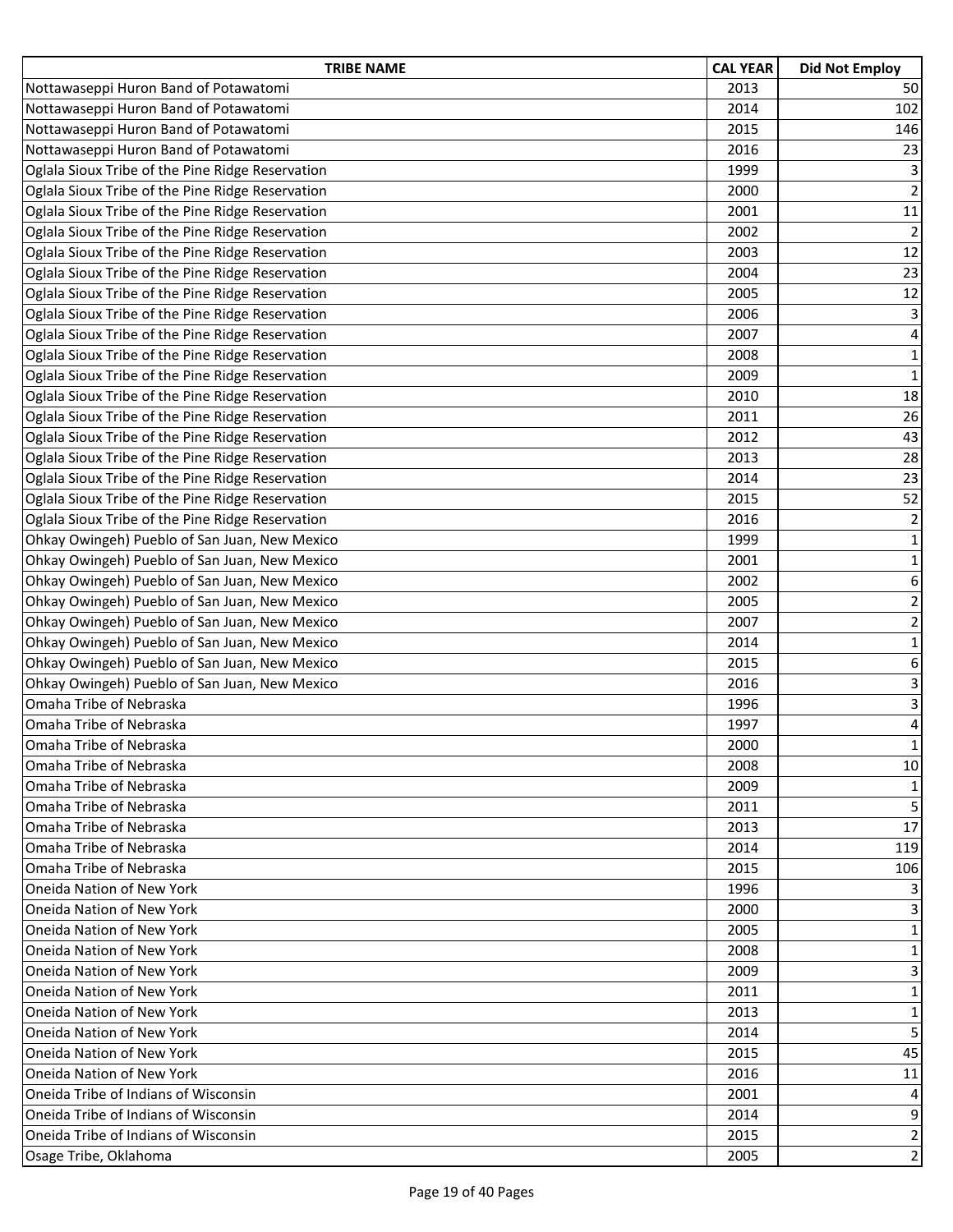| <b>TRIBE NAME</b>                                            | <b>CAL YEAR</b> | <b>Did Not Employ</b> |
|--------------------------------------------------------------|-----------------|-----------------------|
| Osage Tribe, Oklahoma                                        | 2008            | 2                     |
| Osage Tribe, Oklahoma                                        | 2009            | $\mathbf{1}$          |
| Osage Tribe, Oklahoma                                        | 2011            | $\mathbf 1$           |
| Osage Tribe, Oklahoma                                        | 2012            | $\mathbf 1$           |
| Osage Tribe, Oklahoma                                        | 2013            | 24                    |
| Osage Tribe, Oklahoma                                        | 2014            | 72                    |
| Osage Tribe, Oklahoma                                        | 2015            | 40                    |
| Osage Tribe, Oklahoma                                        | 2016            | 10                    |
| Otoe-Missouria Tribe of Indians, Oklahoma                    | 2003            | 4                     |
| Otoe-Missouria Tribe of Indians, Oklahoma                    | 2005            | $\overline{2}$        |
| Otoe-Missouria Tribe of Indians, Oklahoma                    | 2008            | $\mathbf 1$           |
| Otoe-Missouria Tribe of Indians, Oklahoma                    | 2009            | $\mathbf 1$           |
| Otoe-Missouria Tribe of Indians, Oklahoma                    | 2013            | 43                    |
| Otoe-Missouria Tribe of Indians, Oklahoma                    | 2014            | 54                    |
| Otoe-Missouria Tribe of Indians, Oklahoma                    | 2015            | 47                    |
| Otoe-Missouria Tribe of Indians, Oklahoma                    | 2016            | 18                    |
| Ottawa Tribe of Oklahoma                                     | 2007            | 5                     |
| Ottawa Tribe of Oklahoma                                     | 2008            | 6                     |
| Ottawa Tribe of Oklahoma                                     | 2009            | 6                     |
| Ottawa Tribe of Oklahoma                                     | 2010            | 6                     |
| Ottawa Tribe of Oklahoma                                     | 2011            | $\overline{2}$        |
| Ottawa Tribe of Oklahoma                                     | 2013            | 8                     |
| Ottawa Tribe of Oklahoma                                     | 2014            | 5                     |
| Ottawa Tribe of Oklahoma                                     | 2015            | 14                    |
| Ottawa Tribe of Oklahoma                                     | 2016            | 9                     |
| Pala Band of Luiseno Mission Indians of the Pala Reservation | 2001            | $\overline{c}$        |
| Pala Band of Luiseno Mission Indians of the Pala Reservation | 2002            | $\overline{2}$        |
| Pala Band of Luiseno Mission Indians of the Pala Reservation | 2003            | $\mathbf{1}$          |
| Pala Band of Luiseno Mission Indians of the Pala Reservation | 2006            | 69                    |
| Pala Band of Luiseno Mission Indians of the Pala Reservation | 2007            | 51                    |
| Pala Band of Luiseno Mission Indians of the Pala Reservation | 2008            | 51                    |
| Pala Band of Luiseno Mission Indians of the Pala Reservation | 2009            | 46                    |
| Pala Band of Luiseno Mission Indians of the Pala Reservation | 2010            | 23                    |
| Pala Band of Luiseno Mission Indians of the Pala Reservation | 2011            | 32                    |
| Pala Band of Luiseno Mission Indians of the Pala Reservation | 2012            | 16                    |
| Pala Band of Luiseno Mission Indians of the Pala Reservation | 2013            | 67                    |
| Pala Band of Luiseno Mission Indians of the Pala Reservation | 2014            | 51                    |
| Pala Band of Luiseno Mission Indians of the Pala Reservation | 2015            | 69                    |
| Pala Band of Luiseno Mission Indians of the Pala Reservation | 2016            | 13                    |
| Pascua Yaqui Tribe of Arizona                                | 1994            | $\mathbf{1}$          |
| Pascua Yaqui Tribe of Arizona                                | 1995            | 8                     |
| Pascua Yaqui Tribe of Arizona                                | 1997            | $\mathbf{1}$          |
| Pascua Yaqui Tribe of Arizona                                | 2003            | $\mathbf{1}$          |
| Pascua Yaqui Tribe of Arizona                                | 2005            | $\overline{2}$        |
| Pascua Yaqui Tribe of Arizona                                | 2006            | $\mathbf 1$           |
| Pascua Yaqui Tribe of Arizona                                | 2009            | 1                     |
| Pascua Yaqui Tribe of Arizona                                | 2012            | $\mathbf 1$           |
| Pascua Yaqui Tribe of Arizona                                | 2013            | 27                    |
| Pascua Yaqui Tribe of Arizona                                | 2014            | 65                    |
| Pascua Yaqui Tribe of Arizona                                | 2015            | 34                    |
| Pascua Yaqui Tribe of Arizona                                | 2016            | 17                    |
| Paskenta Band of Nomlaki Indians                             | 2005            | $\mathbf{1}$          |
| Paskenta Band of Nomlaki Indians                             | 2007            | 1                     |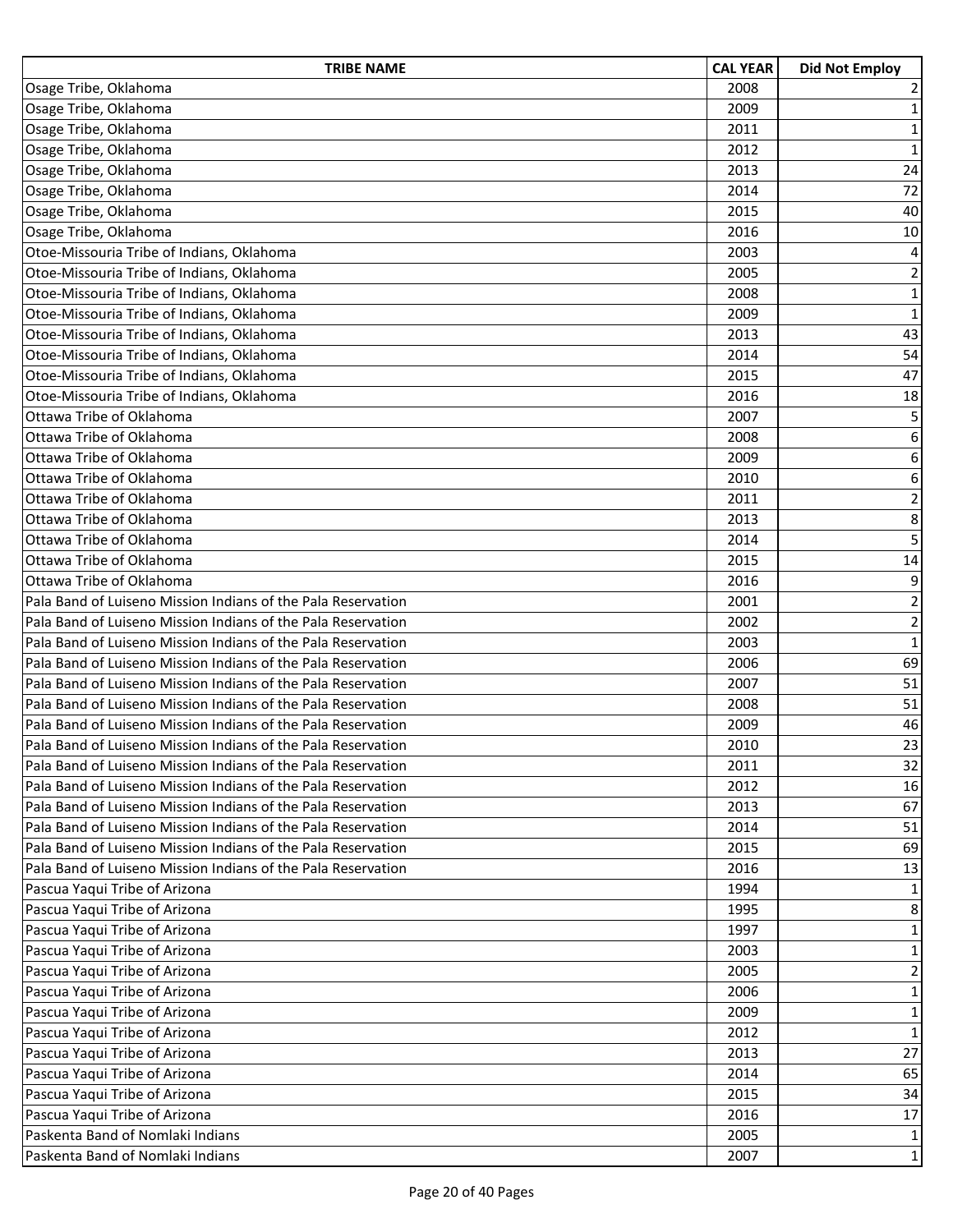| <b>TRIBE NAME</b>                                                      | <b>CAL YEAR</b> | <b>Did Not Employ</b>   |
|------------------------------------------------------------------------|-----------------|-------------------------|
| Paskenta Band of Nomlaki Indians                                       | 2008            | $\mathbf{1}$            |
| Paskenta Band of Nomlaki Indians                                       | 2011            | 17                      |
| Paskenta Band of Nomlaki Indians                                       | 2014            | $\overline{2}$          |
| Paskenta Band of Nomlaki Indians                                       | 2015            | 33                      |
| Pauma Band of Luiseno Mission Indians of the Pauma - Yuima Reservation | 2001            | $\mathbf 1$             |
| Pauma Band of Luiseno Mission Indians of the Pauma - Yuima Reservation | 2003            | 19                      |
| Pauma Band of Luiseno Mission Indians of the Pauma - Yuima Reservation | 2007            | 43                      |
| Pauma Band of Luiseno Mission Indians of the Pauma - Yuima Reservation | 2008            | 10                      |
| Pauma Band of Luiseno Mission Indians of the Pauma - Yuima Reservation | 2009            | 19                      |
| Pauma Band of Luiseno Mission Indians of the Pauma - Yuima Reservation | 2010            | $\overline{2}$          |
| Pauma Band of Luiseno Mission Indians of the Pauma - Yuima Reservation | 2012            | $\mathbf{1}$            |
| Pauma Band of Luiseno Mission Indians of the Pauma - Yuima Reservation | 2014            | 10                      |
| Pauma Band of Luiseno Mission Indians of the Pauma - Yuima Reservation | 2015            | 8                       |
| Pauma Band of Luiseno Mission Indians of the Pauma - Yuima Reservation | 2016            | $\overline{7}$          |
| Pawnee Nation of Oklahoma                                              | 2008            | $\mathbf 1$             |
| Pawnee Nation of Oklahoma                                              | 2011            | $\overline{\mathbf{4}}$ |
| Pawnee Nation of Oklahoma                                              | 2012            | 4                       |
| Pawnee Nation of Oklahoma                                              | 2013            | $\mathbf 1$             |
| Pawnee Nation of Oklahoma                                              | 2014            | 15                      |
| Pawnee Nation of Oklahoma                                              | 2015            | 10                      |
| Pawnee Nation of Oklahoma                                              | 2016            | $\mathbf 1$             |
| Pechanga Band of Luiseno Mission Indians of the Pechanga Reservation   | 1995            | $\mathbf{1}$            |
| Pechanga Band of Luiseno Mission Indians of the Pechanga Reservation   | 1996            | 22                      |
| Pechanga Band of Luiseno Mission Indians of the Pechanga Reservation   | 2001            | 15                      |
| Pechanga Band of Luiseno Mission Indians of the Pechanga Reservation   | 2002            | $11\,$                  |
| Pechanga Band of Luiseno Mission Indians of the Pechanga Reservation   | 2003            | 20                      |
| Pechanga Band of Luiseno Mission Indians of the Pechanga Reservation   | 2004            | 6                       |
| Pechanga Band of Luiseno Mission Indians of the Pechanga Reservation   | 2005            | 12                      |
| Pechanga Band of Luiseno Mission Indians of the Pechanga Reservation   | 2006            | $\mathbf 2$             |
| Pechanga Band of Luiseno Mission Indians of the Pechanga Reservation   | 2007            | 13                      |
| Pechanga Band of Luiseno Mission Indians of the Pechanga Reservation   | 2008            | 9                       |
| Pechanga Band of Luiseno Mission Indians of the Pechanga Reservation   | 2009            | $\overline{c}$          |
| Pechanga Band of Luiseno Mission Indians of the Pechanga Reservation   | 2012            | $\overline{2}$          |
| Pechanga Band of Luiseno Mission Indians of the Pechanga Reservation   | 2013            | $\overline{7}$          |
| Pechanga Band of Luiseno Mission Indians of the Pechanga Reservation   | 2014            | 34                      |
| Pechanga Band of Luiseno Mission Indians of the Pechanga Reservation   | 2015            | 280                     |
| Pechanga Band of Luiseno Mission Indians of the Pechanga Reservation   | 2016            | 9                       |
| Peoria Tribe of Indians of Oklahoma                                    | 2006            | 4                       |
| Peoria Tribe of Indians of Oklahoma                                    | 2007            | $10\,$                  |
| Peoria Tribe of Indians of Oklahoma                                    | 2008            | 3                       |
| Peoria Tribe of Indians of Oklahoma                                    | 2009            | 4                       |
| Peoria Tribe of Indians of Oklahoma                                    | 2011            | 6                       |
| Peoria Tribe of Indians of Oklahoma                                    | 2012            | 6                       |
| Peoria Tribe of Indians of Oklahoma                                    | 2013            | 4                       |
| Peoria Tribe of Indians of Oklahoma                                    | 2014            | 68                      |
| Peoria Tribe of Indians of Oklahoma                                    | 2015            | 106                     |
| Peoria Tribe of Indians of Oklahoma                                    | 2016            | 9                       |
| Picayune Rancheria of Chukchansi Indians                               | 2003            | 60                      |
| Picayune Rancheria of Chukchansi Indians                               | 2004            | 34                      |
| Picayune Rancheria of Chukchansi Indians                               | 2005            | $\overline{2}$          |
| Picayune Rancheria of Chukchansi Indians                               | 2009            | $\overline{\mathbf{c}}$ |
| Picayune Rancheria of Chukchansi Indians                               | 2013            | 5                       |
| Picayune Rancheria of Chukchansi Indians                               | 2014            | $\mathbf{1}$            |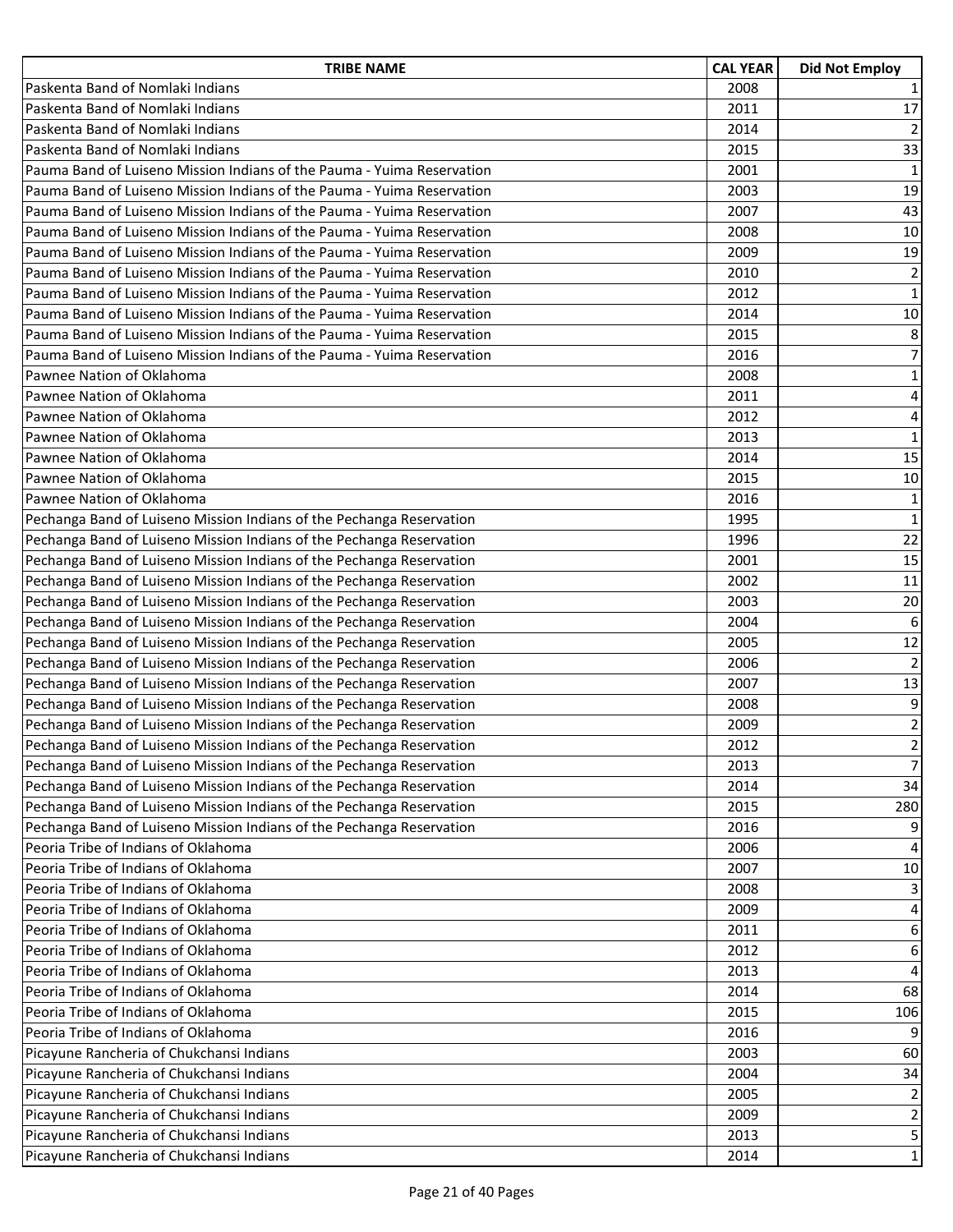| <b>TRIBE NAME</b>                                                       | <b>CAL YEAR</b> | <b>Did Not Employ</b> |
|-------------------------------------------------------------------------|-----------------|-----------------------|
| Picayune Rancheria of Chukchansi Indians                                | 2015            | 2                     |
| Picayune Rancheria of Chukchansi Indians                                | 2016            | 25                    |
| <b>Pit River Tribe</b>                                                  | 2006            | $\mathbf 1$           |
| <b>Pit River Tribe</b>                                                  | 2007            | 1                     |
| <b>Pit River Tribe</b>                                                  | 2015            | $\overline{2}$        |
| Poarch Band of Creek Indians of Alabama                                 | 2002            | $\overline{5}$        |
| Poarch Band of Creek Indians of Alabama                                 | 2003            | 24                    |
| Poarch Band of Creek Indians of Alabama                                 | 2004            | 11                    |
| Poarch Band of Creek Indians of Alabama                                 | 2005            | 19                    |
| Poarch Band of Creek Indians of Alabama                                 | 2006            | 35                    |
| Poarch Band of Creek Indians of Alabama                                 | 2007            | 56                    |
| Poarch Band of Creek Indians of Alabama                                 | 2008            | 61                    |
| Poarch Band of Creek Indians of Alabama                                 | 2009            | 41                    |
| Poarch Band of Creek Indians of Alabama                                 | 2010            | 51                    |
| Poarch Band of Creek Indians of Alabama                                 | 2011            | 38                    |
| Poarch Band of Creek Indians of Alabama                                 | 2012            | 51                    |
| Poarch Band of Creek Indians of Alabama                                 | 2013            | 82                    |
| Poarch Band of Creek Indians of Alabama                                 | 2014            | 148                   |
| Poarch Band of Creek Indians of Alabama                                 | 2015            | 141                   |
| Poarch Band of Creek Indians of Alabama                                 | 2016            | 37                    |
| Pokagon Band of Potawatomi Indians of Michigan and Indiana              | 2007            | $\overline{2}$        |
| Pokagon Band of Potawatomi Indians of Michigan and Indiana              | 2008            | $\mathbf 2$           |
| Pokagon Band of Potawatomi Indians of Michigan and Indiana              | 2012            | $\mathbf 1$           |
| Pokagon Band of Potawatomi Indians of Michigan and Indiana              | 2013            | 37                    |
| Pokagon Band of Potawatomi Indians of Michigan and Indiana              | 2014            | 51                    |
| Pokagon Band of Potawatomi Indians of Michigan and Indiana              | 2015            | 52                    |
| Pokagon Band of Potawatomi Indians of Michigan and Indiana              | 2016            | 9                     |
| Ponca Tribe of Indians of Oklahoma                                      | 2003            | 3                     |
| Ponca Tribe of Indians of Oklahoma                                      | 2011            | $\overline{2}$        |
| Ponca Tribe of Indians of Oklahoma                                      | 2013            | 10                    |
| Ponca Tribe of Indians of Oklahoma                                      | 2014            | 3                     |
| Port Gamble Indian Community of the Port Gamble Reservation, Washington | 2003            | $\mathbf 1$           |
| Port Gamble Indian Community of the Port Gamble Reservation, Washington | 2006            | $\mathbf 1$           |
| Port Gamble Indian Community of the Port Gamble Reservation, Washington | 2009            | $\mathbf 1$           |
| Port Gamble Indian Community of the Port Gamble Reservation, Washington | 2010            | $\overline{2}$        |
| Port Gamble Indian Community of the Port Gamble Reservation, Washington | 2011            | 4                     |
| Port Gamble Indian Community of the Port Gamble Reservation, Washington | 2013            | 4                     |
| Port Gamble Indian Community of the Port Gamble Reservation, Washington | 2014            | 3                     |
| Port Gamble Indian Community of the Port Gamble Reservation, Washington | 2015            | $\mathbf{1}$          |
| Prairie Band of Potawatomi Nation, Kansas                               | 1997            | $\mathbf{1}$          |
| Prairie Band of Potawatomi Nation, Kansas                               | 1998            | $\mathbf{1}$          |
| Prairie Band of Potawatomi Nation, Kansas                               | 1999            | 33                    |
| Prairie Band of Potawatomi Nation, Kansas                               | 2000            | 33                    |
| Prairie Band of Potawatomi Nation, Kansas                               | 2001            | 38                    |
| Prairie Band of Potawatomi Nation, Kansas                               | 2002            | 13                    |
| Prairie Band of Potawatomi Nation, Kansas                               | 2003            | 14                    |
| Prairie Band of Potawatomi Nation, Kansas                               | 2004            | 1                     |
| Prairie Band of Potawatomi Nation, Kansas                               | 2007            | 6                     |
| Prairie Band of Potawatomi Nation, Kansas                               | 2008            | $\overline{7}$        |
| Prairie Band of Potawatomi Nation, Kansas                               | 2009            | 10                    |
| Prairie Band of Potawatomi Nation, Kansas                               | 2010            | 3                     |
| Prairie Band of Potawatomi Nation, Kansas                               | 2013            | 3                     |
| Prairie Band of Potawatomi Nation, Kansas                               | 2014            | $\overline{7}$        |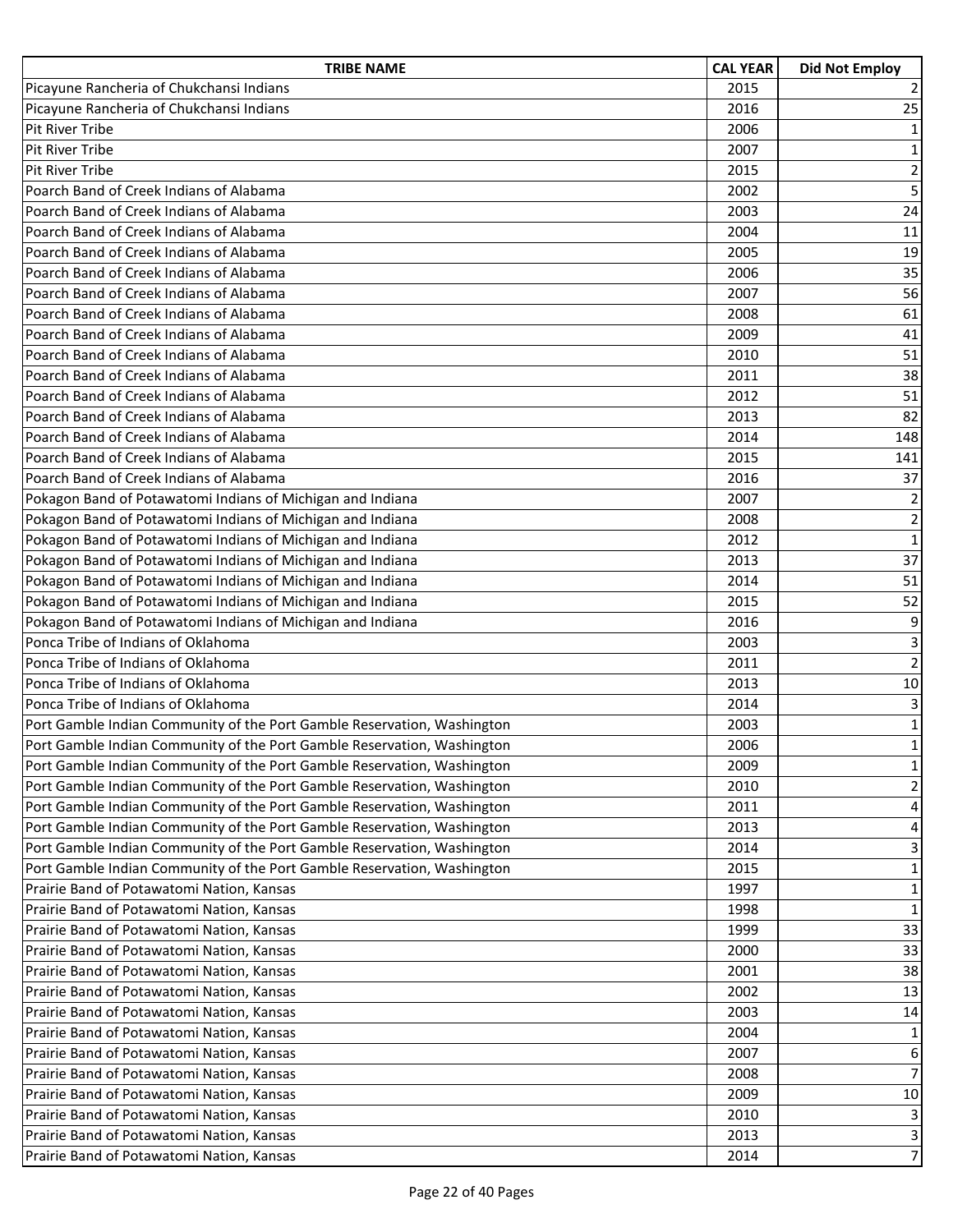| <b>TRIBE NAME</b>                                         | <b>CAL YEAR</b> | <b>Did Not Employ</b>   |
|-----------------------------------------------------------|-----------------|-------------------------|
| Prairie Band of Potawatomi Nation, Kansas                 | 2015            | 5                       |
| Prairie Band of Potawatomi Nation, Kansas                 | 2016            | $\overline{2}$          |
| Prairie Island Indian Community in the State of Minnesota | 2009            | $\mathbf{1}$            |
| Prairie Island Indian Community in the State of Minnesota | 2013            | 57                      |
| Prairie Island Indian Community in the State of Minnesota | 2014            | 58                      |
| Prairie Island Indian Community in the State of Minnesota | 2015            | 73                      |
| Prairie Island Indian Community in the State of Minnesota | 2016            | 18                      |
| Pueblo of Acoma, New Mexico                               | 1995            | 17                      |
| Pueblo of Acoma, New Mexico                               | 1996            | 31                      |
| Pueblo of Acoma, New Mexico                               | 1997            | $\mathbf 1$             |
| Pueblo of Acoma, New Mexico                               | 2000            | $\overline{\mathbf{c}}$ |
| Pueblo of Acoma, New Mexico                               | 2002            | $\overline{7}$          |
| Pueblo of Acoma, New Mexico                               | 2003            | 5                       |
| Pueblo of Acoma, New Mexico                               | 2004            | $\overline{2}$          |
| Pueblo of Acoma, New Mexico                               | 2005            | $\overline{3}$          |
| Pueblo of Acoma, New Mexico                               | 2006            | $\mathbf{1}$            |
| Pueblo of Acoma, New Mexico                               | 2007            | $\overline{2}$          |
| Pueblo of Acoma, New Mexico                               | 2009            | 9                       |
| Pueblo of Acoma, New Mexico                               | 2013            | $\mathbf 1$             |
| Pueblo of Acoma, New Mexico                               | 2014            | 10                      |
| Pueblo of Acoma, New Mexico                               | 2015            | 9                       |
| Pueblo of Acoma, New Mexico                               | 2016            | 8                       |
| Pueblo of Isleta                                          | 1996            | $\mathbf 1$             |
| Pueblo of Isleta                                          | 1997            | 5                       |
| Pueblo of Isleta                                          | 1998            | $\overline{2}$          |
| Pueblo of Isleta                                          | 1999            | 8                       |
| Pueblo of Isleta                                          | 2000            | 6                       |
| Pueblo of Isleta                                          | 2001            | $\mathbf{1}$            |
| Pueblo of Isleta                                          | 2002            | 10                      |
| Pueblo of Isleta                                          | 2013            | 14                      |
| Pueblo of Isleta                                          | 2014            | 14                      |
| Pueblo of Isleta                                          | 2015            | $10\,$                  |
| Pueblo of Isleta                                          | 2016            | $\overline{3}$          |
| Pueblo of Laguna                                          | 2001            | $\overline{2}$          |
| Pueblo of Laguna                                          | 2002            | 42                      |
| Pueblo of Laguna                                          | 2003            | $\mathbf 1$             |
| Pueblo of Laguna                                          | 2004            | $\overline{2}$          |
| Pueblo of Laguna                                          | 2012            | 5                       |
| Pueblo of Laguna                                          | 2013            | $\overline{2}$          |
| Pueblo of Laguna                                          | 2016            | $\mathbf 2$             |
| Pueblo of Nambe                                           | 2016            | 14                      |
| Pueblo of Pojoaque                                        | 1996            | 13                      |
| Pueblo of Pojoaque                                        | 1997            | 3                       |
| Pueblo of Pojoaque                                        | 1999            | 4                       |
| Pueblo of Pojoaque                                        | 2000            | 3                       |
| Pueblo of Pojoaque                                        | 2005            | $\mathbf 1$             |
| Pueblo of Pojoaque                                        | 2010            | $\mathbf 1$             |
| Pueblo of Pojoaque                                        | 2013            | 4                       |
| Pueblo of Pojoaque                                        | 2014            | 9                       |
| Pueblo of Pojoaque                                        | 2015            | 14                      |
| Pueblo of Pojoaque                                        | 2016            | 11                      |
| Pueblo of San Felipe                                      | 1996            | $10\,$                  |
| Pueblo of San Felipe                                      | 1997            | $\mathbf{1}$            |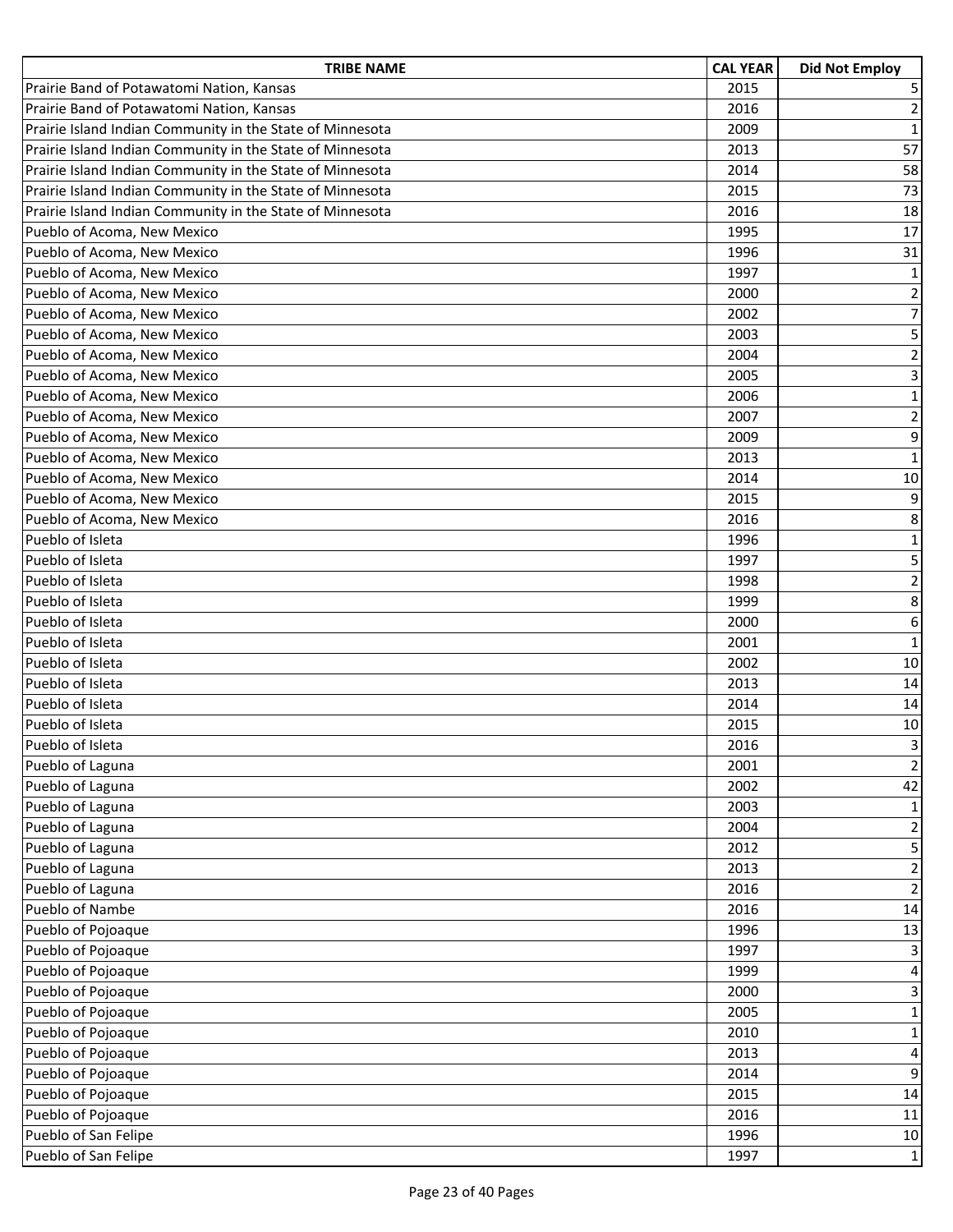| <b>TRIBE NAME</b>     | <b>CAL YEAR</b> | <b>Did Not Employ</b>   |
|-----------------------|-----------------|-------------------------|
| Pueblo of San Felipe  | 1998            | $\mathbf 2$             |
| Pueblo of San Felipe  | 2004            | $\mathbf 1$             |
| Pueblo of San Felipe  | 2009            | 3                       |
| Pueblo of San Felipe  | 2012            | $\overline{c}$          |
| Pueblo of San Felipe  | 2014            | $\bf 8$                 |
| Pueblo of San Felipe  | 2015            | 23                      |
| Pueblo of San Felipe  | 2016            | $\mathbf 1$             |
| Pueblo of Sandia      | 1997            | $\mathbf 2$             |
| Pueblo of Sandia      | 2003            | $\mathbf 1$             |
| Pueblo of Sandia      | 2004            | 54                      |
| Pueblo of Sandia      | 2005            | 27                      |
| Pueblo of Sandia      | 2006            | 12                      |
| Pueblo of Sandia      | 2007            | 14                      |
| Pueblo of Sandia      | 2008            | $\overline{2}$          |
| Pueblo of Sandia      | 2009            | $\overline{\mathbf{c}}$ |
| Pueblo of Sandia      | 2010            | $\frac{2}{3}$           |
| Pueblo of Sandia      | 2011            |                         |
| Pueblo of Sandia      | 2012            | 3                       |
| Pueblo of Sandia      | 2013            | 11                      |
| Pueblo of Sandia      | 2014            | 14                      |
| Pueblo of Sandia      | 2015            | 20                      |
| Pueblo of Sandia      | 2016            | $\mathbf 1$             |
| Pueblo of Santa Ana   | 1996            | 3                       |
| Pueblo of Santa Ana   | 2003            | $\mathbf 2$             |
| Pueblo of Santa Ana   | 2005            | $\overline{2}$          |
| Pueblo of Santa Ana   | 2007            | $\overline{\mathbf{c}}$ |
| Pueblo of Santa Ana   | 2013            | $\overline{\mathbf{3}}$ |
| Pueblo of Santa Ana   | 2014            | 5                       |
| Pueblo of Santa Ana   | 2015            | 19                      |
| Pueblo of Santa Ana   | 2016            | 8                       |
| Pueblo of Santa Clara | 2001            | $\overline{\mathbf{3}}$ |
| Pueblo of Santa Clara | 2002            | $\overline{3}$          |
| Pueblo of Santa Clara | 2003            | 4                       |
| Pueblo of Santa Clara | 2004            | 14                      |
| Pueblo of Santa Clara | 2005            | 11                      |
| Pueblo of Santa Clara | 2007            | 18                      |
| Pueblo of Santa Clara | 2008            | 12                      |
| Pueblo of Santa Clara | 2009            | 6                       |
| Pueblo of Santa Clara | 2010            | 4                       |
| Pueblo of Santa Clara | 2011            | $\mathbf 2$             |
| Pueblo of Santa Clara | 2012            | $\pmb{4}$               |
| Pueblo of Santa Clara | 2013            | 5                       |
| Pueblo of Santa Clara | 2014            | $\mathbf 1$             |
| Pueblo of Santa Clara | 2015            | 14                      |
| Pueblo of Santa Clara | 2016            | $\mathbf{1}$            |
| Pueblo of Taos        | 2001            | 4                       |
| Pueblo of Taos        | 2002            | 6                       |
| Pueblo of Taos        | 2003            | $\mathbf{1}$            |
| Pueblo of Taos        | 2004            | $\mathbf 1$             |
| Pueblo of Taos        | 2005            | $\mathbf 1$             |
| Pueblo of Taos        | 2010            | $\mathbf 1$             |
| Pueblo of Taos        | 2011            | $\mathbf 1$             |
| Pueblo of Taos        | 2012            | $\overline{3}$          |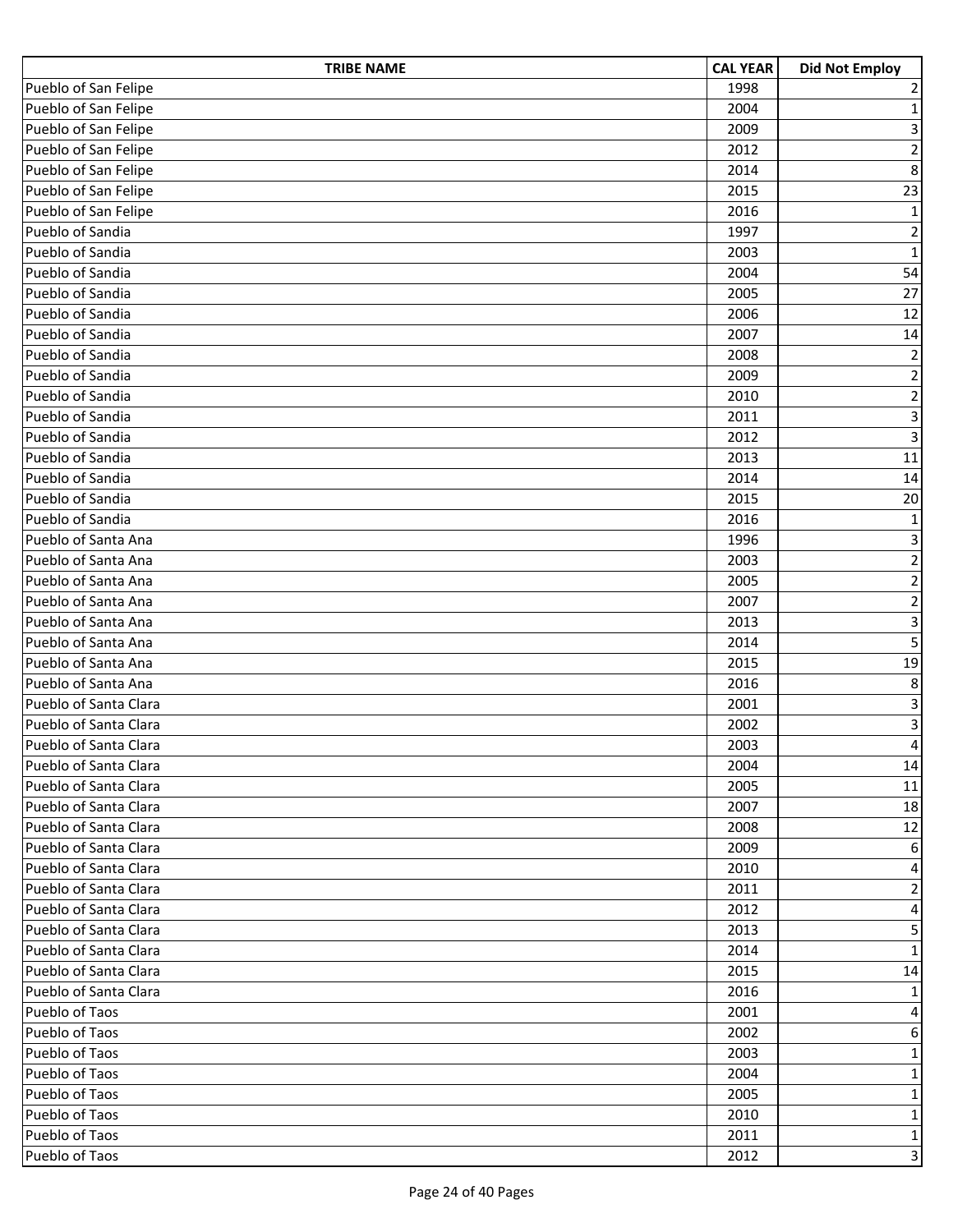| <b>TRIBE NAME</b>                                            | <b>CAL YEAR</b> | <b>Did Not Employ</b>     |
|--------------------------------------------------------------|-----------------|---------------------------|
| Pueblo of Taos                                               | 2013            | 1                         |
| Pueblo of Taos                                               | 2014            | 8                         |
| Pueblo of Taos                                               | 2015            | 25                        |
| Pueblo of Taos                                               | 2016            | 10                        |
| Pueblo of Tesuque, New Mexico                                | 1996            | $\mathbf{1}$              |
| Pueblo of Tesuque, New Mexico                                | 2001            | $\mathbf 1$               |
| Pueblo of Tesuque, New Mexico                                | 2003            | $\mathbf 1$               |
| Pueblo of Tesuque, New Mexico                                | 2005            | $\mathbf 1$               |
| Pueblo of Tesuque, New Mexico                                | 2006            | 10                        |
| Pueblo of Tesuque, New Mexico                                | 2007            | 3                         |
| Pueblo of Tesuque, New Mexico                                | 2008            | $\overline{\mathbf{4}}$   |
| Pueblo of Tesuque, New Mexico                                | 2009            | $\mathbf 1$               |
| Pueblo of Tesuque, New Mexico                                | 2010            | $\mathbf 1$               |
| Pueblo of Tesuque, New Mexico                                | 2011            | 8                         |
| Pueblo of Tesuque, New Mexico                                | 2012            | $\mathbf 1$               |
| Pueblo of Tesuque, New Mexico                                | 2013            | 6                         |
| Pueblo of Tesuque, New Mexico                                | 2014            | 3 <sup>1</sup>            |
| Pueblo of Tesuque, New Mexico                                | 2015            | $\overline{\mathbf{5}}$   |
| Puyallup Tribe of the Puyallup Reservation, Washington       | 2002            | $\mathbf 1$               |
| Puyallup Tribe of the Puyallup Reservation, Washington       | 2003            | $\overline{2}$            |
| Puyallup Tribe of the Puyallup Reservation, Washington       | 2004            | $\overline{2}$            |
| Puyallup Tribe of the Puyallup Reservation, Washington       | 2005            | $\ensuremath{\mathsf{3}}$ |
| Puyallup Tribe of the Puyallup Reservation, Washington       | 2006            | $\mathbf 1$               |
| Puyallup Tribe of the Puyallup Reservation, Washington       | 2007            | $\mathbf 1$               |
| Puyallup Tribe of the Puyallup Reservation, Washington       | 2013            | $\overline{2}$            |
| Puyallup Tribe of the Puyallup Reservation, Washington       | 2015            | $\overline{2}$            |
| Puyallup Tribe of the Puyallup Reservation, Washington       | 2016            | 8                         |
| Quapaw Tribe of Indians, Oklahoma                            | 2009            | $\mathbf 1$               |
| Quapaw Tribe of Indians, Oklahoma                            | 2013            | 35                        |
| Quapaw Tribe of Indians, Oklahoma                            | 2014            | 59                        |
| Quapaw Tribe of Indians, Oklahoma                            | 2015            | 77                        |
| Quapaw Tribe of Indians, Oklahoma                            | 2016            | 17                        |
| Quechan Indian Tribe/CA                                      | 2004            | $\mathbf 1$               |
| Quechan Indian Tribe/CA                                      | 2005            | $\overline{2}$            |
| Quechan Indian Tribe/CA                                      | 2006            | $\mathbf{1}$              |
| Quechan Indian Tribe/CA                                      | 2007            | 1                         |
| Quechan Indian Tribe/CA                                      | 2008            | $\mathbf{1}$              |
| Quechan Indian Tribe/CA                                      | 2011            | $\overline{2}$            |
| Quechan Indian Tribe/CA                                      | 2012            | 9                         |
| Quechan Indian Tribe/CA                                      | 2013            | 9                         |
| Quechan Indian Tribe/CA                                      | 2014            | 16                        |
| Quechan Indian Tribe/CA                                      | 2015            | 6                         |
| Quechan Indian Tribe/CA                                      | 2016            | $\overline{7}$            |
| Quechan Tribe of the Fort Yuma Indian Reservation, CA and AZ | 1999            | $\overline{2}$            |
| Quechan Tribe of the Fort Yuma Indian Reservation, CA and AZ | 2000            | 9                         |
| Quechan Tribe of the Fort Yuma Indian Reservation, CA and AZ | 2001            | 10                        |
| Quechan Tribe of the Fort Yuma Indian Reservation, CA and AZ | 2002            | 4                         |
| Quechan Tribe of the Fort Yuma Indian Reservation, CA and AZ | 2003            | 6                         |
| Quechan Tribe of the Fort Yuma Indian Reservation, CA and AZ | 2004            | 2                         |
| Quechan Tribe of the Fort Yuma Indian Reservation, CA and AZ | 2005            | $\overline{2}$            |
| Quechan Tribe of the Fort Yuma Indian Reservation, CA and AZ | 2006            | $\boldsymbol{6}$          |
| Quechan Tribe of the Fort Yuma Indian Reservation, CA and AZ | 2007            | $\overline{2}$            |
| Quechan Tribe of the Fort Yuma Indian Reservation, CA and AZ | 2009            | $\overline{2}$            |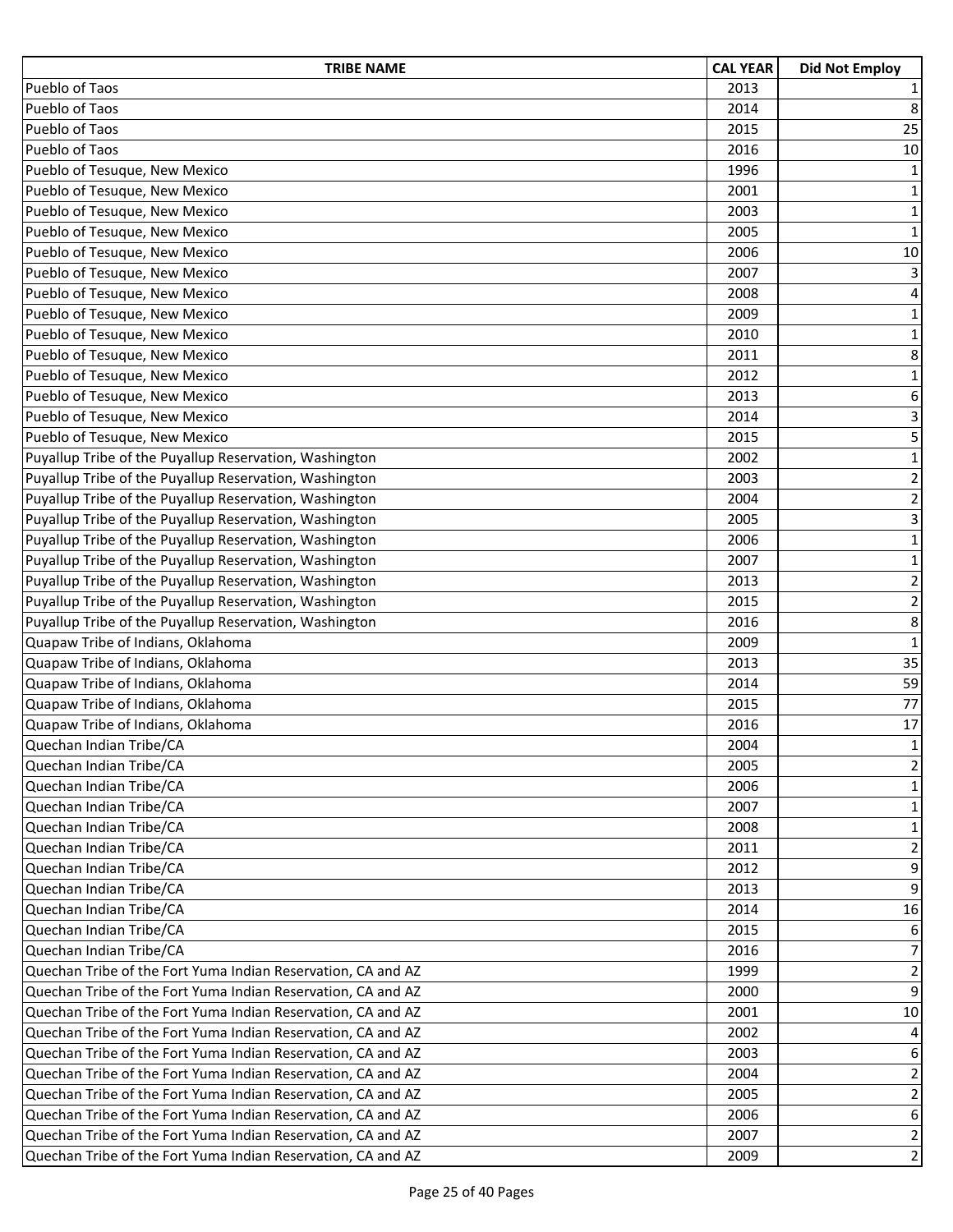| <b>TRIBE NAME</b>                                                       | <b>CAL YEAR</b> | <b>Did Not Employ</b>   |
|-------------------------------------------------------------------------|-----------------|-------------------------|
| Quechan Tribe of the Fort Yuma Indian Reservation, CA and AZ            | 2011            | $\mathbf{1}$            |
| Quechan Tribe of the Fort Yuma Indian Reservation, CA and AZ            | 2013            | $\overline{2}$          |
| Quechan Tribe of the Fort Yuma Indian Reservation, CA and AZ            | 2014            | $\overline{2}$          |
| Quechan Tribe of the Fort Yuma Indian Reservation, CA and AZ            | 2015            | 8                       |
| Quinault Tribe of the Quinault Reservation, Washington                  | 2001            | $\overline{2}$          |
| Quinault Tribe of the Quinault Reservation, Washington                  | 2002            | $\overline{2}$          |
| Quinault Tribe of the Quinault Reservation, Washington                  | 2003            | 21                      |
| Quinault Tribe of the Quinault Reservation, Washington                  | 2004            | 9                       |
| Quinault Tribe of the Quinault Reservation, Washington                  | 2005            | 6                       |
| Quinault Tribe of the Quinault Reservation, Washington                  | 2006            | $\mathbf 1$             |
| Quinault Tribe of the Quinault Reservation, Washington                  | 2014            | $\mathbf 1$             |
| Quinault Tribe of the Quinault Reservation, Washington                  | 2015            | 9                       |
| Quinault Tribe of the Quinault Reservation, Washington                  | 2016            | $1\,$                   |
| Red Cliff Band of Lake Superior Chippewa Indians of Wisconsin           | 2015            | $\mathbf 1$             |
| Red Lake Band of Chippewa Indians                                       | 1998            | $\mathbf 1$             |
| Red Lake Band of Chippewa Indians                                       | 2006            | $\overline{\mathbf{c}}$ |
| Red Lake Band of Chippewa Indians                                       | 2007            | 4                       |
| Red Lake Band of Chippewa Indians                                       | 2008            | $1\,$                   |
| Red Lake Band of Chippewa Indians                                       | 2010            | 4                       |
| Red Lake Band of Chippewa Indians                                       | 2013            | 9                       |
| Red Lake Band of Chippewa Indians                                       | 2014            | 59                      |
| Red Lake Band of Chippewa Indians                                       | 2015            | 99                      |
| Red Lake Band of Chippewa Indians                                       | 2016            | 16                      |
| Redding Rancheria                                                       | 2000            | $\mathbf{1}$            |
| Redding Rancheria                                                       | 2001            | 3                       |
| Redding Rancheria                                                       | 2002            | 3                       |
| Redding Rancheria                                                       | 2007            | $\overline{2}$          |
| Redding Rancheria                                                       | 2011            | $\mathbf 1$             |
| Redding Rancheria                                                       | 2013            | $\mathbf 2$             |
| Redding Rancheria                                                       | 2014            | $\mathbf 1$             |
| Redding Rancheria                                                       | 2015            | 8                       |
| <b>Redding Rancheria</b>                                                | 2016            | $\overline{\mathbf{3}}$ |
| Rincon Band of Luiseno Mission Indians of the Rincon Reservation        | 1995            | $\mathbf 1$             |
| Rincon Band of Luiseno Mission Indians of the Rincon Reservation        | 2001            | 8                       |
| Rincon Band of Luiseno Mission Indians of the Rincon Reservation        | 2002            | 4                       |
| Rincon Band of Luiseno Mission Indians of the Rincon Reservation        | 2004            | 1                       |
| Rincon Band of Luiseno Mission Indians of the Rincon Reservation        | 2010            | 18                      |
| <b>Rincon Band of Luiseno Mission Indians of the Rincon Reservation</b> | 2011            | 4                       |
| <b>Rincon Band of Luiseno Mission Indians of the Rincon Reservation</b> | 2012            | 11                      |
| Rincon Band of Luiseno Mission Indians of the Rincon Reservation        | 2013            | 13                      |
| Rincon Band of Luiseno Mission Indians of the Rincon Reservation        | 2014            | 4                       |
| Rincon Band of Luiseno Mission Indians of the Rincon Reservation        | 2015            | 44                      |
| Rincon Band of Luiseno Mission Indians of the Rincon Reservation        | 2016            | 2                       |
| Robinson Rancheria of Pomo Indians                                      | 1999            | 1                       |
| Robinson Rancheria of Pomo Indians                                      | 2001            | 4                       |
| Robinson Rancheria of Pomo Indians                                      | 2014            | $\mathbf{1}$            |
| Rosebud Sioux Tribe of the Rosebud Indian Reservation                   | 1995            | 1                       |
| Rosebud Sioux Tribe of the Rosebud Indian Reservation                   | 2002            | 3                       |
| Rosebud Sioux Tribe of the Rosebud Indian Reservation                   | 2003            | 3                       |
| Rosebud Sioux Tribe of the Rosebud Indian Reservation                   | 2006            | 16                      |
| Rosebud Sioux Tribe of the Rosebud Indian Reservation                   | 2007            | 2                       |
| Rosebud Sioux Tribe of the Rosebud Indian Reservation                   | 2008            | 21                      |
| Rosebud Sioux Tribe of the Rosebud Indian Reservation                   | 2009            | 15                      |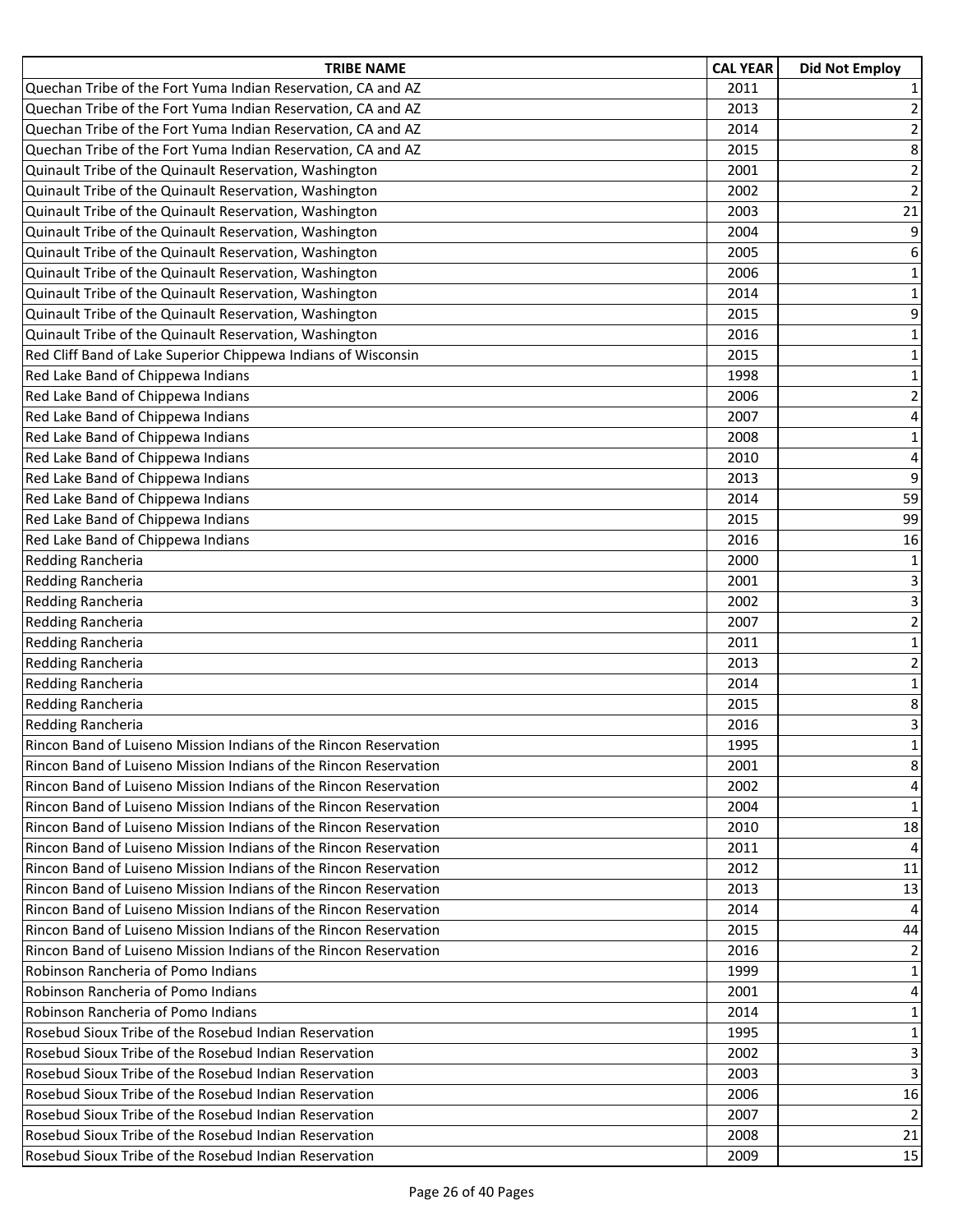| <b>TRIBE NAME</b>                                          | <b>CAL YEAR</b> | <b>Did Not Employ</b>   |
|------------------------------------------------------------|-----------------|-------------------------|
| Rosebud Sioux Tribe of the Rosebud Indian Reservation      | 2012            | $\overline{7}$          |
| Rosebud Sioux Tribe of the Rosebud Indian Reservation      | 2013            | 67                      |
| Rosebud Sioux Tribe of the Rosebud Indian Reservation      | 2014            | 19                      |
| Rosebud Sioux Tribe of the Rosebud Indian Reservation      | 2015            | 5                       |
| Round Valley Indian Tribes of the Round Valley Reservation | 2009            | $\mathbf 1$             |
| Round Valley Indian Tribes of the Round Valley Reservation | 2013            | $\mathbf 1$             |
| Round Valley Indian Tribes of the Round Valley Reservation | 2014            | $\overline{2}$          |
| Round Valley Indian Tribes of the Round Valley Reservation | 2015            | 5                       |
| Round Valley Indian Tribes of the Round Valley Reservation | 2016            | $\mathbf 1$             |
| Sac & Fox Nation, Oklahoma                                 | 2001            | $\mathbf 1$             |
| Sac & Fox Nation, Oklahoma                                 | 2005            | $\overline{7}$          |
| Sac & Fox Nation, Oklahoma                                 | 2006            | 12                      |
| Sac & Fox Nation, Oklahoma                                 | 2007            | 8                       |
| Sac & Fox Nation, Oklahoma                                 | 2008            | 28                      |
| Sac & Fox Nation, Oklahoma                                 | 2009            | 19                      |
| Sac & Fox Nation, Oklahoma                                 | 2010            | 9                       |
| Sac & Fox Nation, Oklahoma                                 | 2011            | 11                      |
| Sac & Fox Nation, Oklahoma                                 | 2012            | $\mathbf{1}$            |
| Sac & Fox Nation, Oklahoma                                 | 2013            | 62                      |
| Sac & Fox Nation, Oklahoma                                 | 2014            | 63                      |
| Sac & Fox Nation, Oklahoma                                 | 2015            | 34                      |
| Sac & Fox Nation, Oklahoma                                 | 2016            | 10                      |
| Sac & Fox Tribe of the Mississippi in Iowa                 | 1998            | 8                       |
| Sac & Fox Tribe of the Mississippi in Iowa                 | 2000            | 3                       |
| Sac & Fox Tribe of the Mississippi in Iowa                 | 2001            | 35                      |
| Sac & Fox Tribe of the Mississippi in Iowa                 | 2002            | 62                      |
| Sac & Fox Tribe of the Mississippi in Iowa                 | 2003            | 30                      |
| Sac & Fox Tribe of the Mississippi in Iowa                 | 2004            | 126                     |
| Sac & Fox Tribe of the Mississippi in Iowa                 | 2005            | 98                      |
| Sac & Fox Tribe of the Mississippi in Iowa                 | 2006            | 60                      |
| Sac & Fox Tribe of the Mississippi in Iowa                 | 2007            | 5                       |
| Sac & Fox Tribe of the Mississippi in Iowa                 | 2013            | 14                      |
| Sac & Fox Tribe of the Mississippi in Iowa                 | 2014            | 38                      |
| Sac & Fox Tribe of the Mississippi in Iowa                 | 2015            | 19                      |
| Sac & Fox Tribe of the Mississippi in Iowa                 | 2016            | 2                       |
| Sac and Fox Nation of Missouri in Kansas & Nebraska        | 1997            | 5                       |
| Sac and Fox Nation of Missouri in Kansas & Nebraska        | 2001            | $\mathbf{1}$            |
| Sac and Fox Nation of Missouri in Kansas & Nebraska        | 2002            | 20                      |
| Sac and Fox Nation of Missouri in Kansas & Nebraska        | 2003            | 19                      |
| Sac and Fox Nation of Missouri in Kansas & Nebraska        | 2005            | 1                       |
| Sac and Fox Nation of Missouri in Kansas & Nebraska        | 2008            | 17                      |
| Sac and Fox Nation of Missouri in Kansas & Nebraska        | 2009            | 13                      |
| Sac and Fox Nation of Missouri in Kansas & Nebraska        | 2010            | 1                       |
| Sac and Fox Nation of Missouri in Kansas & Nebraska        | 2011            | 6                       |
| Sac and Fox Nation of Missouri in Kansas & Nebraska        | 2012            | $\mathbf{1}$            |
| Sac and Fox Nation of Missouri in Kansas & Nebraska        | 2013            | $\overline{\mathbf{c}}$ |
| Sac and Fox Nation of Missouri in Kansas & Nebraska        | 2014            | 3                       |
| Sac and Fox Nation of Missouri in Kansas & Nebraska        | 2015            | 5                       |
| Sac and Fox Nation of Missouri in Kansas & Nebraska        | 2016            | $\mathbf{1}$            |
| Saginaw Chippewa Indian Tribe of Michigan                  | 1996            | 17                      |
| Saginaw Chippewa Indian Tribe of Michigan                  | 1997            | 13                      |
| Saginaw Chippewa Indian Tribe of Michigan                  | 1998            | $\overline{3}$          |
| Saginaw Chippewa Indian Tribe of Michigan                  | 1999            | 14                      |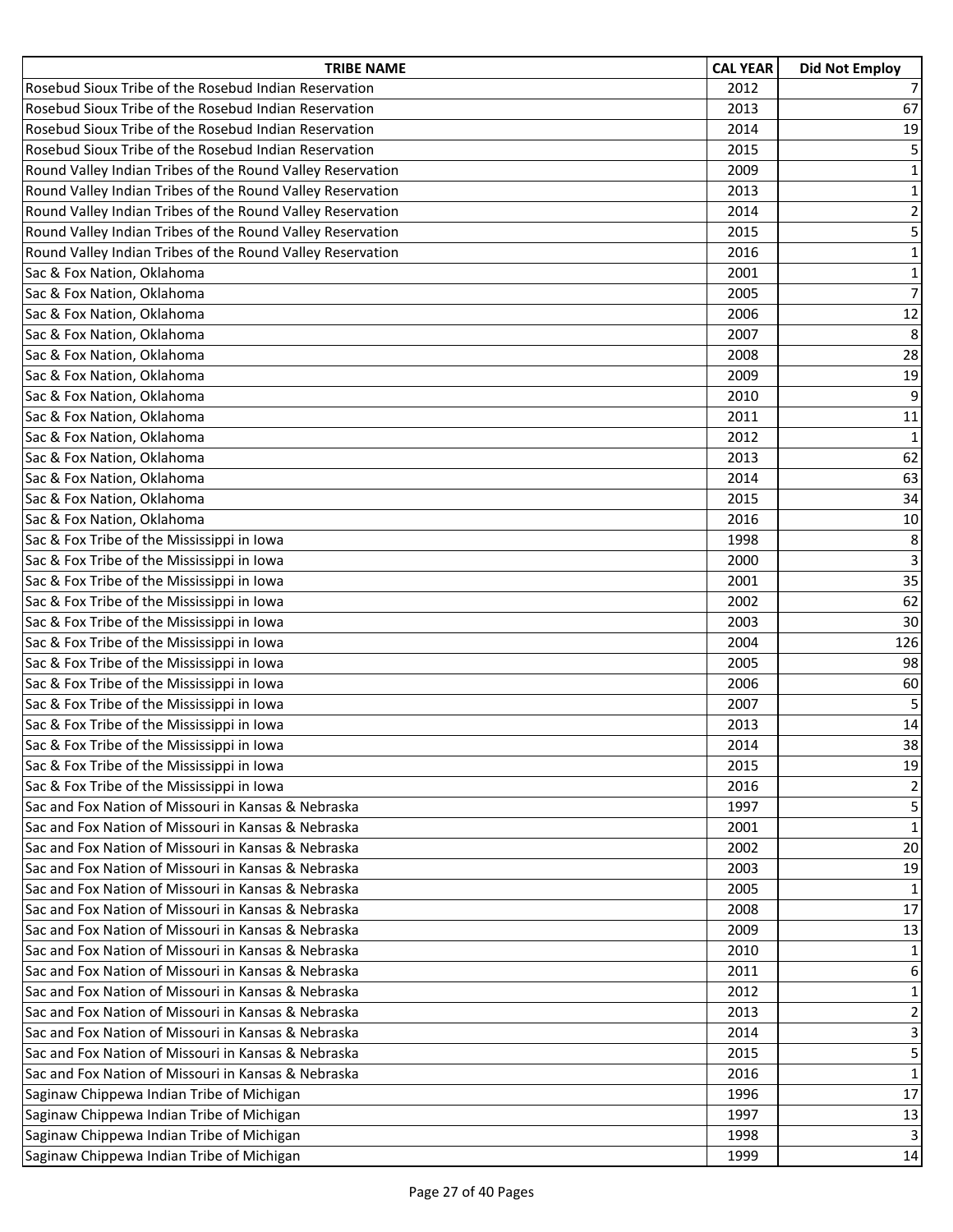| <b>TRIBE NAME</b>                                          | <b>CAL YEAR</b> | <b>Did Not Employ</b>   |
|------------------------------------------------------------|-----------------|-------------------------|
| Saginaw Chippewa Indian Tribe of Michigan                  | 2000            | 5                       |
| Saginaw Chippewa Indian Tribe of Michigan                  | 2003            | $\mathbf{1}$            |
| Saginaw Chippewa Indian Tribe of Michigan                  | 2012            | 11                      |
| Saginaw Chippewa Indian Tribe of Michigan                  | 2013            | 27                      |
| Saginaw Chippewa Indian Tribe of Michigan                  | 2014            | 37                      |
| Saginaw Chippewa Indian Tribe of Michigan                  | 2015            | 36                      |
| Saginaw Chippewa Indian Tribe of Michigan                  | 2016            | $\mathbf 1$             |
| Saint Regis Mohawk Tribe, New York                         | 1995            | $1\,$                   |
| Saint Regis Mohawk Tribe, New York                         | 2002            | $\mathbf 1$             |
| Saint Regis Mohawk Tribe, New York                         | 2004            | $\overline{2}$          |
| Saint Regis Mohawk Tribe, New York                         | 2005            | $\overline{\mathbf{4}}$ |
| Saint Regis Mohawk Tribe, New York                         | 2012            | $\mathbf{1}$            |
| Saint Regis Mohawk Tribe, New York                         | 2015            | $\overline{2}$          |
| Salt River Pima-Maricopa Indian Community                  | 2003            | $\mathbf 1$             |
| Salt River Pima-Maricopa Indian Community                  | 2004            | $\mathbf 1$             |
| Salt River Pima-Maricopa Indian Community                  | 2008            | $\overline{\mathbf{4}}$ |
| Salt River Pima-Maricopa Indian Community                  | 2009            | 6                       |
| Salt River Pima-Maricopa Indian Community                  | 2010            | 3                       |
| Salt River Pima-Maricopa Indian Community                  | 2011            | 8                       |
| Salt River Pima-Maricopa Indian Community                  | 2012            | $\mathbf 1$             |
| Salt River Pima-Maricopa Indian Community                  | 2013            | $\overline{7}$          |
| Salt River Pima-Maricopa Indian Community                  | 2014            | 19                      |
| Salt River Pima-Maricopa Indian Community                  | 2015            | 28                      |
| Salt River Pima-Maricopa Indian Community                  | 2016            | 6                       |
| San Carlos Apache Tribe of the San Carlos Reservation      | 1994            | $\overline{\mathbf{4}}$ |
| San Carlos Apache Tribe of the San Carlos Reservation      | 1995            | 10                      |
| San Carlos Apache Tribe of the San Carlos Reservation      | 1996            | 10                      |
| San Carlos Apache Tribe of the San Carlos Reservation      | 1997            | 20                      |
| San Carlos Apache Tribe of the San Carlos Reservation      | 1998            | $\overline{2}$          |
| San Carlos Apache Tribe of the San Carlos Reservation      | 1999            | 3                       |
| San Carlos Apache Tribe of the San Carlos Reservation      | 2000            | $\mathbf{1}$            |
| San Carlos Apache Tribe of the San Carlos Reservation      | 2001            | $11\,$                  |
| San Carlos Apache Tribe of the San Carlos Reservation      | 2002            | $\overline{3}$          |
| San Carlos Apache Tribe of the San Carlos Reservation      | 2003            | 5                       |
| San Carlos Apache Tribe of the San Carlos Reservation      | 2004            | 3                       |
| San Carlos Apache Tribe of the San Carlos Reservation      | 2006            | 8                       |
| San Carlos Apache Tribe of the San Carlos Reservation      | 2008            | $\mathbf{1}$            |
| San Carlos Apache Tribe of the San Carlos Reservation      | 2010            | 6                       |
| San Carlos Apache Tribe of the San Carlos Reservation      | 2012            | 4                       |
| San Carlos Apache Tribe of the San Carlos Reservation      | 2013            | $\mathbf{1}$            |
| San Manuel Band of Serrano Mission Indians                 | 1995            | 47                      |
| San Manuel Band of Serrano Mission Indians                 | 1996            | 20                      |
| San Manuel Band of Serrano Mission Indians                 | 1997            | 9                       |
| San Manuel Band of Serrano Mission Indians                 | 1998            | 8                       |
| San Manuel Band of Serrano Mission Indians                 | 1999            | $\overline{4}$          |
| San Manuel Band of Serrano Mission Indians                 | 2002            | 42                      |
| San Manuel Band of Serrano Mission Indians                 | 2003            | $\overline{4}$          |
| San Manuel Band of Serrano Mission Indians                 | 2012            | $\mathbf{1}$            |
| San Manuel Band of Serrano Mission Indians                 | 2013            | 4                       |
| San Manuel Band of Serrano Mission Indians                 | 2014            | 25                      |
| San Manuel Band of Serrano Mission Indians                 | 2015            | 95                      |
| San Manuel Band of Serrano Mission Indians                 | 2016            | 34                      |
| San Pasqual Band of Diegueno Mission Indians of California | 2006            | 4                       |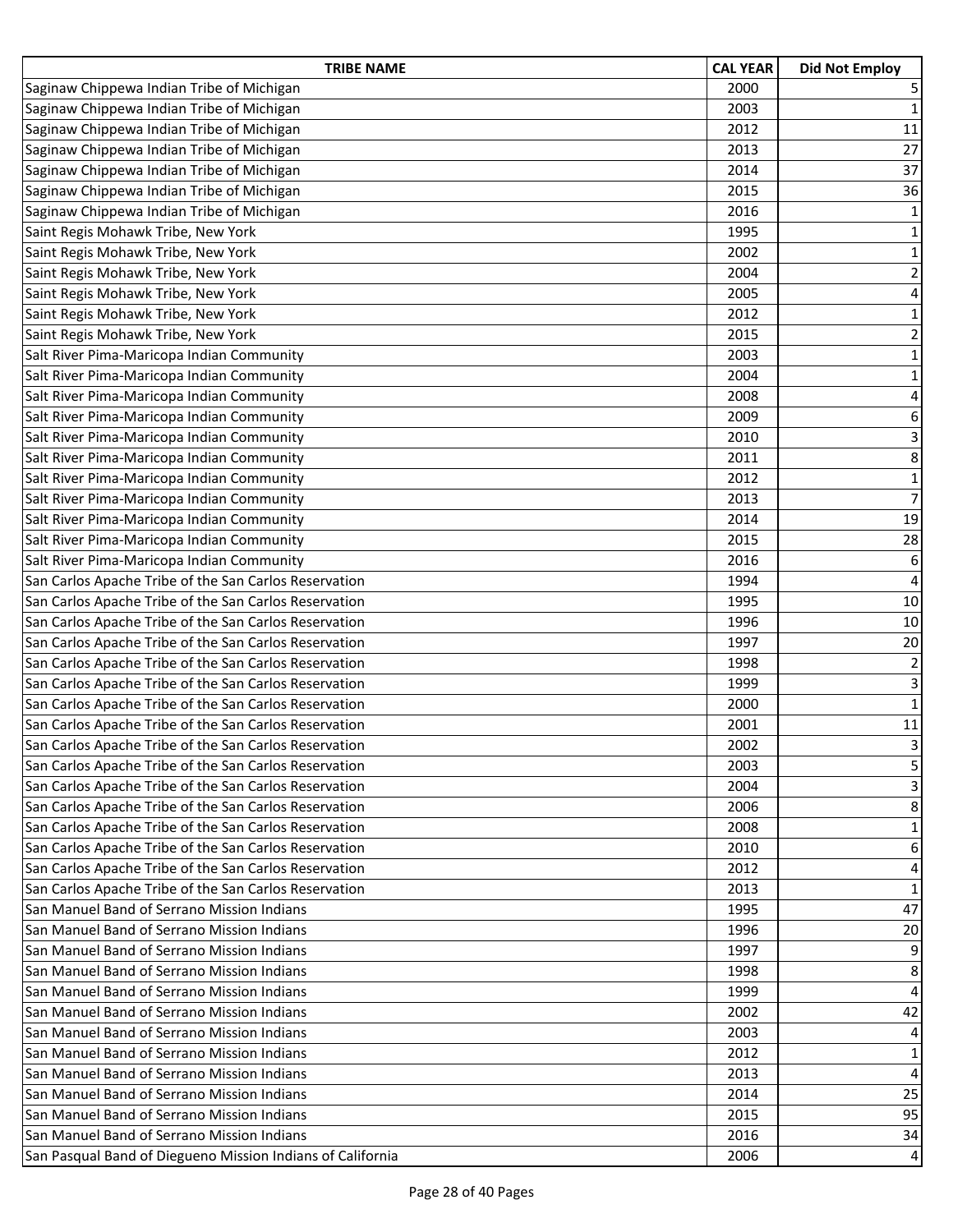| <b>TRIBE NAME</b>                                                        | <b>CAL YEAR</b> | <b>Did Not Employ</b>   |
|--------------------------------------------------------------------------|-----------------|-------------------------|
| San Pasqual Band of Diegueno Mission Indians of California               | 2007            | 15                      |
| San Pasqual Band of Diegueno Mission Indians of California               | 2008            | $\overline{7}$          |
| San Pasqual Band of Diegueno Mission Indians of California               | 2009            | 9                       |
| San Pasqual Band of Diegueno Mission Indians of California               | 2010            | $\overline{2}$          |
| San Pasqual Band of Diegueno Mission Indians of California               | 2011            | $\overline{7}$          |
| San Pasqual Band of Diegueno Mission Indians of California               | 2012            | $\mathbf{1}$            |
| San Pasqual Band of Diegueno Mission Indians of California               | 2014            | $\overline{\mathbf{3}}$ |
| San Pasqual Band of Diegueno Mission Indians of California               | 2015            | 5                       |
| San Pasqual Band of Diegueno Mission Indians of California               | 2016            | $\mathbf 1$             |
| Santa Rosa Indian Community of the Santa Rosa Rancheria                  | 2001            | 11                      |
| Santa Rosa Indian Community of the Santa Rosa Rancheria                  | 2002            | 50                      |
| Santa Rosa Indian Community of the Santa Rosa Rancheria                  | 2003            | 85                      |
| Santa Rosa Indian Community of the Santa Rosa Rancheria                  | 2004            | 32                      |
| Santa Rosa Indian Community of the Santa Rosa Rancheria                  | 2005            | 21                      |
| Santa Rosa Indian Community of the Santa Rosa Rancheria                  | 2006            | 33                      |
| Santa Rosa Indian Community of the Santa Rosa Rancheria                  | 2007            | 24                      |
| Santa Rosa Indian Community of the Santa Rosa Rancheria                  | 2008            | 36                      |
| Santa Rosa Indian Community of the Santa Rosa Rancheria                  | 2009            | 14                      |
| Santa Rosa Indian Community of the Santa Rosa Rancheria                  | 2010            | 12                      |
| Santa Rosa Indian Community of the Santa Rosa Rancheria                  | 2011            | 41                      |
| Santa Rosa Indian Community of the Santa Rosa Rancheria                  | 2012            | 46                      |
| Santa Rosa Indian Community of the Santa Rosa Rancheria                  | 2013            | 48                      |
| Santa Rosa Indian Community of the Santa Rosa Rancheria                  | 2014            | 51                      |
| Santa Rosa Indian Community of the Santa Rosa Rancheria                  | 2015            | 90                      |
| Santa Rosa Indian Community of the Santa Rosa Rancheria                  | 2016            | 9                       |
| Santa Ynez Band of Chumash Mission Indians of the Santa Ynez Reservation | 1996            | 50                      |
| Santa Ynez Band of Chumash Mission Indians of the Santa Ynez Reservation | 1997            | $10\,$                  |
| Santa Ynez Band of Chumash Mission Indians of the Santa Ynez Reservation | 1998            | 3                       |
| Santa Ynez Band of Chumash Mission Indians of the Santa Ynez Reservation | 1999            | 3                       |
| Santa Ynez Band of Chumash Mission Indians of the Santa Ynez Reservation | 2000            | $\mathbf{1}$            |
| Santa Ynez Band of Chumash Mission Indians of the Santa Ynez Reservation | 2001            | 48                      |
| Santa Ynez Band of Chumash Mission Indians of the Santa Ynez Reservation | 2002            | 28                      |
| Santa Ynez Band of Chumash Mission Indians of the Santa Ynez Reservation | 2003            | 15                      |
| Santa Ynez Band of Chumash Mission Indians of the Santa Ynez Reservation | 2004            | 5                       |
| Santa Ynez Band of Chumash Mission Indians of the Santa Ynez Reservation | 2005            | 15                      |
| Santa Ynez Band of Chumash Mission Indians of the Santa Ynez Reservation | 2006            | 8                       |
| Santa Ynez Band of Chumash Mission Indians of the Santa Ynez Reservation | 2007            | $\mathbf{1}$            |
| Santa Ynez Band of Chumash Mission Indians of the Santa Ynez Reservation | 2008            | $\mathbf{1}$            |
| Santa Ynez Band of Chumash Mission Indians of the Santa Ynez Reservation | 2009            | 5 <sub>1</sub>          |
| Santa Ynez Band of Chumash Mission Indians of the Santa Ynez Reservation | 2011            | 4                       |
| Santa Ynez Band of Chumash Mission Indians of the Santa Ynez Reservation | 2012            | 3                       |
| Santa Ynez Band of Chumash Mission Indians of the Santa Ynez Reservation | 2013            | 6                       |
| Santa Ynez Band of Chumash Mission Indians of the Santa Ynez Reservation | 2014            | 14                      |
| Santa Ynez Band of Chumash Mission Indians of the Santa Ynez Reservation | 2015            | 8                       |
| Santa Ynez Band of Chumash Mission Indians of the Santa Ynez Reservation | 2016            | 4                       |
| <b>Santee Sioux Nation</b>                                               | 2013            | 13                      |
| <b>Santee Sioux Nation</b>                                               | 2014            | 19                      |
| <b>Santee Sioux Nation</b>                                               | 2015            | 33                      |
| Sault Ste. Marie Tribe of Chippewa Indians of Michigan                   | 1997            | $\overline{2}$          |
| Sault Ste. Marie Tribe of Chippewa Indians of Michigan                   | 2001            | 20                      |
| Sault Ste. Marie Tribe of Chippewa Indians of Michigan                   | 2006            | $\mathbf 1$             |
| Sault Ste. Marie Tribe of Chippewa Indians of Michigan                   | 2007            | $\mathbf{1}$            |
| Sault Ste. Marie Tribe of Chippewa Indians of Michigan                   | 2013            | $\overline{4}$          |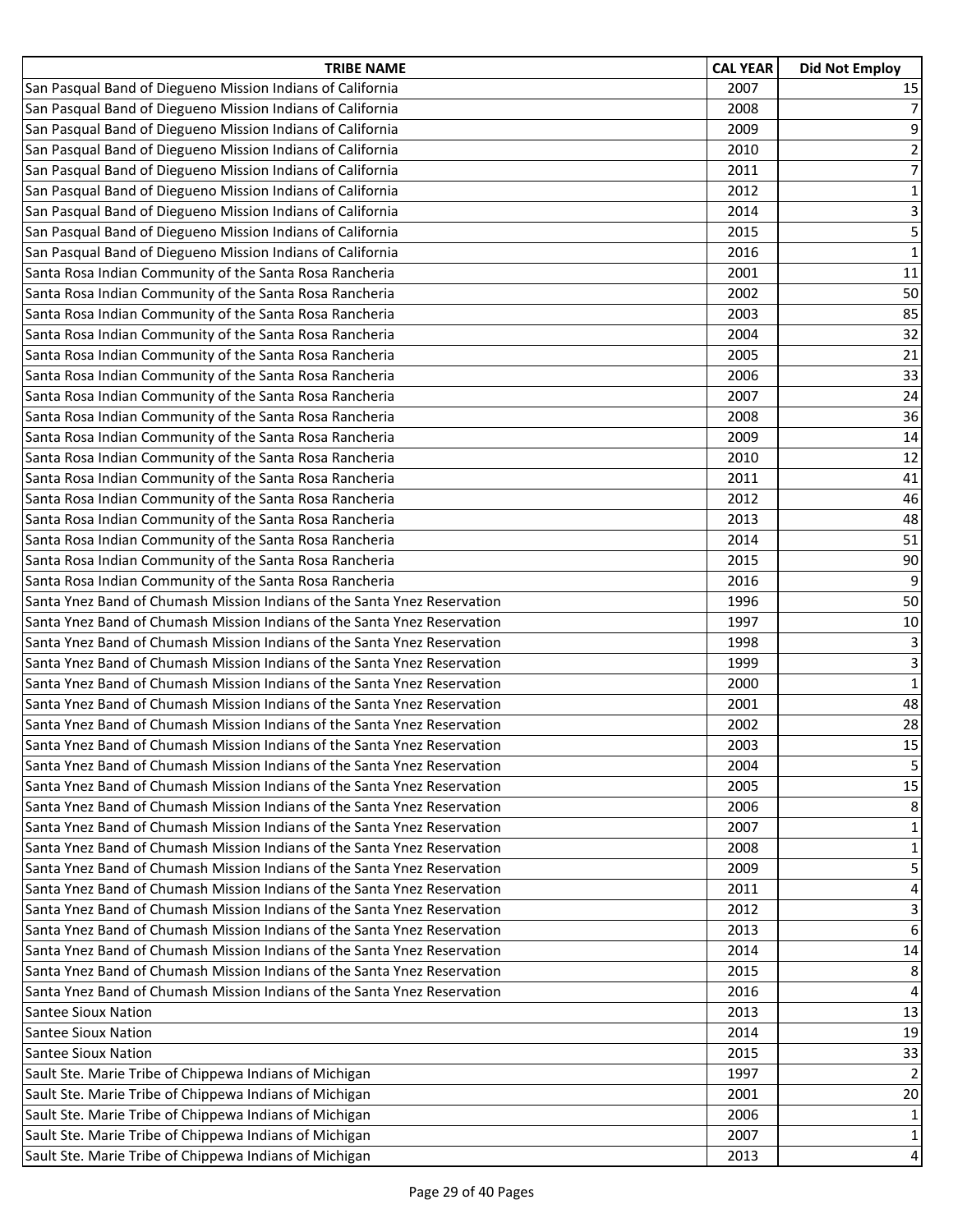| <b>TRIBE NAME</b>                                      | <b>CAL YEAR</b> | <b>Did Not Employ</b> |
|--------------------------------------------------------|-----------------|-----------------------|
| Sault Ste. Marie Tribe of Chippewa Indians of Michigan | 2014            | 37                    |
| Sault Ste. Marie Tribe of Chippewa Indians of Michigan | 2015            | 15                    |
| Sault Ste. Marie Tribe of Chippewa Indians of Michigan | 2016            | $\overline{2}$        |
| Seminole Nation of Oklahoma                            | 2001            | 6                     |
| Seminole Nation of Oklahoma                            | 2003            | $\mathbf 2$           |
| Seminole Nation of Oklahoma                            | 2004            | $\mathbf{1}$          |
| Seminole Nation of Oklahoma                            | 2005            | $\overline{2}$        |
| Seminole Nation of Oklahoma                            | 2009            | 3                     |
| Seminole Nation of Oklahoma                            | 2010            | 3                     |
| Seminole Nation of Oklahoma                            | 2012            | $\overline{2}$        |
| Seminole Nation of Oklahoma                            | 2013            | 35                    |
| Seminole Nation of Oklahoma                            | 2014            | 37                    |
| Seminole Nation of Oklahoma                            | 2015            | 36                    |
| Seminole Nation of Oklahoma                            | 2016            | 14                    |
| Seminole Tribe of Florida                              | 1995            | 29                    |
| Seminole Tribe of Florida                              | 1996            | 21                    |
| Seminole Tribe of Florida                              | 1997            | 59                    |
| Seminole Tribe of Florida                              | 1998            | 85                    |
| Seminole Tribe of Florida                              | 2000            | $\mathbf{1}$          |
| Seminole Tribe of Florida                              | 2001            | 22                    |
| Seminole Tribe of Florida                              | 2002            | 184                   |
| Seminole Tribe of Florida                              | 2003            | 176                   |
| Seminole Tribe of Florida                              | 2004            | 182                   |
| Seminole Tribe of Florida                              | 2005            | 116                   |
| Seminole Tribe of Florida                              | 2006            | 237                   |
| Seminole Tribe of Florida                              | 2007            | 501                   |
| Seminole Tribe of Florida                              | 2008            | 280                   |
| Seminole Tribe of Florida                              | 2009            | 235                   |
| Seminole Tribe of Florida                              | 2010            | 472                   |
| Seminole Tribe of Florida                              | 2011            | 481                   |
| Seminole Tribe of Florida                              | 2012            | 613                   |
| Seminole Tribe of Florida                              | 2013            | 1003                  |
| Seminole Tribe of Florida                              | 2014            | 1410                  |
| Seminole Tribe of Florida                              | 2015            | 1864                  |
| Seminole Tribe of Florida                              | 2016            | 440                   |
| Seneca Nation of New York                              | 1997            | $\mathbf{1}$          |
| Seneca Nation of New York                              | 2005            | $\overline{2}$        |
| Seneca Nation of New York                              | 2006            | 20                    |
| Seneca Nation of New York                              | 2007            | 10                    |
| Seneca Nation of New York                              | 2008            | 11                    |
| Seneca Nation of New York                              | 2009            | 8                     |
| Seneca Nation of New York                              | 2010            | $\overline{4}$        |
| Seneca Nation of New York                              | 2011            | 13                    |
| Seneca Nation of New York                              | 2012            | 9                     |
| Seneca Nation of New York                              | 2013            | 23                    |
| Seneca Nation of New York                              | 2014            | 40                    |
| Seneca Nation of New York                              | 2015            | 56                    |
| Seneca Nation of New York                              | 2016            | 4                     |
| Seneca-Cayuga Nation of Oklahoma                       | 2010            | 3                     |
| Seneca-Cayuga Nation of Oklahoma                       | 2013            | 3                     |
| Seneca-Cayuga Nation of Oklahoma                       | 2014            | 57                    |
| Seneca-Cayuga Nation of Oklahoma                       | 2015            | 158                   |
| Seneca-Cayuga Nation of Oklahoma                       | 2016            | $\overline{2}$        |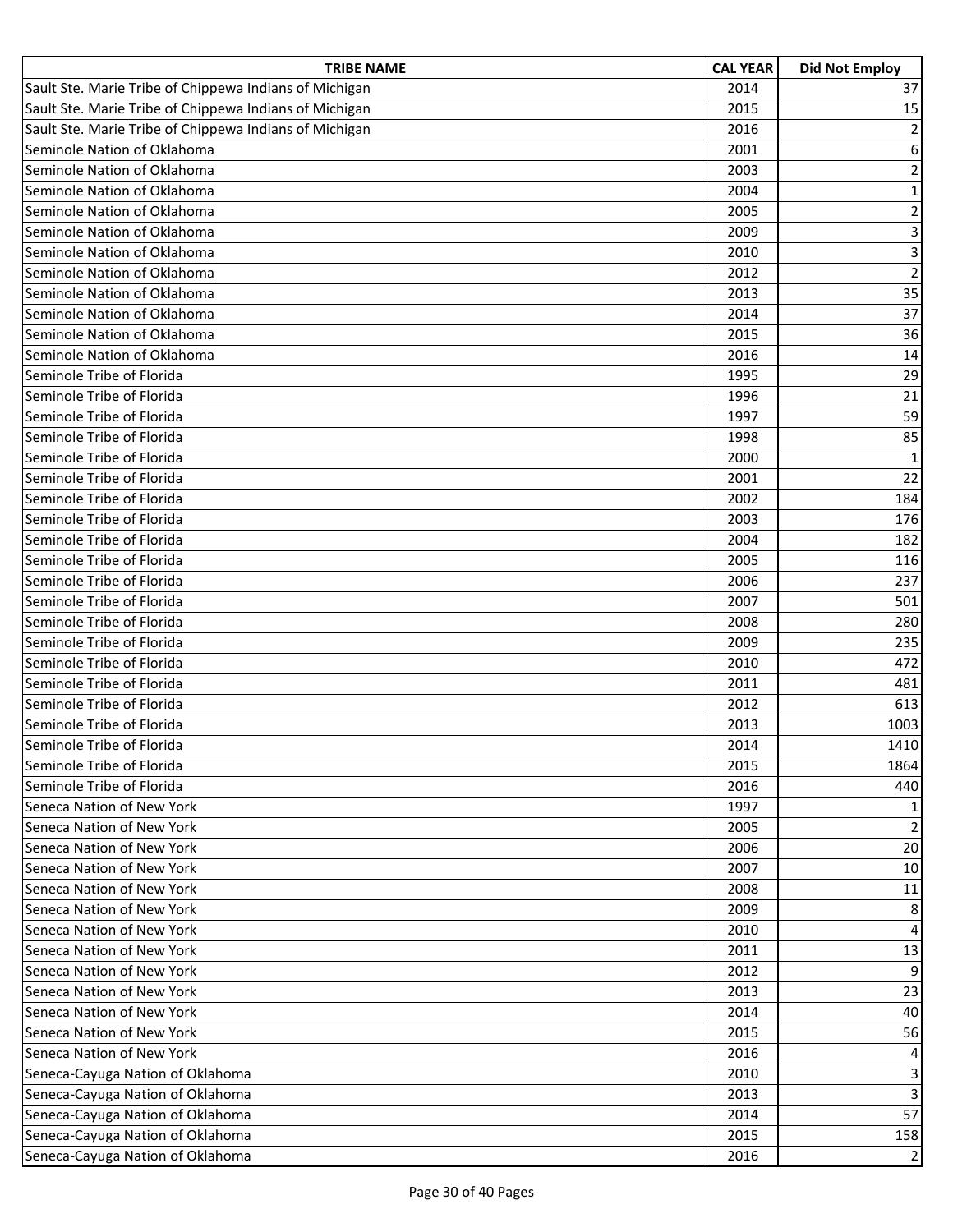| <b>TRIBE NAME</b>                                                         | <b>CAL YEAR</b> | <b>Did Not Employ</b>   |
|---------------------------------------------------------------------------|-----------------|-------------------------|
| Shakopee Mdewakanton Sioux Community of Minnesota                         | 1994            | 5                       |
| Shakopee Mdewakanton Sioux Community of Minnesota                         | 1995            | 5                       |
| Shakopee Mdewakanton Sioux Community of Minnesota                         | 1999            | 4                       |
| Shakopee Mdewakanton Sioux Community of Minnesota                         | 2001            | $\boldsymbol{9}$        |
| Shakopee Mdewakanton Sioux Community of Minnesota                         | 2002            | 6                       |
| Shakopee Mdewakanton Sioux Community of Minnesota                         | 2003            | $\overline{\mathbf{5}}$ |
| Shakopee Mdewakanton Sioux Community of Minnesota                         | 2004            | 10                      |
| Shakopee Mdewakanton Sioux Community of Minnesota                         | 2005            | 12                      |
| Shakopee Mdewakanton Sioux Community of Minnesota                         | 2006            | 9                       |
| Shakopee Mdewakanton Sioux Community of Minnesota                         | 2007            | $\mathbf 1$             |
| Shakopee Mdewakanton Sioux Community of Minnesota                         | 2010            | $\mathbf 1$             |
| Shakopee Mdewakanton Sioux Community of Minnesota                         | 2012            | $\mathbf{1}$            |
| Shakopee Mdewakanton Sioux Community of Minnesota                         | 2013            | 76                      |
| Shakopee Mdewakanton Sioux Community of Minnesota                         | 2014            | 285                     |
| Shakopee Mdewakanton Sioux Community of Minnesota                         | 2015            | 271                     |
| Shakopee Mdewakanton Sioux Community of Minnesota                         | 2016            | 48                      |
| Sherwood Valley Rancheria                                                 | 1999            | 3                       |
| Sherwood Valley Rancheria                                                 | 2001            | $\overline{\mathbf{c}}$ |
| Sherwood Valley Rancheria                                                 | 2002            | $\overline{2}$          |
| Sherwood Valley Rancheria                                                 | 2005            | 3                       |
| Sherwood Valley Rancheria                                                 | 2006            | $\mathbf 1$             |
| Sherwood Valley Rancheria                                                 | 2012            | $\overline{\mathbf{4}}$ |
| Sherwood Valley Rancheria                                                 | 2013            | 4                       |
| Sherwood Valley Rancheria                                                 | 2014            | $\overline{2}$          |
| Sherwood Valley Rancheria                                                 | 2015            | $\mathbf 1$             |
| Shingle Springs Band of Miwok Indians                                     | 2009            | 3                       |
| Shingle Springs Band of Miwok Indians                                     | 2010            | $\boldsymbol{6}$        |
| Shingle Springs Band of Miwok Indians                                     | 2011            | 63                      |
| Shingle Springs Band of Miwok Indians                                     | 2012            | 5                       |
| Shingle Springs Band of Miwok Indians                                     | 2013            | $\overline{4}$          |
| Shingle Springs Band of Miwok Indians                                     | 2014            | $\overline{2}$          |
| Shingle Springs Band of Miwok Indians                                     | 2015            | 71                      |
| Shingle Springs Band of Miwok Indians                                     | 2016            | 16                      |
| Shoalwater Bay Tribe of the Shoalwater Bay Indian Reservation, Washington | 2001            | 1                       |
| Shoalwater Bay Tribe of the Shoalwater Bay Indian Reservation, Washington | 2002            | 3                       |
| Shoalwater Bay Tribe of the Shoalwater Bay Indian Reservation, Washington | 2004            | 3                       |
| Shoalwater Bay Tribe of the Shoalwater Bay Indian Reservation, Washington | 2005            | 5                       |
| Shoalwater Bay Tribe of the Shoalwater Bay Indian Reservation, Washington | 2006            | 2                       |
| Shoalwater Bay Tribe of the Shoalwater Bay Indian Reservation, Washington | 2007            | $\mathbf 1$             |
| Shoalwater Bay Tribe of the Shoalwater Bay Indian Reservation, Washington | 2013            | $\mathbf{3}$            |
| Shoalwater Bay Tribe of the Shoalwater Bay Indian Reservation, Washington | 2014            | 8                       |
| Shoalwater Bay Tribe of the Shoalwater Bay Indian Reservation, Washington | 2015            | 12                      |
| Shoalwater Bay Tribe of the Shoalwater Bay Indian Reservation, Washington | 2016            | $\mathbf{1}$            |
| Shoshone Tribe of the Wind River Indian Reservation                       | 2008            | $\overline{2}$          |
| Shoshone Tribe of the Wind River Indian Reservation                       | 2010            | $\overline{3}$          |
| Shoshone Tribe of the Wind River Indian Reservation                       | 2013            | 12                      |
| Shoshone Tribe of the Wind River Indian Reservation                       | 2014            | 12                      |
| Shoshone Tribe of the Wind River Indian Reservation                       | 2015            | $\overline{7}$          |
| Shoshone Tribe of the Wind River Indian Reservation                       | 2016            | $\mathbf 1$             |
| Shoshone-Bannock Tribes of the Fort Hall Reservation of Idaho             | 1997            | $\mathbf{1}$            |
| Shoshone-Bannock Tribes of the Fort Hall Reservation of Idaho             | 1998            | $\mathbf 1$             |
| Shoshone-Bannock Tribes of the Fort Hall Reservation of Idaho             | 2009            | 13                      |
| Shoshone-Bannock Tribes of the Fort Hall Reservation of Idaho             | 2010            | 11                      |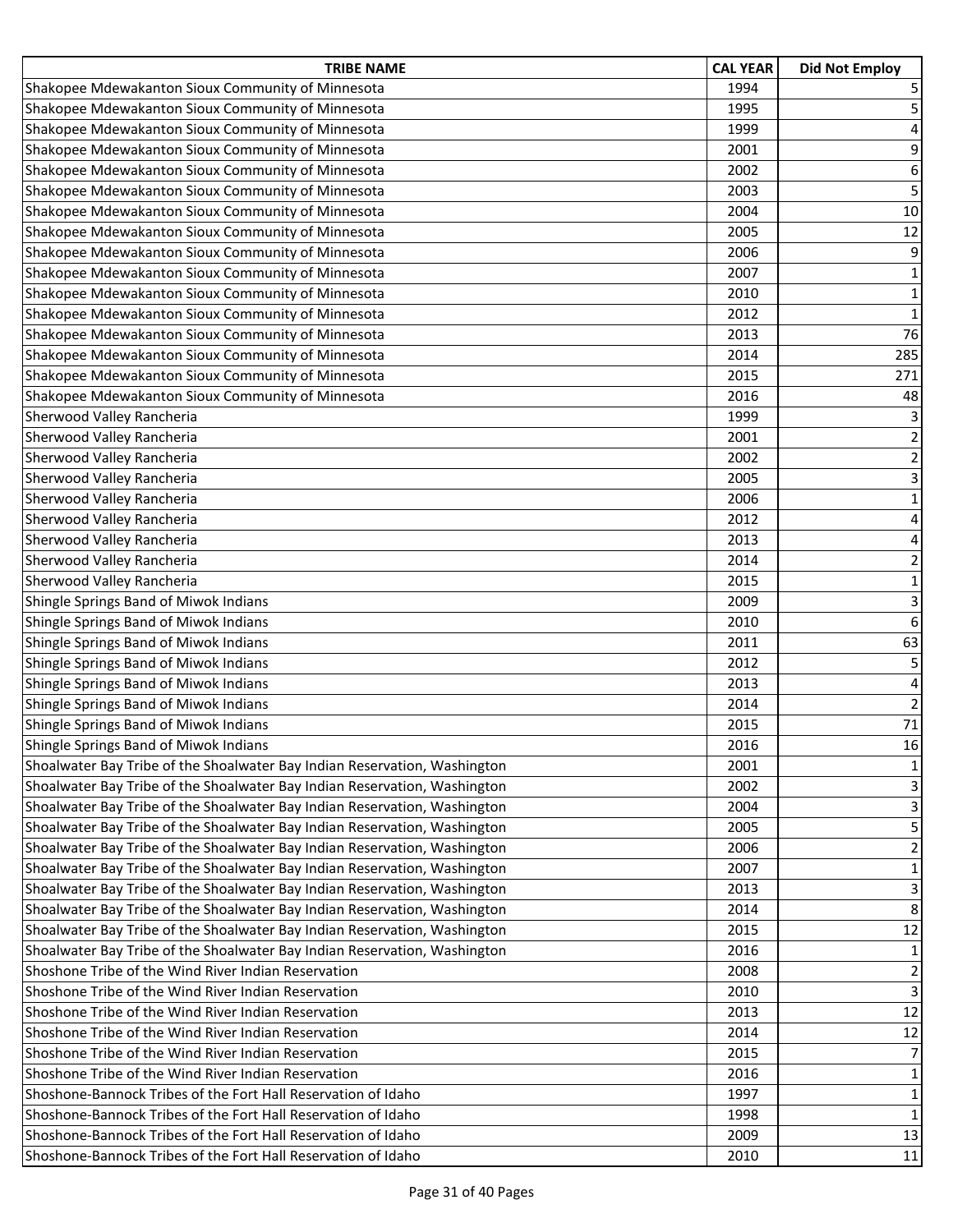| <b>TRIBE NAME</b>                                               | <b>CAL YEAR</b> | <b>Did Not Employ</b> |
|-----------------------------------------------------------------|-----------------|-----------------------|
| Shoshone-Bannock Tribes of the Fort Hall Reservation of Idaho   | 2013            | 8                     |
| Shoshone-Bannock Tribes of the Fort Hall Reservation of Idaho   | 2014            | 5                     |
| Shoshone-Bannock Tribes of the Fort Hall Reservation of Idaho   | 2015            | 9                     |
| Sisseton-Wahpeton Oyate of the Lake Traverse Reservation        | 2000            | $\overline{2}$        |
| Sisseton-Wahpeton Oyate of the Lake Traverse Reservation        | 2011            | $\boldsymbol{9}$      |
| Sisseton-Wahpeton Oyate of the Lake Traverse Reservation        | 2012            | 6                     |
| Sisseton-Wahpeton Oyate of the Lake Traverse Reservation        | 2013            | 21                    |
| Sisseton-Wahpeton Oyate of the Lake Traverse Reservation        | 2014            | 32                    |
| Sisseton-Wahpeton Oyate of the Lake Traverse Reservation        | 2015            | 31                    |
| Sisseton-Wahpeton Oyate of the Lake Traverse Reservation        | 2016            | 12                    |
| Skokomish Indian Tribe of the Skokomish Reservation, Washington | 2001            | $\mathbf 2$           |
| Skokomish Indian Tribe of the Skokomish Reservation, Washington | 2003            | $\mathbf 1$           |
| Skokomish Indian Tribe of the Skokomish Reservation, Washington | 2004            | $1\,$                 |
| Skokomish Indian Tribe of the Skokomish Reservation, Washington | 2005            | $\mathbf 1$           |
| Skokomish Indian Tribe of the Skokomish Reservation, Washington | 2006            | $\overline{2}$        |
| Snoqualmie Tribe, Washington                                    | 2013            | 27                    |
| Snoqualmie Tribe, Washington                                    | 2014            | 40                    |
| Snoqualmie Tribe, Washington                                    | 2015            | 36                    |
| Snoqualmie Tribe, Washington                                    | 2016            | 5                     |
| Soboba Band of Luiseno Indians                                  | 1996            | $\mathbf 1$           |
| Soboba Band of Luiseno Indians                                  | 1997            | 3                     |
| Soboba Band of Luiseno Indians                                  | 1999            | 3                     |
| Soboba Band of Luiseno Indians                                  | 2000            | $\overline{2}$        |
| Soboba Band of Luiseno Indians                                  | 2001            | 3                     |
| Soboba Band of Luiseno Indians                                  | 2002            | $\overline{3}$        |
| Soboba Band of Luiseno Indians                                  | 2004            | $\sqrt{4}$            |
| Soboba Band of Luiseno Indians                                  | 2005            | $\pmb{4}$             |
| Soboba Band of Luiseno Indians                                  | 2006            | 12                    |
| Soboba Band of Luiseno Indians                                  | 2007            | 5                     |
| Soboba Band of Luiseno Indians                                  | 2011            | 5                     |
| Soboba Band of Luiseno Indians                                  | 2013            | 14                    |
| Soboba Band of Luiseno Indians                                  | 2014            | 10                    |
| Soboba Band of Luiseno Indians                                  | 2015            | 30                    |
| Soboba Band of Luiseno Indians                                  | 2016            | 12                    |
| Sokaogon Chippewa Community                                     | 1999            | 4                     |
| Sokaogon Chippewa Community                                     | 2013            | $\mathbf{1}$          |
| Sokaogon Chippewa Community                                     | 2014            | $\mathbf 1$           |
| Sokaogon Chippewa Community                                     | 2015            | 1                     |
| Southern Ute Indian Tribe                                       | 1993            | $\mathbf{1}$          |
| Southern Ute Indian Tribe                                       | 1994            | 32                    |
| Southern Ute Indian Tribe                                       | 1995            | 51                    |
| Southern Ute Indian Tribe                                       | 1996            | 26                    |
| Southern Ute Indian Tribe                                       | 1998            | 1                     |
| Southern Ute Indian Tribe                                       | 1999            | 3                     |
| Southern Ute Indian Tribe                                       | 2000            | $\mathbf{1}$          |
| Southern Ute Indian Tribe                                       | 2003            | $\boldsymbol{6}$      |
| Southern Ute Indian Tribe                                       | 2005            | $\mathbf{1}$          |
| Southern Ute Indian Tribe                                       | 2006            | $\overline{2}$        |
| Southern Ute Indian Tribe                                       | 2008            | $\mathbf{1}$          |
| Southern Ute Indian Tribe                                       | 2010            | $\mathbf 1$           |
| Southern Ute Indian Tribe                                       | 2011            | 3                     |
| Southern Ute Indian Tribe                                       | 2013            | $\overline{3}$        |
| Southern Ute Indian Tribe                                       | 2014            | 15                    |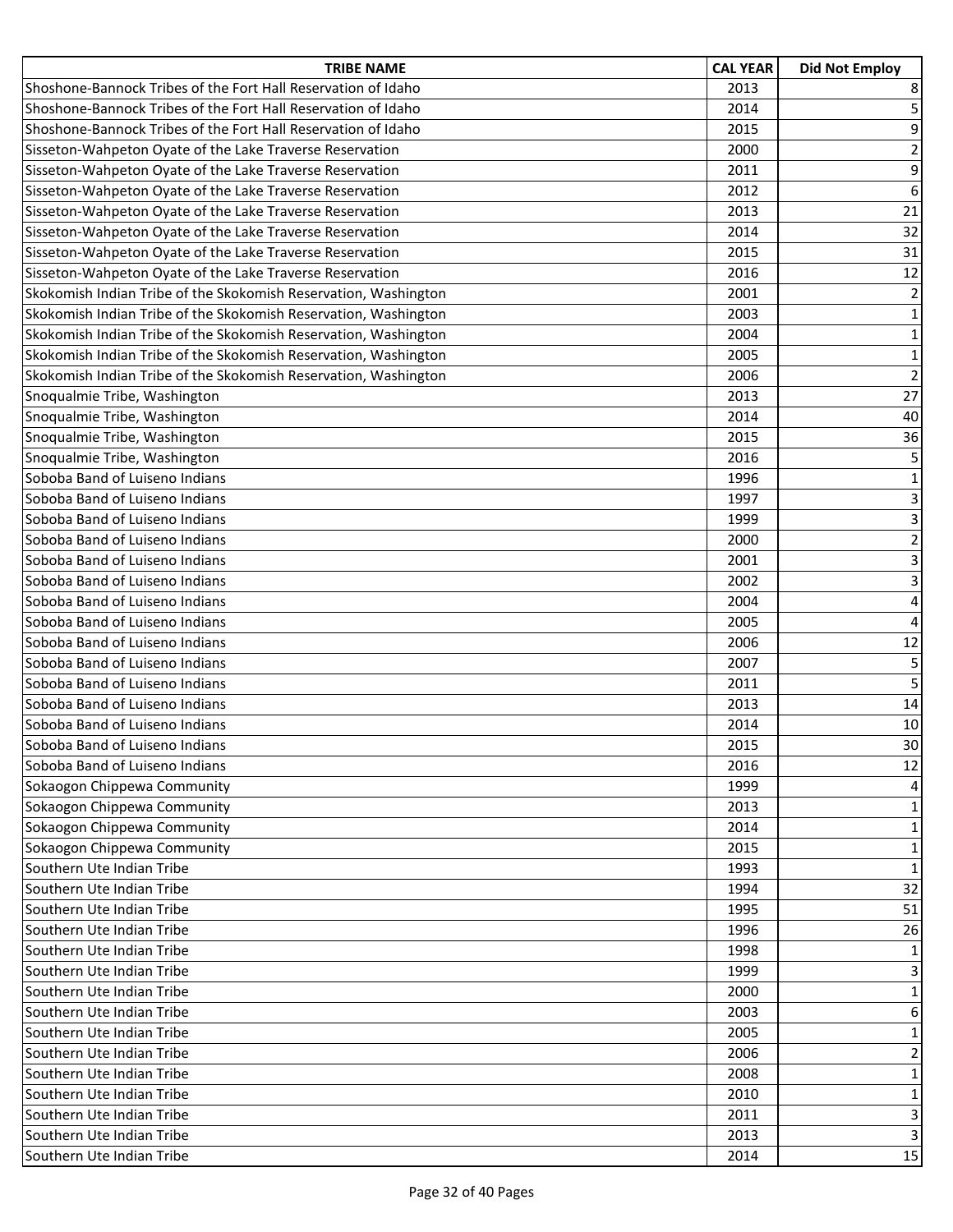| <b>TRIBE NAME</b>                                                  | <b>CAL YEAR</b> | <b>Did Not Employ</b>   |
|--------------------------------------------------------------------|-----------------|-------------------------|
| Southern Ute Indian Tribe                                          | 2015            | 15                      |
| Southern Ute Indian Tribe                                          | 2016            | $\overline{2}$          |
| Spirit Lake Tribe, North Dakota                                    | 2002            | $\mathbf{1}$            |
| Spirit Lake Tribe, North Dakota                                    | 2013            | 79                      |
| Spirit Lake Tribe, North Dakota                                    | 2014            | 105                     |
| Spirit Lake Tribe, North Dakota                                    | 2015            | 62                      |
| Spirit Lake Tribe, North Dakota                                    | 2016            | $\boldsymbol{9}$        |
| Spokane Tribe of the Spokane Reservation, Washington               | 2002            | 3                       |
| Spokane Tribe of the Spokane Reservation, Washington               | 2012            | $\mathbf 1$             |
| Spokane Tribe of the Spokane Reservation, Washington               | 2013            | $\overline{2}$          |
| Spokane Tribe of the Spokane Reservation, Washington               | 2014            | 3                       |
| Spokane Tribe of the Spokane Reservation, Washington               | 2015            | $\overline{\mathbf{4}}$ |
| Spokane Tribe of the Spokane Reservation, Washington               | 2016            | $\overline{2}$          |
| Squaxin Island Tribe of the Squaxin Island Reservation, Washington | 2006            | $\mathbf 1$             |
| Squaxin Island Tribe of the Squaxin Island Reservation, Washington | 2010            | $\mathbf 1$             |
| Squaxin Island Tribe of the Squaxin Island Reservation, Washington | 2013            | $\sqrt{4}$              |
| Squaxin Island Tribe of the Squaxin Island Reservation, Washington | 2014            | 13                      |
| Squaxin Island Tribe of the Squaxin Island Reservation, Washington | 2015            | $\boldsymbol{6}$        |
| Squaxin Island Tribe of the Squaxin Island Reservation, Washington | 2016            | $\mathbf 1$             |
| St. Croix Chippewa Indians of Wisconsin                            | 1997            | 15                      |
| St. Croix Chippewa Indians of Wisconsin                            | 1998            | $\overline{2}$          |
| St. Croix Chippewa Indians of Wisconsin                            | 1999            | 5                       |
| St. Croix Chippewa Indians of Wisconsin                            | 2000            | 12                      |
| St. Croix Chippewa Indians of Wisconsin                            | 2001            | 10                      |
| St. Croix Chippewa Indians of Wisconsin                            | 2002            | $\overline{4}$          |
| St. Croix Chippewa Indians of Wisconsin                            | 2004            | $\overline{2}$          |
| St. Croix Chippewa Indians of Wisconsin                            | 2005            | $\mathbf 1$             |
| St. Croix Chippewa Indians of Wisconsin                            | 2015            | $\overline{2}$          |
| Standing Rock Sioux Tribe of North and South Dakota                | 2002            | $\mathbf 1$             |
| Standing Rock Sioux Tribe of North and South Dakota                | 2004            | $\mathbf 1$             |
| Standing Rock Sioux Tribe of North and South Dakota                | 2012            | 4                       |
| Standing Rock Sioux Tribe of North and South Dakota                | 2013            | 8                       |
| Standing Rock Sioux Tribe of North and South Dakota                | 2014            | 29                      |
| Standing Rock Sioux Tribe of North and South Dakota                | 2015            | 25                      |
| Standing Rock Sioux Tribe of North and South Dakota                | 2016            | 5                       |
| Stillaguamish Tribe of Washington                                  | 2004            | 1                       |
| Stillaguamish Tribe of Washington                                  | 2005            | 30                      |
| Stillaguamish Tribe of Washington                                  | 2006            | 8                       |
| Stillaguamish Tribe of Washington                                  | 2007            | 11                      |
| Stillaguamish Tribe of Washington                                  | 2008            | 4                       |
| Stillaguamish Tribe of Washington                                  | 2013            | 1                       |
| Stillaguamish Tribe of Washington                                  | 2014            | 5                       |
| Stillaguamish Tribe of Washington                                  | 2015            | 5                       |
| Stillaguamish Tribe of Washington                                  | 2016            | 1                       |
| Stockbridge-Munsee Community                                       | 1999            | $\mathbf{1}$            |
| Stockbridge-Munsee Community                                       | 2001            | 2                       |
| Stockbridge-Munsee Community                                       | 2004            | 1                       |
| Suquamish Indian Tribe of the Port Madison Reservation, Washington | 1996            | 3                       |
| Suquamish Indian Tribe of the Port Madison Reservation, Washington | 1997            | 3                       |
| Suquamish Indian Tribe of the Port Madison Reservation, Washington | 2002            | 1                       |
| Suquamish Indian Tribe of the Port Madison Reservation, Washington | 2004            | $\overline{2}$          |
| Suquamish Indian Tribe of the Port Madison Reservation, Washington | 2014            | $\overline{7}$          |
| Suquamish Indian Tribe of the Port Madison Reservation, Washington | 2015            | $\overline{2}$          |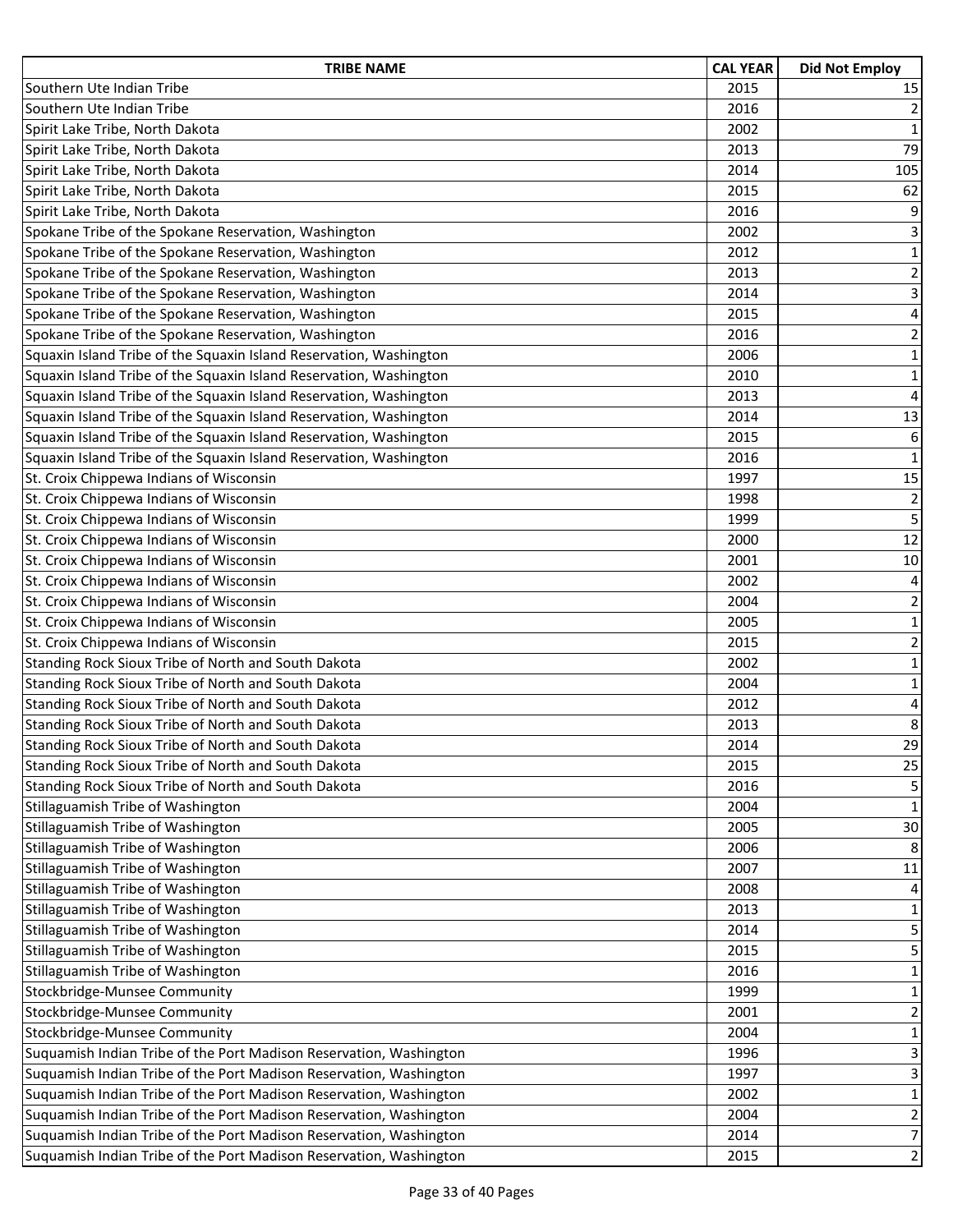| <b>TRIBE NAME</b>                                          | <b>CAL YEAR</b> | <b>Did Not Employ</b>     |
|------------------------------------------------------------|-----------------|---------------------------|
| Susanville Indian Rancheria                                | 2003            | $\overline{3}$            |
| Susanville Indian Rancheria                                | 2013            | 16                        |
| Susanville Indian Rancheria                                | 2014            | 6                         |
| Susanville Indian Rancheria                                | 2015            | 11                        |
| Susanville Indian Rancheria                                | 2016            | $\mathbf 1$               |
| Swinomish Indians of the Swinomish Reservation, Washington | 1995            | $\overline{7}$            |
| Swinomish Indians of the Swinomish Reservation, Washington | 1996            | $\ensuremath{\mathsf{3}}$ |
| Swinomish Indians of the Swinomish Reservation, Washington | 2001            | 3                         |
| Swinomish Indians of the Swinomish Reservation, Washington | 2011            | $\overline{\mathbf{4}}$   |
| Swinomish Indians of the Swinomish Reservation, Washington | 2013            | $\overline{2}$            |
| Swinomish Indians of the Swinomish Reservation, Washington | 2014            | $\overline{\mathbf{4}}$   |
| Swinomish Indians of the Swinomish Reservation, Washington | 2015            | 6                         |
| Swinomish Indians of the Swinomish Reservation, Washington | 2016            | $\overline{2}$            |
| Sycuan Band of the Kumeyaay Nation                         | 1994            | 12                        |
| Sycuan Band of the Kumeyaay Nation                         | 1995            | 64                        |
| Sycuan Band of the Kumeyaay Nation                         | 1996            | 41                        |
| Sycuan Band of the Kumeyaay Nation                         | 1997            | 9                         |
| Sycuan Band of the Kumeyaay Nation                         | 1998            | 3                         |
| Sycuan Band of the Kumeyaay Nation                         | 1999            | 16                        |
| Sycuan Band of the Kumeyaay Nation                         | 2000            | $\overline{\mathbf{4}}$   |
| Sycuan Band of the Kumeyaay Nation                         | 2001            | 53                        |
| Sycuan Band of the Kumeyaay Nation                         | 2002            | 13                        |
| Sycuan Band of the Kumeyaay Nation                         | 2003            | 33                        |
| Sycuan Band of the Kumeyaay Nation                         | 2004            | 9                         |
| Sycuan Band of the Kumeyaay Nation                         | 2005            | 19                        |
| Sycuan Band of the Kumeyaay Nation                         | 2006            | 12                        |
| Sycuan Band of the Kumeyaay Nation                         | 2007            | 12                        |
| Sycuan Band of the Kumeyaay Nation                         | 2008            | 14                        |
| Sycuan Band of the Kumeyaay Nation                         | 2009            | 3                         |
| Sycuan Band of the Kumeyaay Nation                         | 2010            | 5                         |
| Sycuan Band of the Kumeyaay Nation                         | 2011            | $\overline{7}$            |
| Sycuan Band of the Kumeyaay Nation                         | 2012            | 8                         |
| Sycuan Band of the Kumeyaay Nation                         | 2013            | 12                        |
| Sycuan Band of the Kumeyaay Nation                         | 2014            | 40                        |
| Sycuan Band of the Kumeyaay Nation                         | 2015            | 61                        |
| Sycuan Band of the Kumeyaay Nation                         | 2016            | 25                        |
| Table Mountain Rancheria                                   | 1996            | $\overline{2}$            |
| Table Mountain Rancheria                                   | 1997            | 101                       |
| Table Mountain Rancheria                                   | 1998            | 1                         |
| Table Mountain Rancheria                                   | 2000            | $\mathbf{1}$              |
| Table Mountain Rancheria                                   | 2001            | 106                       |
| Table Mountain Rancheria                                   | 2002            | 25                        |
| Table Mountain Rancheria                                   | 2003            | 25                        |
| Table Mountain Rancheria                                   | 2004            | 18                        |
| Table Mountain Rancheria                                   | 2005            | 14                        |
| Table Mountain Rancheria                                   | 2006            | 35                        |
| Table Mountain Rancheria                                   | 2007            | 14                        |
| Table Mountain Rancheria                                   | 2008            | 7                         |
| Table Mountain Rancheria                                   | 2009            | 3                         |
| Table Mountain Rancheria                                   | 2010            | 10                        |
| Table Mountain Rancheria                                   | 2011            | 3                         |
| Table Mountain Rancheria                                   | 2013            | $\overline{2}$            |
| Table Mountain Rancheria                                   | 2014            | 1                         |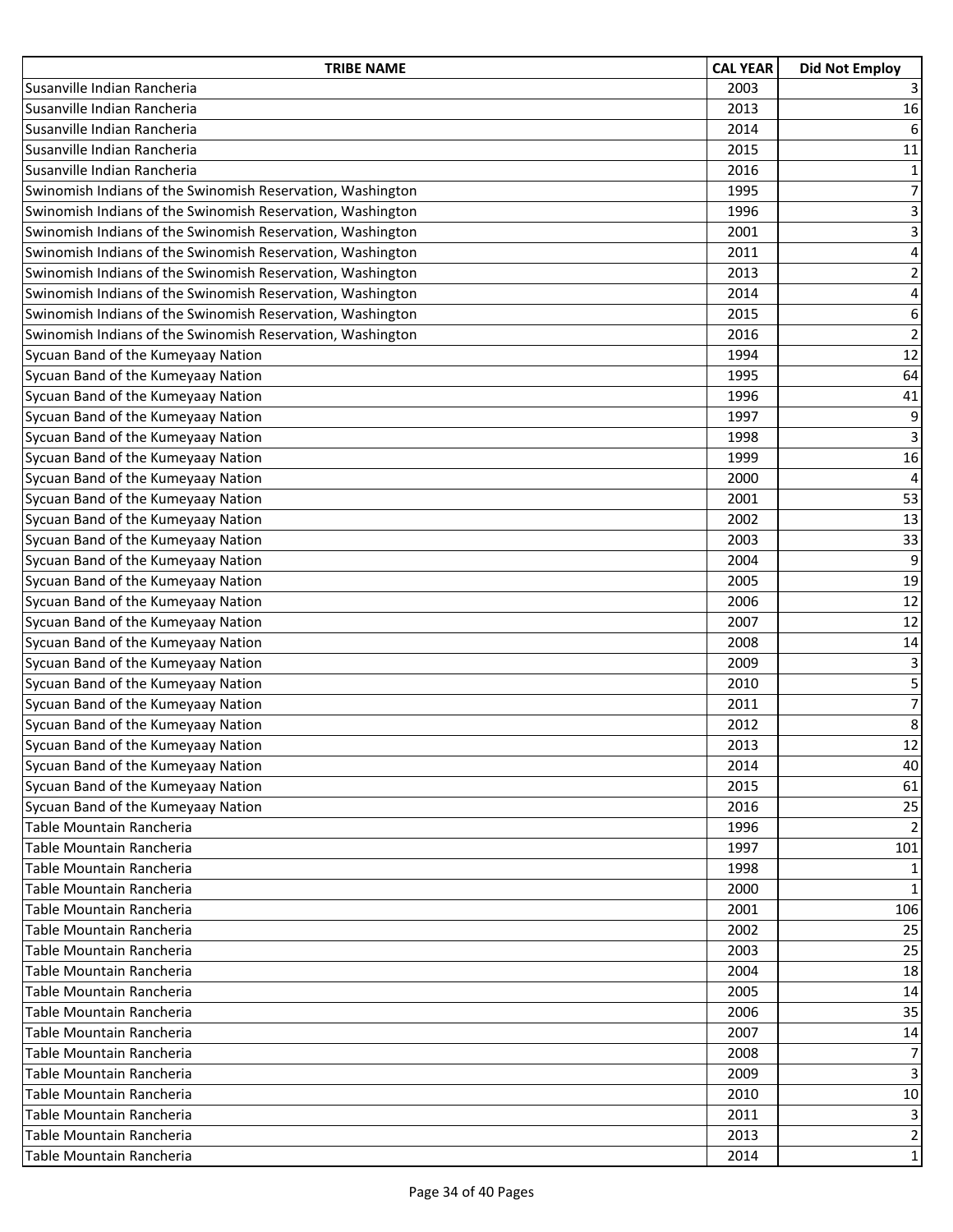| <b>TRIBE NAME</b>                                        | <b>CAL YEAR</b> | <b>Did Not Employ</b>   |
|----------------------------------------------------------|-----------------|-------------------------|
| Table Mountain Rancheria                                 | 2015            | $\overline{7}$          |
| Table Mountain Rancheria                                 | 2016            | $\mathbf 1$             |
| The Mille Lacs Band of Ojibwe                            | 1999            | 16                      |
| The Mille Lacs Band of Ojibwe                            | 2000            | 22                      |
| The Mille Lacs Band of Ojibwe                            | 2001            | 76                      |
| The Mille Lacs Band of Ojibwe                            | 2002            | 79                      |
| The Mille Lacs Band of Ojibwe                            | 2003            | 123                     |
| The Mille Lacs Band of Ojibwe                            | 2004            | 132                     |
| The Mille Lacs Band of Ojibwe                            | 2005            | 79                      |
| The Mille Lacs Band of Ojibwe                            | 2006            | 38                      |
| The Mille Lacs Band of Ojibwe                            | 2007            | 34                      |
| The Mille Lacs Band of Ojibwe                            | 2008            | 8                       |
| The Mille Lacs Band of Ojibwe                            | 2009            | $\overline{2}$          |
| The Mille Lacs Band of Ojibwe                            | 2010            | 5                       |
| The Mille Lacs Band of Ojibwe                            | 2011            | $\overline{3}$          |
| The Mille Lacs Band of Ojibwe                            | 2013            | 41                      |
| The Mille Lacs Band of Ojibwe                            | 2014            | 125                     |
| The Mille Lacs Band of Ojibwe                            | 2015            | 118                     |
| The Mille Lacs Band of Ojibwe                            | 2016            | 43                      |
| Thlopthlocco Tribal Town, Oklahoma                       | 2003            | $\mathbf 1$             |
| Thlopthlocco Tribal Town, Oklahoma                       | 2004            | $\mathbf 1$             |
| Thlopthlocco Tribal Town, Oklahoma                       | 2008            | $\mathbf 2$             |
| Thlopthlocco Tribal Town, Oklahoma                       | 2013            | $\mathbf 1$             |
| Thlopthlocco Tribal Town, Oklahoma                       | 2014            | $\overline{\mathbf{4}}$ |
| Thlopthlocco Tribal Town, Oklahoma                       | 2015            | $\mathbf 1$             |
| Three Affiliated Tribes of the Fort Berthold Reservation | 1995            | $\mathbf 1$             |
| Three Affiliated Tribes of the Fort Berthold Reservation | 2010            | $\mathbf 1$             |
| Three Affiliated Tribes of the Fort Berthold Reservation | 2013            | 15                      |
| Three Affiliated Tribes of the Fort Berthold Reservation | 2014            | 67                      |
| Three Affiliated Tribes of the Fort Berthold Reservation | 2015            | 19                      |
| Three Affiliated Tribes of the Fort Berthold Reservation | 2016            | 9                       |
| Tohono O'odham Nation of Arizona                         | 2005            | $\mathbf 1$             |
| Tohono O'odham Nation of Arizona                         | 2011            | $\mathbf 1$             |
| Tohono O'odham Nation of Arizona                         | 2013            | $\overline{7}$          |
| Tohono O'odham Nation of Arizona                         | 2014            | 8                       |
| Tohono O'odham Nation of Arizona                         | 2015            | 36                      |
| Tohono O'odham Nation of Arizona                         | 2016            | 15                      |
| Tolowa Dee-ni' Nation                                    | 1997            | 1                       |
| Tolowa Dee-ni' Nation                                    | 1999            | 1                       |
| Tolowa Dee-ni' Nation                                    | 2003            | $\mathbf{1}$            |
| Tolowa Dee-ni' Nation                                    | 2004            | 1                       |
| Tolowa Dee-ni' Nation                                    | 2007            | $\mathbf{1}$            |
| Tolowa Dee-ni' Nation                                    | 2010            | 4                       |
| Tolowa Dee-ni' Nation                                    | 2011            | 7                       |
| Tolowa Dee-ni' Nation                                    | 2012            | 3                       |
| Tolowa Dee-ni' Nation                                    | 2013            | 6                       |
| Tolowa Dee-ni' Nation                                    | 2014            | 3                       |
| Tolowa Dee-ni' Nation                                    | 2015            | 18                      |
| Tolowa Dee-ni' Nation                                    | 2016            | 2                       |
| Tonkawa Tribe of Indians of Oklahoma                     | 2007            | 5                       |
| Tonkawa Tribe of Indians of Oklahoma                     | 2008            | 31                      |
| Tonkawa Tribe of Indians of Oklahoma                     | 2009            | 12                      |
| Tonkawa Tribe of Indians of Oklahoma                     | 2010            | 13                      |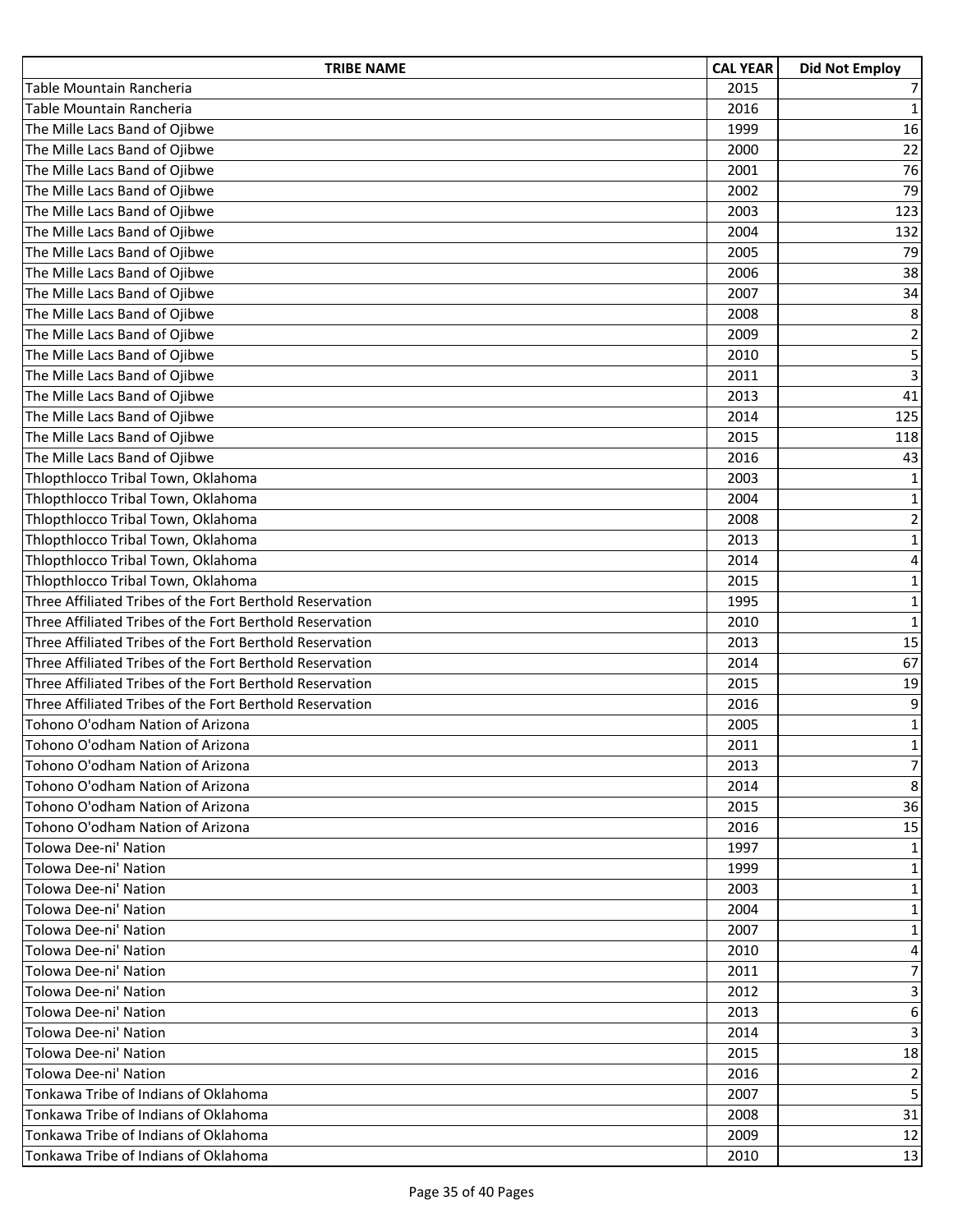| <b>TRIBE NAME</b>                                     | <b>CAL YEAR</b> | <b>Did Not Employ</b>   |
|-------------------------------------------------------|-----------------|-------------------------|
| Tonkawa Tribe of Indians of Oklahoma                  | 2011            | 19                      |
| Tonkawa Tribe of Indians of Oklahoma                  | 2012            | 17                      |
| Tonkawa Tribe of Indians of Oklahoma                  | 2013            | $\overline{7}$          |
| Tonkawa Tribe of Indians of Oklahoma                  | 2014            | 62                      |
| Tonkawa Tribe of Indians of Oklahoma                  | 2015            | 22                      |
| Tonkawa Tribe of Indians of Oklahoma                  | 2016            | 9                       |
| Tonto Apache Tribe of Arizona                         | 1994            | $\mathbf{1}$            |
| Tonto Apache Tribe of Arizona                         | 1996            | $\overline{3}$          |
| Tonto Apache Tribe of Arizona                         | 1997            | 15                      |
| Tonto Apache Tribe of Arizona                         | 1998            | 3                       |
| Tonto Apache Tribe of Arizona                         | 2000            | 8                       |
| Tonto Apache Tribe of Arizona                         | 2001            | 4                       |
| Tonto Apache Tribe of Arizona                         | 2002            | $\overline{3}$          |
| Tonto Apache Tribe of Arizona                         | 2003            | 8                       |
| Tonto Apache Tribe of Arizona                         | 2004            | 9                       |
| Tonto Apache Tribe of Arizona                         | 2005            | 8                       |
| Tonto Apache Tribe of Arizona                         | 2006            | 22                      |
| Tonto Apache Tribe of Arizona                         | 2007            | 19                      |
| Tonto Apache Tribe of Arizona                         | 2008            | 20                      |
| Tonto Apache Tribe of Arizona                         | 2009            | 9                       |
| Tonto Apache Tribe of Arizona                         | 2010            | $\mathbf 2$             |
| Tonto Apache Tribe of Arizona                         | 2011            | 5                       |
| Tonto Apache Tribe of Arizona                         | 2012            | $\overline{3}$          |
| Tonto Apache Tribe of Arizona                         | 2013            | 6                       |
| Tonto Apache Tribe of Arizona                         | 2015            | $\overline{\mathbf{4}}$ |
| Tonto Apache Tribe of Arizona                         | 2016            | $\mathbf 1$             |
| Torres Martinez Desert Cahuilla Indians               | 2008            | 13                      |
| Torres Martinez Desert Cahuilla Indians               | 2009            | $\overline{4}$          |
| Torres Martinez Desert Cahuilla Indians               | 2010            | 5                       |
| Torres Martinez Desert Cahuilla Indians               | 2011            | 11                      |
| Torres Martinez Desert Cahuilla Indians               | 2012            | $\overline{7}$          |
| Torres Martinez Desert Cahuilla Indians               | 2013            | 3                       |
| Torres Martinez Desert Cahuilla Indians               | 2014            | $\overline{2}$          |
| Torres Martinez Desert Cahuilla Indians               | 2015            | 5                       |
| Torres Martinez Desert Cahuilla Indians               | 2016            | 3                       |
| Tulalip Tribes of the Tulalip Reservation, Washington | 1997            | 1                       |
| Tulalip Tribes of the Tulalip Reservation, Washington | 1998            | $\mathbf{1}$            |
| Tulalip Tribes of the Tulalip Reservation, Washington | 1999            | $\mathbf{1}$            |
| Tulalip Tribes of the Tulalip Reservation, Washington | 2000            | $\mathbf{1}$            |
| Tulalip Tribes of the Tulalip Reservation, Washington | 2001            | 8                       |
| Tulalip Tribes of the Tulalip Reservation, Washington | 2002            | 10                      |
| Tulalip Tribes of the Tulalip Reservation, Washington | 2003            | 24                      |
| Tulalip Tribes of the Tulalip Reservation, Washington | 2004            | 1                       |
| Tulalip Tribes of the Tulalip Reservation, Washington | 2005            | 29                      |
| Tulalip Tribes of the Tulalip Reservation, Washington | 2006            | 3                       |
| Tulalip Tribes of the Tulalip Reservation, Washington | 2009            | $\overline{\mathbf{c}}$ |
| Tulalip Tribes of the Tulalip Reservation, Washington | 2012            | $\mathbf{1}$            |
| Tulalip Tribes of the Tulalip Reservation, Washington | 2013            | 22                      |
| Tulalip Tribes of the Tulalip Reservation, Washington | 2014            | 26                      |
| Tulalip Tribes of the Tulalip Reservation, Washington | 2015            | 28                      |
| Tulalip Tribes of the Tulalip Reservation, Washington | 2016            | 5                       |
| Tule River Indian Tribe of the Tule River Reservation | 1997            | $\mathbf{1}$            |
| Tule River Indian Tribe of the Tule River Reservation | 2009            | 12                      |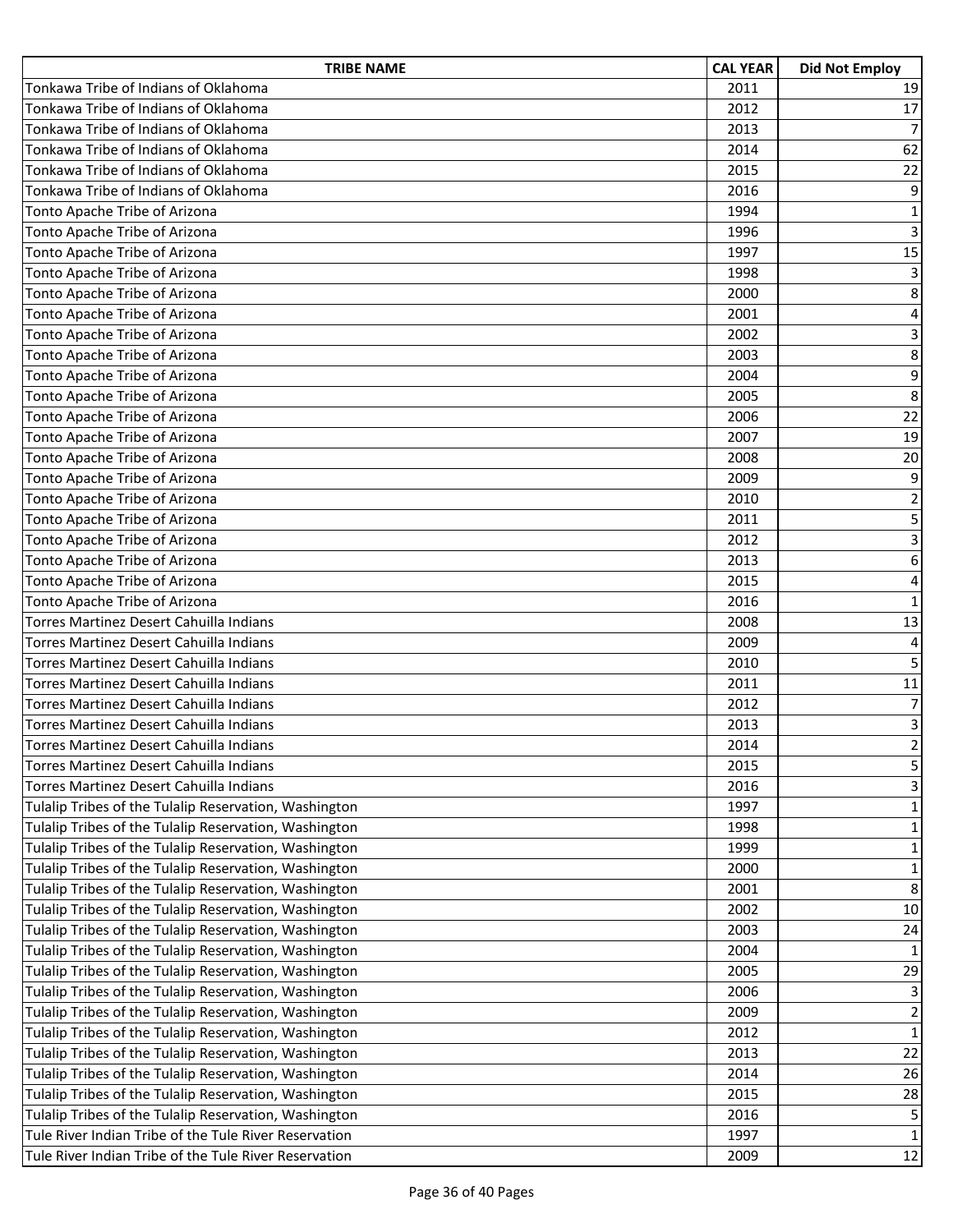| <b>TRIBE NAME</b>                                         | <b>CAL YEAR</b> | <b>Did Not Employ</b> |
|-----------------------------------------------------------|-----------------|-----------------------|
| Tule River Indian Tribe of the Tule River Reservation     | 2010            | 5                     |
| Tule River Indian Tribe of the Tule River Reservation     | 2011            | 10                    |
| Tule River Indian Tribe of the Tule River Reservation     | 2012            | 5                     |
| Tule River Indian Tribe of the Tule River Reservation     | 2015            | 56                    |
| Tule River Indian Tribe of the Tule River Reservation     | 2016            | 12                    |
| Tunica-Biloxi Indian Tribe of Louisiana                   | 1997            | $\mathbf 1$           |
| Tunica-Biloxi Indian Tribe of Louisiana                   | 1999            | $\mathbf 1$           |
| Tunica-Biloxi Indian Tribe of Louisiana                   | 2001            | 23                    |
| Tunica-Biloxi Indian Tribe of Louisiana                   | 2002            | 14                    |
| Tunica-Biloxi Indian Tribe of Louisiana                   | 2003            | $\mathbf 2$           |
| Tunica-Biloxi Indian Tribe of Louisiana                   | 2004            | $\overline{3}$        |
| Tunica-Biloxi Indian Tribe of Louisiana                   | 2007            | 3                     |
| Tunica-Biloxi Indian Tribe of Louisiana                   | 2010            | $\overline{2}$        |
| Tunica-Biloxi Indian Tribe of Louisiana                   | 2014            | $\mathbf 1$           |
| Tunica-Biloxi Indian Tribe of Louisiana                   | 2016            | $\mathbf 1$           |
| Tuolumne Band of Me-Wuk Indians of the Tuolumne Rancheria | 2006            | $\mathbf 1$           |
| Tuolumne Band of Me-Wuk Indians of the Tuolumne Rancheria | 2011            | $\mathbf 1$           |
| Tuolumne Band of Me-Wuk Indians of the Tuolumne Rancheria | 2013            | $\overline{3}$        |
| Tuolumne Band of Me-Wuk Indians of the Tuolumne Rancheria | 2015            | 136                   |
| Tuolumne Band of Me-Wuk Indians of the Tuolumne Rancheria | 2016            | 33                    |
| Turtle Mountain Band of Chippewa Indians                  | 1995            | 18                    |
| Turtle Mountain Band of Chippewa Indians                  | 1996            | 19                    |
| Turtle Mountain Band of Chippewa Indians                  | 2001            | $\mathbf 1$           |
| Turtle Mountain Band of Chippewa Indians                  | 2006            | $\mathbf 1$           |
| Turtle Mountain Band of Chippewa Indians                  | 2009            | $\mathbf 1$           |
| Turtle Mountain Band of Chippewa Indians                  | 2012            | $\mathbf 1$           |
| Turtle Mountain Band of Chippewa Indians                  | 2013            | $\overline{2}$        |
| Turtle Mountain Band of Chippewa Indians                  | 2014            | 18                    |
| Turtle Mountain Band of Chippewa Indians                  | 2015            | 10                    |
| Turtle Mountain Band of Chippewa Indians                  | 2016            | 3                     |
| Twenty Nine Palms Band of Mission Indians                 | 1995            | $\mathbf 1$           |
| Twenty Nine Palms Band of Mission Indians                 | 1996            | 19                    |
| Twenty Nine Palms Band of Mission Indians                 | 1997            | $\mathbf{1}$          |
| Twenty Nine Palms Band of Mission Indians                 | 1998            | $\mathbf{1}$          |
| Twenty Nine Palms Band of Mission Indians                 | 2000            | 1                     |
| Twenty Nine Palms Band of Mission Indians                 | 2002            | 1                     |
| Twenty Nine Palms Band of Mission Indians                 | 2003            | $\mathbf{1}$          |
| Twenty Nine Palms Band of Mission Indians                 | 2004            | $\mathbf{1}$          |
| Twenty Nine Palms Band of Mission Indians                 | 2005            | 1                     |
| Twenty Nine Palms Band of Mission Indians                 | 2014            | 5                     |
| Twenty Nine Palms Band of Mission Indians                 | 2015            | $\boldsymbol{6}$      |
| Twenty Nine Palms Band of Mission Indians                 | 2016            | 10                    |
| United Auburn Indian Community of the Auburn Rancheria    | 2005            | $\overline{2}$        |
| United Auburn Indian Community of the Auburn Rancheria    | 2011            | 52                    |
| United Auburn Indian Community of the Auburn Rancheria    | 2012            | 97                    |
| United Auburn Indian Community of the Auburn Rancheria    | 2013            | 99                    |
| United Auburn Indian Community of the Auburn Rancheria    | 2014            | 91                    |
| United Auburn Indian Community of the Auburn Rancheria    | 2015            | 261                   |
| United Auburn Indian Community of the Auburn Rancheria    | 2016            | 45                    |
| <b>Upper Sioux Community</b>                              | 1998            | 2                     |
| <b>Upper Sioux Community</b>                              | 1999            | $\mathbf{1}$          |
| <b>Upper Sioux Community</b>                              | 2000            | $\overline{7}$        |
| <b>Upper Sioux Community</b>                              | 2001            | $\overline{4}$        |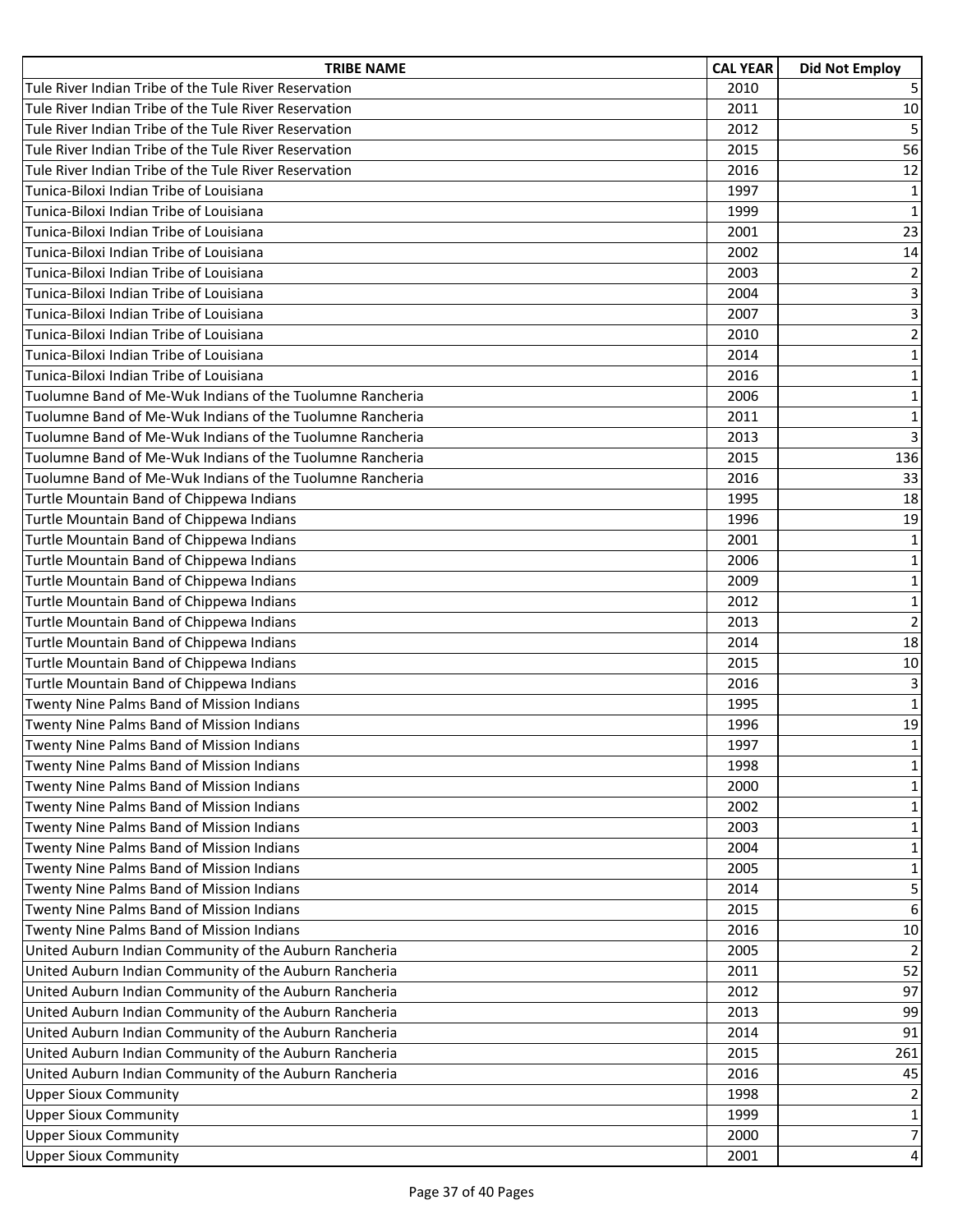| <b>TRIBE NAME</b>                                       | <b>CAL YEAR</b> | <b>Did Not Employ</b>   |
|---------------------------------------------------------|-----------------|-------------------------|
| <b>Upper Sioux Community</b>                            | 2002            | 1                       |
| <b>Upper Sioux Community</b>                            | 2004            | 3                       |
| <b>Upper Sioux Community</b>                            | 2005            | $\mathbf{1}$            |
| <b>Upper Sioux Community</b>                            | 2009            | $\mathbf 1$             |
| <b>Upper Sioux Community</b>                            | 2012            | $\overline{2}$          |
| <b>Upper Sioux Community</b>                            | 2013            | 30                      |
| <b>Upper Sioux Community</b>                            | 2014            | 39                      |
| <b>Upper Sioux Community</b>                            | 2015            | 41                      |
| <b>Upper Sioux Community</b>                            | 2016            | 13                      |
| Upper Skagit Indian Tribe of Washington                 | 1998            | 5                       |
| Upper Skagit Indian Tribe of Washington                 | 2001            | $\mathbf{1}$            |
| Upper Skagit Indian Tribe of Washington                 | 2002            | $\mathbf 1$             |
| Upper Skagit Indian Tribe of Washington                 | 2015            | 2                       |
| Ute Mountain Ute Tribe                                  | 1997            | $\overline{2}$          |
| Ute Mountain Ute Tribe                                  | 2000            | $\overline{2}$          |
| Ute Mountain Ute Tribe                                  | 2001            | 5                       |
| Ute Mountain Ute Tribe                                  | 2005            | $\overline{7}$          |
| Ute Mountain Ute Tribe                                  | 2006            | 4                       |
| Ute Mountain Ute Tribe                                  | 2007            | $\overline{2}$          |
| Ute Mountain Ute Tribe                                  | 2008            | $\mathbf 1$             |
| Ute Mountain Ute Tribe                                  | 2009            | $\overline{2}$          |
| Ute Mountain Ute Tribe                                  | 2010            | $\mathbf{1}$            |
| Ute Mountain Ute Tribe                                  | 2011            | $\mathbf{1}$            |
| Ute Mountain Ute Tribe                                  | 2012            | $\overline{\mathbf{c}}$ |
| Ute Mountain Ute Tribe                                  | 2013            | $\mathbf 2$             |
| Ute Mountain Ute Tribe                                  | 2014            | 3                       |
| Ute Mountain Ute Tribe                                  | 2015            | 29                      |
| Ute Mountain Ute Tribe                                  | 2016            | 11                      |
| Viejas Band of Kumeyaay Indians                         | 1996            | $\mathbf{1}$            |
| Viejas Band of Kumeyaay Indians                         | 1998            | 89                      |
| Viejas Band of Kumeyaay Indians                         | 1999            | 24                      |
| Viejas Band of Kumeyaay Indians                         | 2000            | 26                      |
| Viejas Band of Kumeyaay Indians                         | 2001            | 41                      |
| Viejas Band of Kumeyaay Indians                         | 2002            | 18                      |
| Viejas Band of Kumeyaay Indians                         | 2003            | $\overline{7}$          |
| Viejas Band of Kumeyaay Indians                         | 2004            | 14                      |
| Viejas Band of Kumeyaay Indians                         | 2005            | 4                       |
| Viejas Band of Kumeyaay Indians                         | 2006            | 21                      |
| Viejas Band of Kumeyaay Indians                         | 2007            | 8                       |
| Viejas Band of Kumeyaay Indians                         | 2008            | 5                       |
| Viejas Band of Kumeyaay Indians                         | 2009            | $\overline{\mathbf{c}}$ |
| Viejas Band of Kumeyaay Indians                         | 2010            | $\mathbf 1$             |
| Viejas Band of Kumeyaay Indians                         | 2012            | 3                       |
| Viejas Band of Kumeyaay Indians                         | 2013            | 50                      |
| Viejas Band of Kumeyaay Indians                         | 2014            | 70                      |
| Viejas Band of Kumeyaay Indians                         | 2015            | 70                      |
| Viejas Band of Kumeyaay Indians                         | 2016            | 34                      |
| White Earth Band of Minnesota Chippewa Tribe, Minnesota | 2003            | $\mathbf{1}$            |
| White Earth Band of Minnesota Chippewa Tribe, Minnesota | 2006            | $\mathbf 1$             |
| White Earth Band of Minnesota Chippewa Tribe, Minnesota | 2013            | 13                      |
| White Earth Band of Minnesota Chippewa Tribe, Minnesota | 2014            | 19                      |
| White Earth Band of Minnesota Chippewa Tribe, Minnesota | 2015            | 12                      |
| White Earth Band of Minnesota Chippewa Tribe, Minnesota | 2016            | $\overline{2}$          |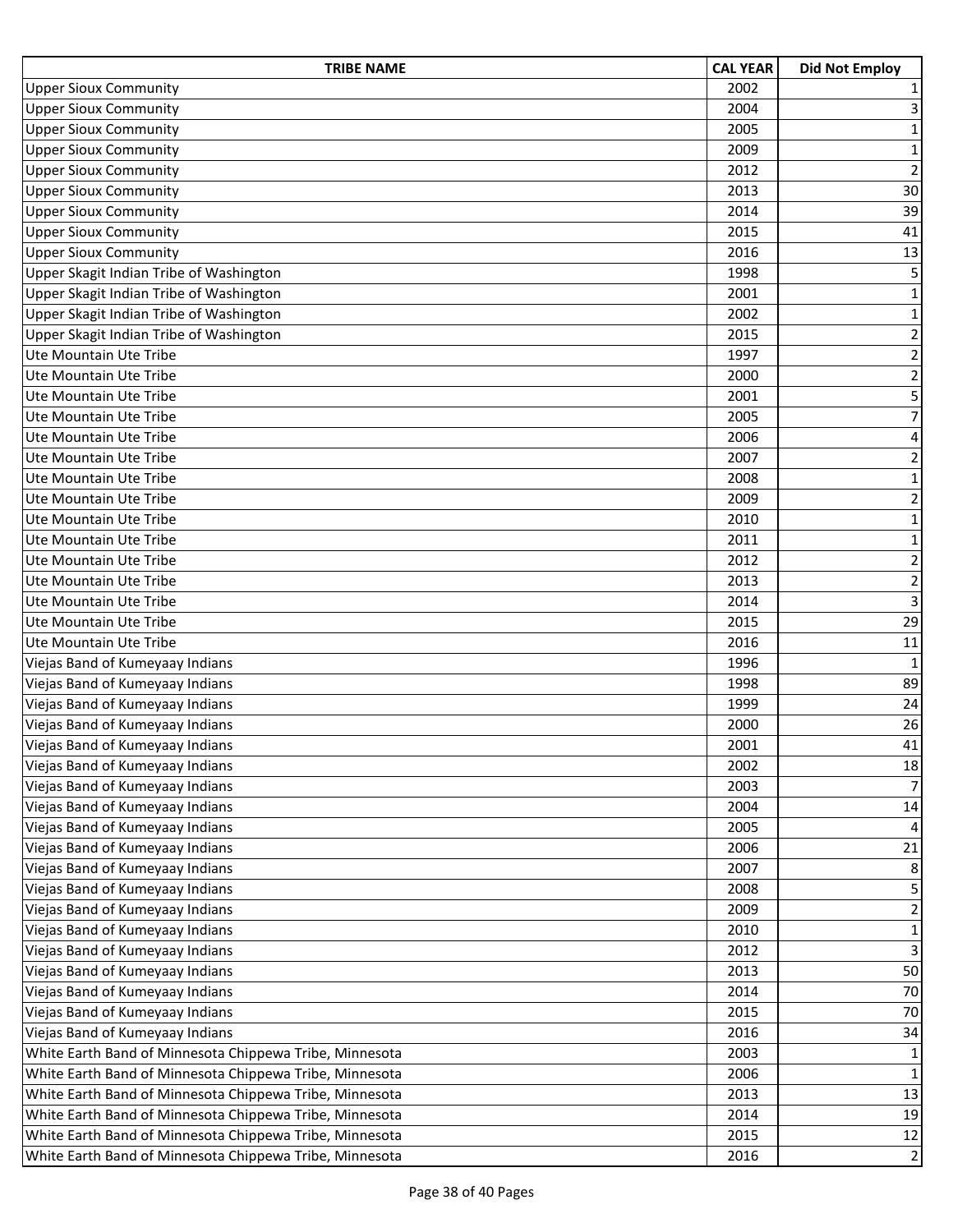| <b>TRIBE NAME</b>                                              | <b>CAL YEAR</b> | <b>Did Not Employ</b> |
|----------------------------------------------------------------|-----------------|-----------------------|
| White Mountain Apache Tribe of the Fort Apache Reservation, AZ | 1995            | 14                    |
| White Mountain Apache Tribe of the Fort Apache Reservation, AZ | 1996            | $\overline{2}$        |
| White Mountain Apache Tribe of the Fort Apache Reservation, AZ | 2005            | 1                     |
| White Mountain Apache Tribe of the Fort Apache Reservation, AZ | 2006            | 19                    |
| White Mountain Apache Tribe of the Fort Apache Reservation, AZ | 2007            | $\overline{2}$        |
| White Mountain Apache Tribe of the Fort Apache Reservation, AZ | 2008            | $\mathbf{1}$          |
| White Mountain Apache Tribe of the Fort Apache Reservation, AZ | 2009            | $6\,$                 |
| White Mountain Apache Tribe of the Fort Apache Reservation, AZ | 2010            | 29                    |
| White Mountain Apache Tribe of the Fort Apache Reservation, AZ | 2011            | $\mathbf{1}$          |
| White Mountain Apache Tribe of the Fort Apache Reservation, AZ | 2012            | 6                     |
| White Mountain Apache Tribe of the Fort Apache Reservation, AZ | 2013            | 5                     |
| White Mountain Apache Tribe of the Fort Apache Reservation, AZ | 2014            | 12                    |
| White Mountain Apache Tribe of the Fort Apache Reservation, AZ | 2015            | 8                     |
| White Mountain Apache Tribe of the Fort Apache Reservation, AZ | 2016            | 3                     |
| Wichita and Affiliated Tribes                                  | 2011            | $\mathbf{1}$          |
| <b>Wichita and Affiliated Tribes</b>                           | 2012            | $\mathbf 1$           |
| Wichita and Affiliated Tribes                                  | 2013            | 26                    |
| Wichita and Affiliated Tribes                                  | 2014            | 74                    |
| Wichita and Affiliated Tribes                                  | 2015            | 26                    |
| Wichita and Affiliated Tribes                                  | 2016            | 9                     |
| Winnebago Tribe of Nebraska                                    | 1995            | 51                    |
| Winnebago Tribe of Nebraska                                    | 1998            | 26                    |
| Winnebago Tribe of Nebraska                                    | 2000            | $\mathbf 1$           |
| Winnebago Tribe of Nebraska                                    | 2001            | 3                     |
| Winnebago Tribe of Nebraska                                    | 2002            | $\mathbf{1}$          |
| Winnebago Tribe of Nebraska                                    | 2004            | $\mathbf 1$           |
| Winnebago Tribe of Nebraska                                    | 2008            | $\mathbf 1$           |
| Winnebago Tribe of Nebraska                                    | 2013            | 23                    |
| Winnebago Tribe of Nebraska                                    | 2014            | 56                    |
| Winnebago Tribe of Nebraska                                    | 2015            | 19                    |
| Winnebago Tribe of Nebraska                                    | 2016            | 3                     |
| Wyandotte Nation, Oklahoma                                     | 2009            | 3                     |
| Wyandotte Nation, Oklahoma                                     | 2010            | 4                     |
| Wyandotte Nation, Oklahoma                                     | 2011            | 19                    |
| Wyandotte Nation, Oklahoma                                     | 2012            | 29                    |
| Wyandotte Nation, Oklahoma                                     | 2013            | 34                    |
| Wyandotte Nation, Oklahoma                                     | 2014            | 35                    |
| Wyandotte Nation, Oklahoma                                     | 2015            | 61                    |
| Wyandotte Nation, Oklahoma                                     | 2016            | 16                    |
| Yankton Sioux Tribe of South Dakota                            | 2001            | 4                     |
| Yankton Sioux Tribe of South Dakota                            | 2002            | 10                    |
| Yankton Sioux Tribe of South Dakota                            | 2003            | 4                     |
| Yankton Sioux Tribe of South Dakota                            | 2004            | $\mathbf{1}$          |
| Yankton Sioux Tribe of South Dakota                            | 2005            | 4                     |
| Yankton Sioux Tribe of South Dakota                            | 2007            | 8                     |
| Yankton Sioux Tribe of South Dakota                            | 2009            | $6\,$                 |
| Yankton Sioux Tribe of South Dakota                            | 2010            | 24                    |
| Yankton Sioux Tribe of South Dakota                            | 2011            | 37                    |
| Yankton Sioux Tribe of South Dakota                            | 2012            | 43                    |
| Yankton Sioux Tribe of South Dakota                            | 2013            | 27                    |
| Yankton Sioux Tribe of South Dakota                            | 2014            | 23                    |
| Yankton Sioux Tribe of South Dakota                            | 2015            | $\overline{2}$        |
| Yankton Sioux Tribe of South Dakota                            | 2016            | 5                     |